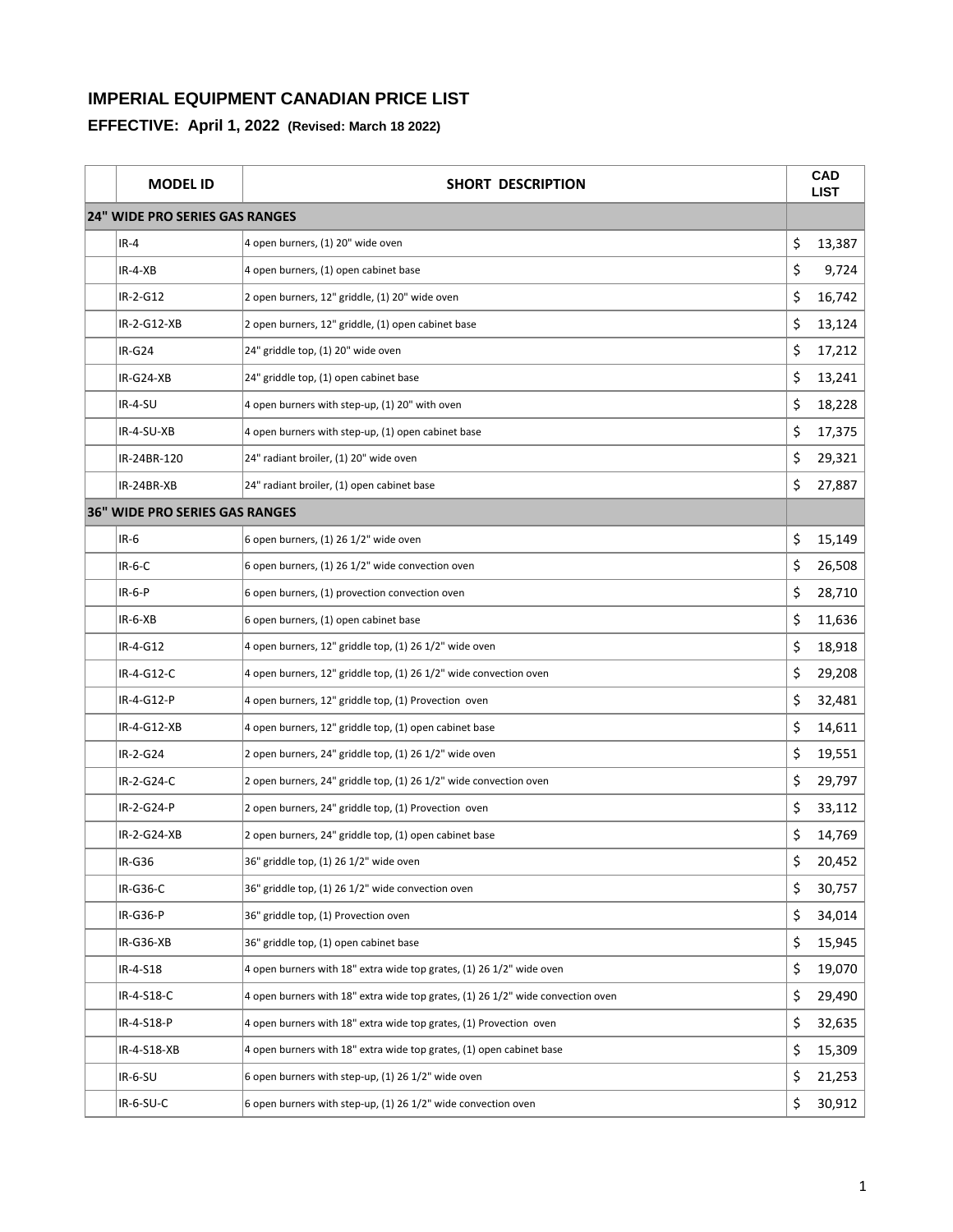| <b>MODEL ID</b>                | <b>SHORT DESCRIPTION</b>                                                                             | <b>CAD</b><br><b>LIST</b> |
|--------------------------------|------------------------------------------------------------------------------------------------------|---------------------------|
| $IR-6-SU-P$                    | 6 open burners with step-up, (1) Provection oven                                                     | \$<br>34,816              |
| IR-6-SU-XB                     | 6 open burners with step-up, (1) open cabinet base                                                   | \$<br>17,480              |
| IR-36BR-126                    | 36" radiant broiler, (1) 26 1/2" wide standard oven                                                  | \$<br>29,854              |
| IR-36BR-C                      | 36" radiant broiler, (1) 26 1/2" wide convection oven                                                | \$<br>31,450              |
| IR-36BR-P                      | 36" radiant broiler, (1) Provection oven                                                             | \$<br>41,753              |
| IR-36BR-XB                     | 36" radiant broiler, (1) open cabinet base                                                           | \$<br>26,253              |
| 48" WIDE PRO SERIES GAS RANGES |                                                                                                      |                           |
| IR-8                           | 8 open burners, (2) 20" wide ovens                                                                   | \$<br>27,092              |
| $IR-8-XB$                      | 8 open burners, (1) 26 1/2" wide standard oven and (1) open cabinet base                             | \$<br>23,333              |
| $IR-8-C-XB$                    | 8 open burners, (1) 26 1/2" wide convection oven and (1) open cabinet base                           | \$<br>33,791              |
| $IR - 8 - P - XB$              | 8 open burners, (1) Provection oven and (1) open cabinet base                                        | \$<br>36,897              |
| IR-6-G12                       | 6 open burners, 12" griddle, (2) 20" wide ovens                                                      | \$<br>30,517              |
| IR-6-G12-XB                    | 6 open burners, 12" griddle, (1) 26 1/2" wide standard oven and (1) open cabinet base                | \$<br>26,872              |
| IR-6-G12-C-XB                  | 6 open burners, 12" griddle, (1) 26 1/2" wide convection oven and (1) open cabinet base              | \$<br>37,328              |
| IR-6-G12-P-XB                  | 6 open burners, 12" griddle, (1) Provection oven and (1) open cabinet base                           | \$<br>40,433              |
| IR-4-G24                       | 4 open burners, 24" griddle, (2) 20" wide ovens                                                      | \$<br>30,677              |
| IR-4-G24-XB                    | 4 open burners, 24" griddle, (1) 26 1/2" wide standard oven and (1) open cabinet base                | \$<br>27,092              |
| IR-4-G24-C-XB                  | 4 open burners, 24" griddle, (1) 26 1/2" wide convection oven and (1) open cabinet base              | \$<br>37,534              |
| IR-4-G24-P-XB                  | 4 open burners, 24" griddle, (1) Provection oven and (1) open cabinet base                           | \$<br>40,654              |
| IR-4-RG24                      | 4 open burners with (1) 24" raised griddle/broiler, (2) 20" wide ovens                               | \$<br>32,820              |
| IR-4-RG24-XB                   | 4 open burners with (1) 24" raised griddle/broiler, (1) 26 1/2" std. ovenand (1) cabinet base        | \$<br>28,750              |
| IR-4-RG24-C-XB                 | 4 open burners with (1) 24" raised griddle/broiler, (1) 26 1/2" wide conv. Oven and (1) cabinet base | \$<br>39,144              |
| IR-4-RG24-P-XB                 | 4 open burners with (1) 24" raised griddle/broiler, (1) Provection Oven and (1) cabinet base         | \$<br>42,312              |
| IR-2-G36                       | 2 open burners, 36" griddle, (2) 20" wide ovens                                                      | \$<br>32,073              |
| IR-2-G36-XB                    | 2 open burners, 36" griddle, (1) 26 1/2" wide standard oven and (1) open cabinet base                | \$<br>28,206              |
| IR-2-G36-C-XB                  | 2 open burners, 36" griddle, (1) 26 1/2" wide convection oven and (1) open cabinet base              | \$<br>38,774              |
| IR-2-G36-P-XB                  | 2 open burners, 36" griddle, (1) Provection oven and (1) open cabinet base                           | \$<br>41,772              |
| <b>IR-G48</b>                  | 48" griddle, (2) 20" wide ovens                                                                      | \$<br>34,325              |
| IR-G48-XB                      | 48" griddle, (1) 26 1/2" wide standard oven and (1) open cabinet base                                | \$<br>30,517              |
| IR-G48-C-XB                    | 48" griddle, (1) 26 1/2" wide convection oven and (1) open cabinet base                              | \$<br>41,033              |
| IR-G48-P-XB                    | 48" griddle, (1) Provection oven and (1) open cabinet base                                           | \$<br>44,080              |
| IR-48BR-220                    | 48" radiant broiler, (2) 20" wide standard ovens                                                     | \$<br>43,912              |
| IR-48BR-XB-126                 | 48" radiant broiler, (1) 26 1/2" wide standard oven and (1) open cabinet base                        | \$<br>39,360              |
| IR-48BR-XB-P                   | 48" radiant broiler, (1) Provection oven and (1) open cabinet base                                   | \$<br>52,925              |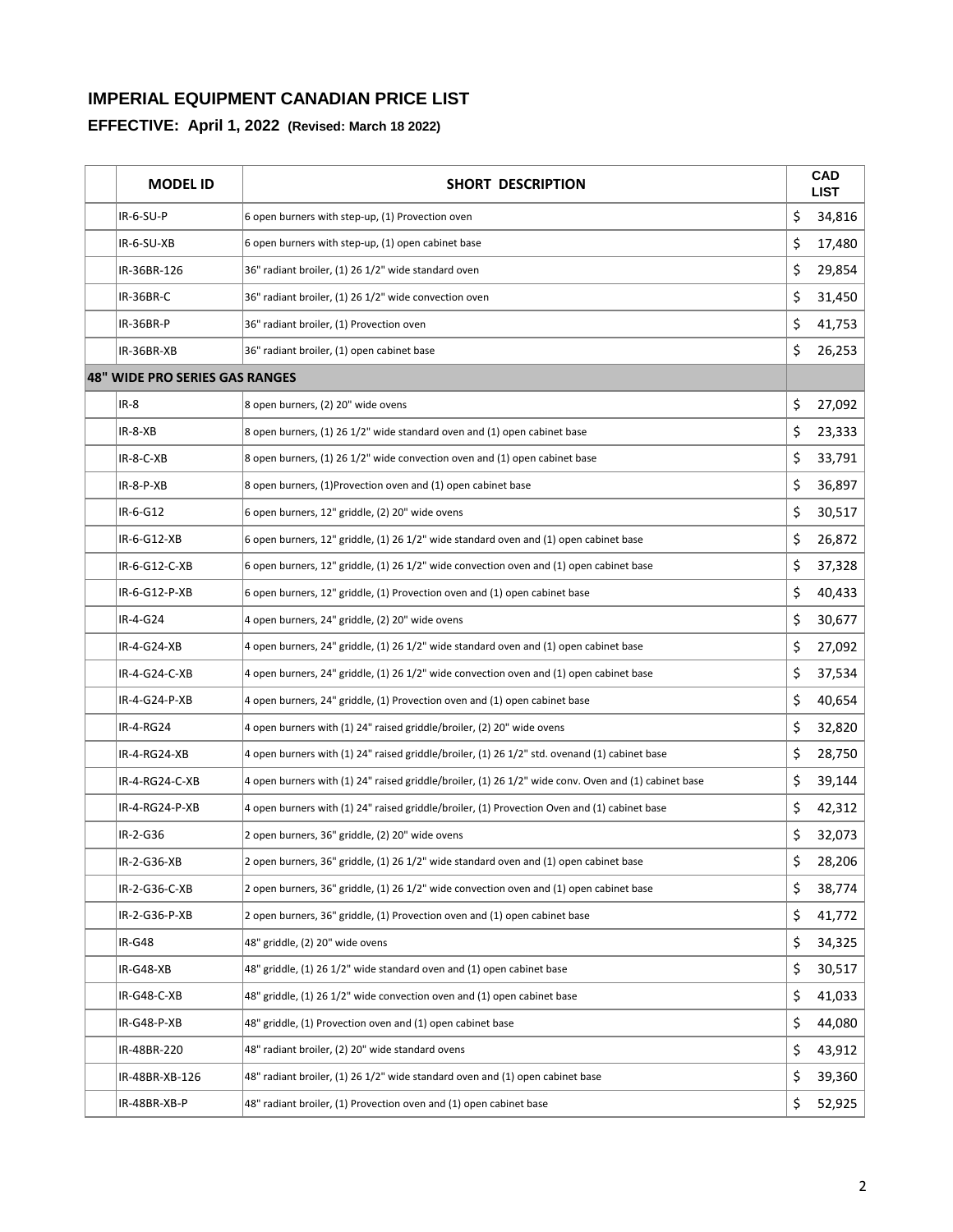| <b>MODEL ID</b>                | SHORT DESCRIPTION                                                                      |    | <b>CAD</b><br><b>LIST</b> |
|--------------------------------|----------------------------------------------------------------------------------------|----|---------------------------|
| 60" WIDE PRO SERIES GAS RANGES |                                                                                        |    |                           |
| IR-10                          | 10 open burners, (2) 26 1/2" wide standard ovens                                       | \$ | 24,569                    |
| IR-10-C                        | 10 open burners, (1) standard and (1) convection ovens                                 | \$ | 34,519                    |
| <b>IR-10-CC</b>                | 10 open burners, (2) 26 1/2" wide convection ovens                                     | \$ | 43,281                    |
| IR-10-XB                       | 10 open burners, (1) 26 1/2" wide standard oven and (1) open cabinet base              | \$ | 20,359                    |
| IR-10-C-XB                     | 10 open burners, (1) convection oven and (1) open cabinet base                         | \$ | 33,768                    |
| IR-10-P-XB                     | 10 open burners, (1) Orovection oven and (1) open cabinet base                         | \$ | 33,921                    |
| IR-6-G24                       | 6 open burners, 24" griddle, (2) 26 1/2" wide standard ovens                           | \$ | 27,724                    |
| IR-6-G24-C                     | 6 open burners, 24" griddle, (1) standard and (1) convection ovens                     | \$ | 37,678                    |
| IR-6-G24-CC                    | 6 open burners, 24" griddle, (2) 26 1/2" wide convection ovens                         | \$ | 46,482                    |
| IR-6-G24-XB                    | 6 open burners, 24" griddle, (1) 26 1/2" wide standard oven and (1) open cabinet base  | \$ | 23,854                    |
| IR-6-G24-C-XB                  | 6 open burners, 24" griddle, (1) convection oven and (1) open cabinet base             | \$ | 36,968                    |
| IR-6-G24-P-XB                  | 6 open burners, 24" griddle, (1) Provection and (1) open cabinet base                  | \$ | 37,417                    |
| IR-4-G36                       | 4 open burners, 36" griddle, (2) 26 1/2" wide standard ovens                           | \$ | 29,876                    |
| IR-4-G36-C                     | 4 open burners, 36" griddle, (1) standard and (1) convection ovens                     | \$ | 39,825                    |
| IR-4-G36-CC                    | 4 open burners, 36" griddle, (2) 26 1/2" wide convection ovens                         | \$ | 48,639                    |
| IR-4-G36-XB                    | 4 open burners, 36" griddle, (1) 26 1/2" wide standard oven and (1) open cabinet base  | \$ | 26,100                    |
| IR-4-G36-C-XB                  | 4 open burners, 36" griddle, (1) convection oven and (1) open cabinet base             | \$ | 39,129                    |
| IR-4-G36-P-XB                  | 4 open burners, 36" griddle, (1) Provection and (1) open cabinet base                  | \$ | 39,665                    |
| IR-2-G48                       | 2 open burners, 48" griddle, (2) 26 1/2" wide standard ovens                           | \$ | 31,506                    |
| IR-2-G48-C                     | 2 open burners, 48" griddle, (1) standard and (1) convection ovens                     | \$ | 41,451                    |
| IR-2-G48-CC                    | 2 open burners, 48" griddle, (2) 26 1/2" wide convection ovens                         | \$ | 50,271                    |
| IR-2-G48-XB                    | 2 open burners, 48" griddle, (1) 26 1/2" wide standard oven and (1) open cabinet base  | \$ | 27,244                    |
| IR-2-G48-C-XB                  | 2 open burners, 48" griddle, (1) convection oven and (1) open cabinet base             | \$ | 40,764                    |
| IR-2-G48-P-XB                  | 2 open burners, 48" griddle, (1) Provection and (1) open cabinet base                  | Ş  | 40,807                    |
| IR-G60                         | 60" griddle, (2) 26 1/2" wide standard ovens                                           | \$ | 36,598                    |
| IR-G60-C                       | 60" griddle, (1) standard and (1) convection ovens                                     | \$ | 47,047                    |
| IR-G60-CC                      | 60" griddle, (2) 26 1/2" wide convection ovens                                         | \$ | 56,252                    |
| IR-G60-XB                      | 60" griddle, (1) 26 1/2" wide standard oven and (1) open cabinet base                  | \$ | 32,178                    |
| IR-G60-C-XB                    | 60" griddle, (1) convection oven and (1) open cabinet base                             | \$ | 46,263                    |
| IR-G60-P-XB                    | 60" griddle, (1)Provection oven and (1) open cabinet base                              | \$ | 45,743                    |
| IR-10-SU                       | 10 open burners with step-up, (2) 26 1/2" wide standard ovens                          | \$ | 36,151                    |
| IR-10-SU-C                     | 10 open burners with step-up, (1) standard and (1) convection ovens                    | \$ | 46,099                    |
| IR-10-SU-CC                    | 10 open burners with step-up, (2) 26 1/2" wide convection ovens                        | \$ | 56,966                    |
| IR-10-SU-XB                    | 10 open burners with step-up, (1) 26 1/2" wide standard oven and (1) open cabinet base | \$ | 34,292                    |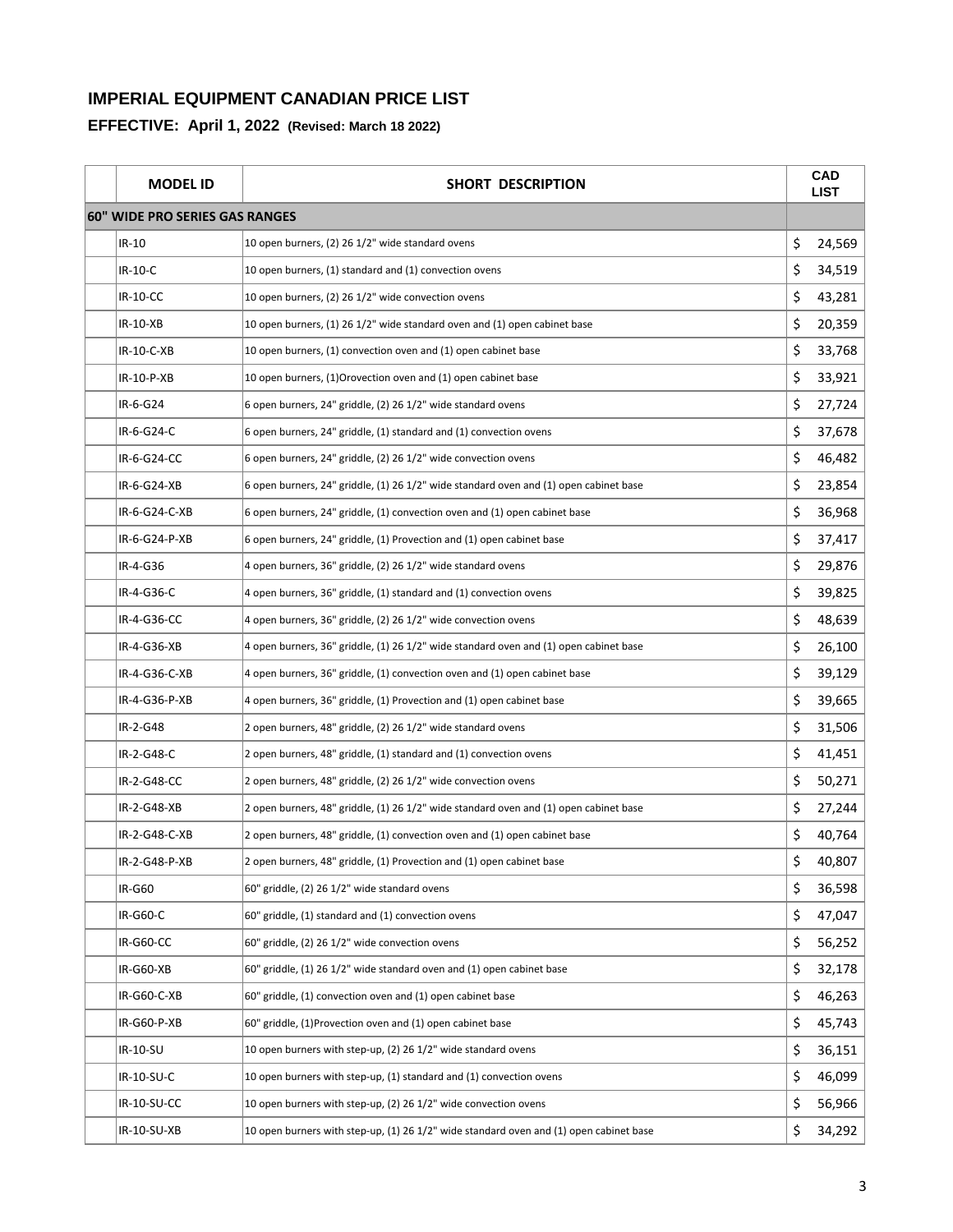| <b>MODEL ID</b>                | SHORT DESCRIPTION                                                                                 |    | <b>CAD</b><br><b>LIST</b> |
|--------------------------------|---------------------------------------------------------------------------------------------------|----|---------------------------|
| IR-10-SU-C-XB                  | 10 open burners with step-up, (1) 26 1/2" convection oven and (1) open cabinet base               | \$ | 45,674                    |
| IR-10-SU-P-XB                  | 10 open burners with step-up, (1) 26 1/2" Provection and (1) open cabinet base                    | \$ | 47,856                    |
| IR-6-RG24                      | 6 open burners, 24" raised griddle/broiler, (2) 26 1/2" wide standard ovens                       | \$ | 29,300                    |
| IR-6-RG24-C                    | 6 open burners, 24" raised griddle/broiler, (1) standard and (1) convection ovens                 | \$ | 39,251                    |
| IR-6-RG24-CC                   | 6 open burners, 24" raised griddle/broiler, (2) 26 1/2" wide convection ovens                     | \$ | 48,064                    |
| IR-6-RG24-XB                   | 6 open burners, 24" raised griddle/broiler, (1) 26 1/2" wide standard oven and (1) cabinet base   | \$ | 25,471                    |
| IR-6-RG24-C-XB                 | 6 open burners, 24" raised griddle/broiler, (1) convection oven and (1) open cabinet base         | \$ | 38,553                    |
| IR-6-RG24-P-XB                 | 6 open burners, 24" raised griddle/broiler, (1) Provection oven and (1) open cabinet base         | \$ | 39,034                    |
| IR-4-RG36                      | 4 open burners, 36" griddle/broiler, (2) 26 1/2" wide standard ovens                              | \$ | 41,811                    |
| IR-4-RG36-C                    | 4 open burners, 36" griddle/broiler, (1) standard and (1) convection ovens                        | \$ | 51,757                    |
| IR-4-RG36-CC                   | 4 open burners, 36" griddle/broiler, (2) 26 1/2" convection ovens                                 | \$ | 61,208                    |
| IR-4-RG36-XB                   | 4 open burners, 36" griddle/broiler, (1) standard oven and open cabinet base                      | \$ | 37,902                    |
| IR-4-RG36-C-XB                 | 4 open burners, 36" griddle/broiler, (1) 26 1/2" convection oven and open cabinet base            | \$ | 51,061                    |
| IR-4-RG36-P-XB                 | 4 open burners, 36" griddle/broiler, (1) Provection oven and open cabinet base                    | \$ | 51,465                    |
| IR-6-RB24                      | 6 open burners, 24" Raised Radiant Broiler, (2) 26 1/2" wide standard ovens                       | \$ | 40,969                    |
| IR-6-RB24-C                    | 6 open burners, 24" Raised Radiant Broiler, (1) standard and (1) convection ovens                 | \$ | 50,917                    |
| IR-6-RB24-CC                   | 6 open burners, 24" Raised Radiant Broiler, (2) 26 1/2" wide convection ovens                     | \$ | 56,552                    |
| IR-6-RB24-XB                   | 6 open burners, 24" Raised Radiant Broiler, (1) 26 1/2" wide standard oven and (1) cabinet base   | \$ | 60,384                    |
| IR-6-RB24-C-XB                 | 6 open burners, 24" Raised Radiant Broiler, (1) 26 1/2" convection oven and (1) open cabinet base | \$ | 50,219                    |
| IR-6-RB24-P-XB                 | 6 open burners, 24" Raised Radiant Broiler, (1) Provection oven and (1) open cabinet base         | \$ | 73,944                    |
| IR-4-RB36                      | 4 open burners, 36" radiant broiler, (2) 26 1/2" wide standard ovens                              | \$ | 48,395                    |
| IR-4-RB36-C                    | 4 open burners, 36" radiant broiler, (1) standard and (1) convection ovens                        | \$ | 58,345                    |
| IR-4-RB36-CC                   | 4 open burners, 36" radiant broilerr, (2) 26 1/2" convection ovens                                | \$ | 72,650                    |
| IR-4-RB36-XB                   | 4 open burners, 36" radiant broiler, (1) 26 1/2" standard oven and open cabinet base              | \$ | 49,320                    |
| IR-4-RB36-C-XB                 | 4 open burners, 36" radiant broiler, (1) 26 1/2" convection oven and open cabinet base            | Ş  | 57,643                    |
| IR-4-RB36-P-XB                 | 4 open burners, 36" radiant broiler, (1) Provection oven and open cabinet base                    | \$ | 62,880                    |
| 72" WIDE PRO SERIES GAS RANGES |                                                                                                   |    |                           |
| $IR-12$                        | 12 open burners, (2) 26 1/2" wide standard ovens                                                  | \$ | 33,148                    |
| $IR-12-C$                      | 12 open burners, (1) standard and (1) convection ovens                                            | \$ | 43,600                    |
| $IR-12-CC$                     | 12 open burners, (2) 26 1/2" wide convection ovens                                                | \$ | 54,050                    |
| $IR-12-XB$                     | 12 open burners, (1) 26 1/2" wide standard oven and (1) open cabinet base                         | \$ | 28,801                    |
| IR-12-C-XB                     | 12 open burners, (1) 26 1/2" convection oven and (1) open cabinet base                            | \$ | 43,115                    |
| IR-12-PP                       | 12 open burners, (2) Provection ovens                                                             | \$ | 60,275                    |
| IR-12-P-XB                     | 12 open burners, (1) Provection oven and (1) open cabinet base                                    | \$ | 42,364                    |
| IR-8-G24                       | 8 open burners, 24" griddle, (2) 26 1/2" wide standard ovens                                      | \$ | 37,534                    |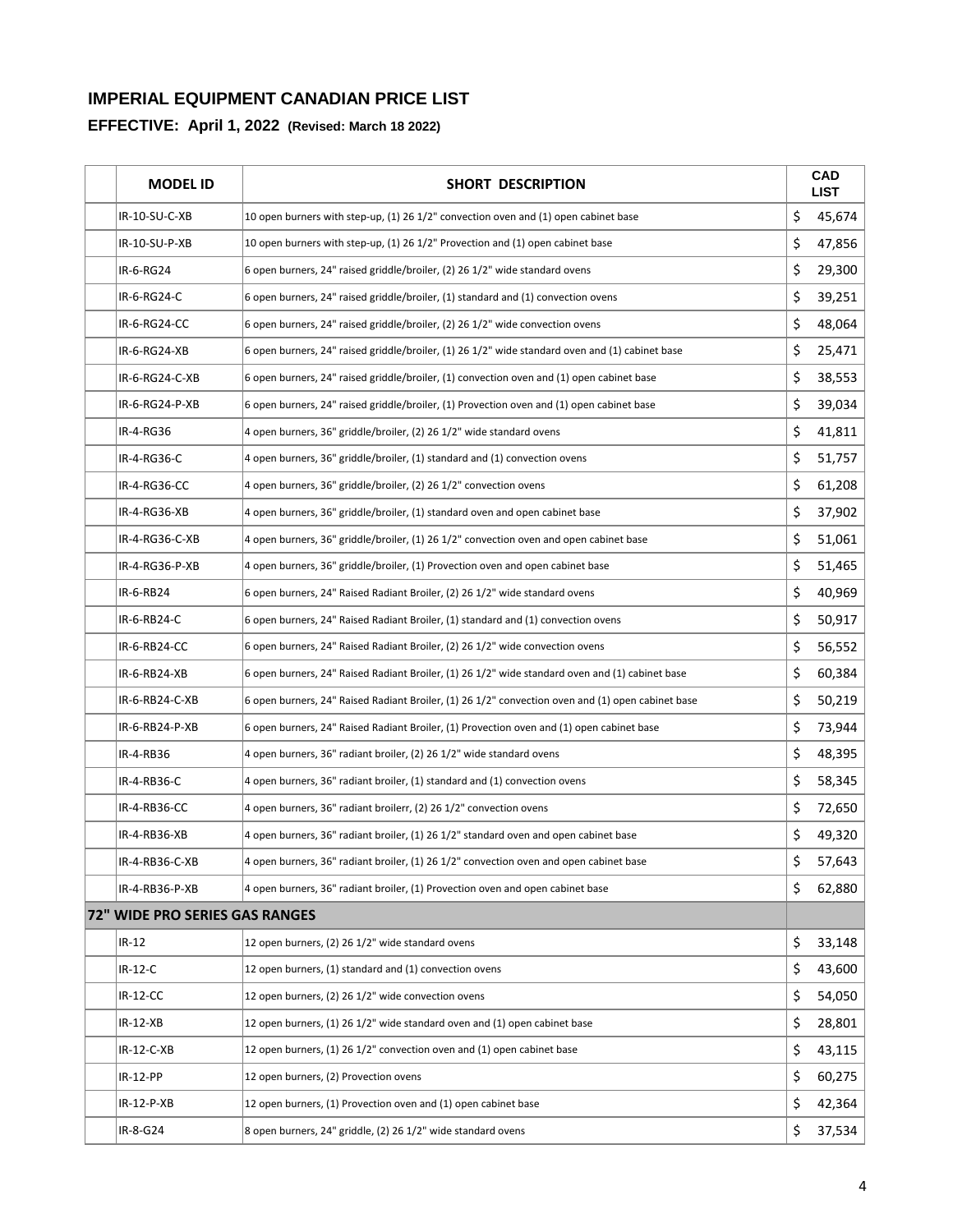| <b>MODEL ID</b> | <b>SHORT DESCRIPTION</b>                                                              | <b>CAD</b><br><b>LIST</b> |
|-----------------|---------------------------------------------------------------------------------------|---------------------------|
| IR-8-G24-C      | 8 open burners, 24" griddle, (1) standard and (1) convection ovens                    | \$<br>47,987              |
| IR-8-G24-CC     | 8 open burners, 24" griddle, (2) 26 1/2" wide convection ovens                        | \$<br>58,558              |
| IR-8-G24-XB     | 8 open burners, 24" griddle, (1) 26 1/2" wide standard oven and (1) open cabinet base | \$<br>32,876              |
| IR-8-G24-C-XB   | 8 open burners, 24" griddle, (1) 26 1/2" convection oven and (1) open cabinet base    | \$<br>47,309              |
| IR-8-G24-PP     | 8 open burners, 24" griddle, (2) Provection ovens                                     | \$<br>64,658              |
| IR-8-G24-P-XB   | 8 open burners, 24" griddle, (1) Provection oven and (1) open cabinet base            | \$<br>46,437              |
| IR-6-G36        | 6 open burners, 36" griddle, (2) 26 1/2" wide standard ovens                          | \$<br>37,534              |
| IR-6-G36-C      | 6 open burners, 36" griddle, (1) standard and (1) convection ovens                    | \$<br>47,987              |
| IR-6-G36-CC     | 6 open burners, 36" griddle, (2) 26 1/2" wide convection ovens                        | \$<br>58,558              |
| IR-6-G36-XB     | 6 open burners, 36" griddle, (1) 26 1/2" wide standard oven and (1) open cabinet base | \$<br>32,876              |
| IR-6-G36-C-XB   | 6 open burners, 36" griddle, (1) 26 1/2" convection oven and (1) open cabinet base    | \$<br>47,309              |
| IR-6-G36-PP     | 6 open burners, 36" griddle, (2) Provection ovens                                     | \$<br>64,658              |
| IR-6-G36-P-XB   | 6 open burners, 36" griddle, (1) Provection oven and (1) open cabinet base            | \$<br>46,437              |
| IR-4-G48        | 4 open burners, 48" griddle, (2) 26 1/2" wide standard ovens                          | \$<br>40,917              |
| IR-4-G48-C      | 4 open burners, 48" griddle, (1) standard and (1) convection ovens                    | \$<br>51,375              |
| IR-4-G48-CC     | 4 open burners, 48" griddle, (2) 26 1/2" wide convection ovens                        | \$<br>61,925              |
| IR-4-G48-XB     | 4 open burners, 48" griddle, (1) 26 1/2" wide standard oven and (1) open cabinet base | \$<br>36,148              |
| IR-4-G48-C-XB   | 4 open burners, 48" griddle, (1) 26 1/2" convection oven and (1) open cabinet base    | \$<br>51,613              |
| IR-4-G48-PP     | 4 open burners, 48" griddle, (2) Provection ovens                                     | \$<br>68,042              |
| IR-4-G48-P-XB   | 4 open burners, 48" griddle, (1) Provection oven and (1) open cabinet base            | \$<br>49,710              |
| IR-2-G60        | 2 open burners, 60" griddle, (2) 26 1/2" wide standard ovens                          | \$<br>49,942              |
| IR-2-G60-C      | 2 open burners, 60" griddle, (1) standard and (1) convection ovens                    | \$<br>60,922              |
| IR-2-G60-CC     | 2 open burners, 60" griddle, (2) 26 1/2" wide convection ovens                        | \$<br>71,898              |
| IR-2-G60-XB     | 2 open burners, 60" griddle, (1) 26 1/2" wide standard oven and (1) open cabinet base | \$<br>44,823              |
| IR-2-G60-C-XB   | 2 open burners, 60" griddle, (1) 26 1/2" convection oven and (1) open cabinet base    | \$<br>60,416              |
| IR-2-G60-PP     | 2 open burners, 60" griddle, (2) Provection ovens                                     | \$<br>77,071              |
| IR-2-G60-P-XB   | 2 open burners, 60" griddle, (1) Provection oven and (1) open cabinet base            | \$<br>58,383              |
| $IR-G72$        | 72" griddle, (2) 26 1/2" wide standard ovens                                          | \$<br>50,504              |
| <b>IR-G72-C</b> | 72" griddle, (1) standard and (1) convection ovens                                    | \$<br>61,486              |
| IR-G72-CC       | 72" griddle, (2) 26 1/2" wide convection ovens                                        | \$<br>72,686              |
| IR-G72-XB       | 72" griddle, (1) 26 1/2" wide standard oven and (1) open cabinet base                 | \$<br>45,556              |
| IR-G72-C-XB     | 72" griddle, (1) 26 1/2" convection oven and (1) open cabinet base                    | \$<br>60,874              |
| IR-G72-PP       | 72" griddle, (2) Provection ovens                                                     | \$<br>77,631              |
| IR-G72-P-XB     | 72" griddle, (1) Provection Oven and (1) open cabinet base                            | \$<br>59,120              |
| IR-12-SU        | 12 open burners with step-up, (2) 26 1/2" wide standard ovens                         | \$<br>45,258              |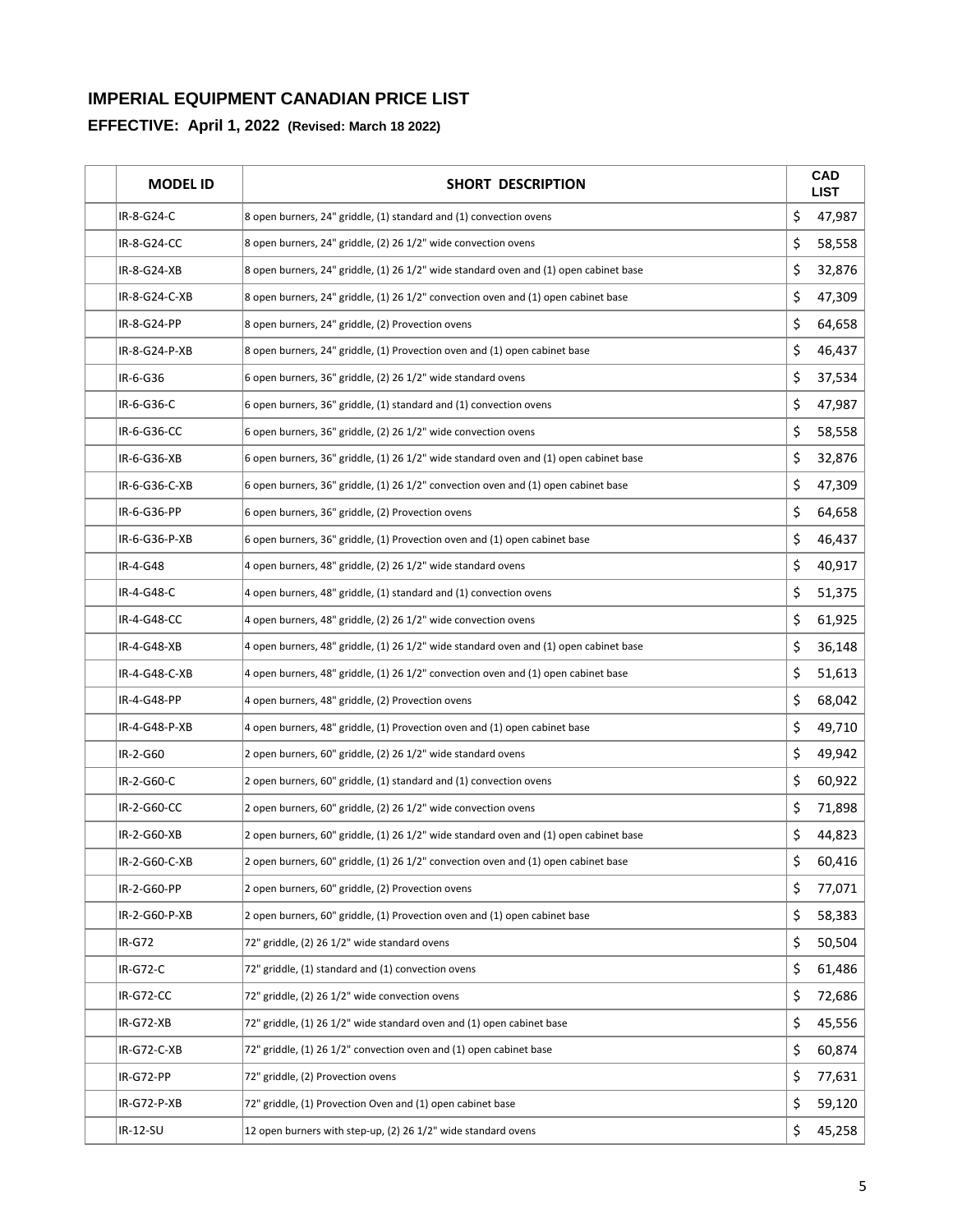| <b>MODEL ID</b>         | <b>SHORT DESCRIPTION</b>                                                               | <b>CAD</b><br><b>LIST</b> |
|-------------------------|----------------------------------------------------------------------------------------|---------------------------|
| IR-12-SU-C              | 12 open burners with step-up, (1) standard and (1) convection ovens                    | \$<br>55,714              |
| IR-12-SU-CC             | 12 open burners with step-up, (2) 26 1/2" wide convection ovens                        | \$<br>64,882              |
| IR-12-SU-XB             | 12 open burners with step-up, (1) 26 1/2" wide standard oven and (1) open cabinet base | \$<br>43,058              |
| IR-12-SU-C-XB           | 12 open burners with step-up, (1) 26 1/2" convection oven and (1) open cabinet base    | \$<br>55,195              |
| IR-12-SU-PP             | 12 open burners with step-up, (2) Provection ovens                                     | \$<br>72,383              |
| IR-12-SU-P-XB           | 12 open burners with step-up, (1) Provection oven and (1) open cabinet base            | \$<br>56,621              |
|                         | <b>OPTIONAL ACCESSORIES FOR PRO SERIES GAS RANGES</b>                                  |                           |
| <b>Exterior Options</b> | Stainless steel cabinet base door for 24"                                              | \$<br>2,342               |
|                         | Stainless steel cabinet base door for 36"                                              | \$<br>3,006               |
|                         | Stainless steel cabinet base double door for 48"                                       | \$<br>3,765               |
|                         | 3/4" N.P.T. x 4 ft Gas quick disconnect, flex hose with restraining device             | \$<br>2,246               |
|                         | 3/4" N.P.T. x 5 ft Gas quick disconnect, flex hose with restraining device             | \$<br>808                 |
|                         | 3/4" N.P.T. Gas Shut-off Valve for all ranges                                          | \$<br>674                 |
|                         | Extended landing lege for range upto 10" with or without cut out / per linear ft.      | \$<br>2,491               |
|                         | Belly bar / per lineal ft.                                                             | \$<br>217                 |
|                         | Set of 4 Swivel casters, 2 with brakes                                                 | \$<br>1,411               |
|                         | Set of 6 Swivel casters, 3 with brakes                                                 | \$<br>2,117               |
|                         | 10" stainless steel wok ring (fits over any IR top grate)                              | \$<br>1,265               |
| <b>Oven Options</b>     | Extra oven rack, 20"                                                                   | \$<br>611                 |
|                         | Extra oven rack, 26 1/2" Standard oven                                                 | \$<br>611                 |
|                         | Extra oven rack, 26 1/2" Convection oven                                               | \$<br>611                 |
|                         | High Mass 650° Oven                                                                    | \$<br>4,720               |
| <b>Griddle Options</b>  | Thermo griddle control for 12" griddle (add "T" to model number)                       | \$<br>2,871               |
|                         | Thermo griddle control for 24" griddle (add "T" to model number)                       | \$<br>3,284               |
|                         | Thermo griddle control for 36" griddle (add "T" to model number)                       | \$<br>4,066               |
|                         | Thermo griddle control for 48" griddle (add "T" to model number)                       | \$<br>5,367               |
|                         | Thermo griddle control for 60" griddle (add "T" to model number)                       | \$<br>8,382               |
|                         | Thermo griddle control for 72" griddle (add "T" to model number)                       | \$<br>9,414               |
|                         | Grooved griddle top (add "GG" to model number) -Price per 12" section                  | \$<br>2,948               |
|                         | 12" Wide 1" thick griddle plate (add "-1" to model number)                             | \$<br>1,106               |
|                         | 24" Wide 1" thick griddle plate (add "-1" to model number)                             | \$<br>1,106               |
|                         | 36" Wide 1" thick griddle plate (add "-1" to model number)                             | \$<br>1,106               |
|                         | 48" Wide 1" thick griddle plate (add "-1" to model number)                             | \$<br>1,854               |
|                         | 60" Wide 1" thick griddle plate (add "-1" to model number)                             | \$<br>2,316               |
|                         | Chrome griddle top (add "CG") -Price per lineal foot                                   | \$<br>4,060               |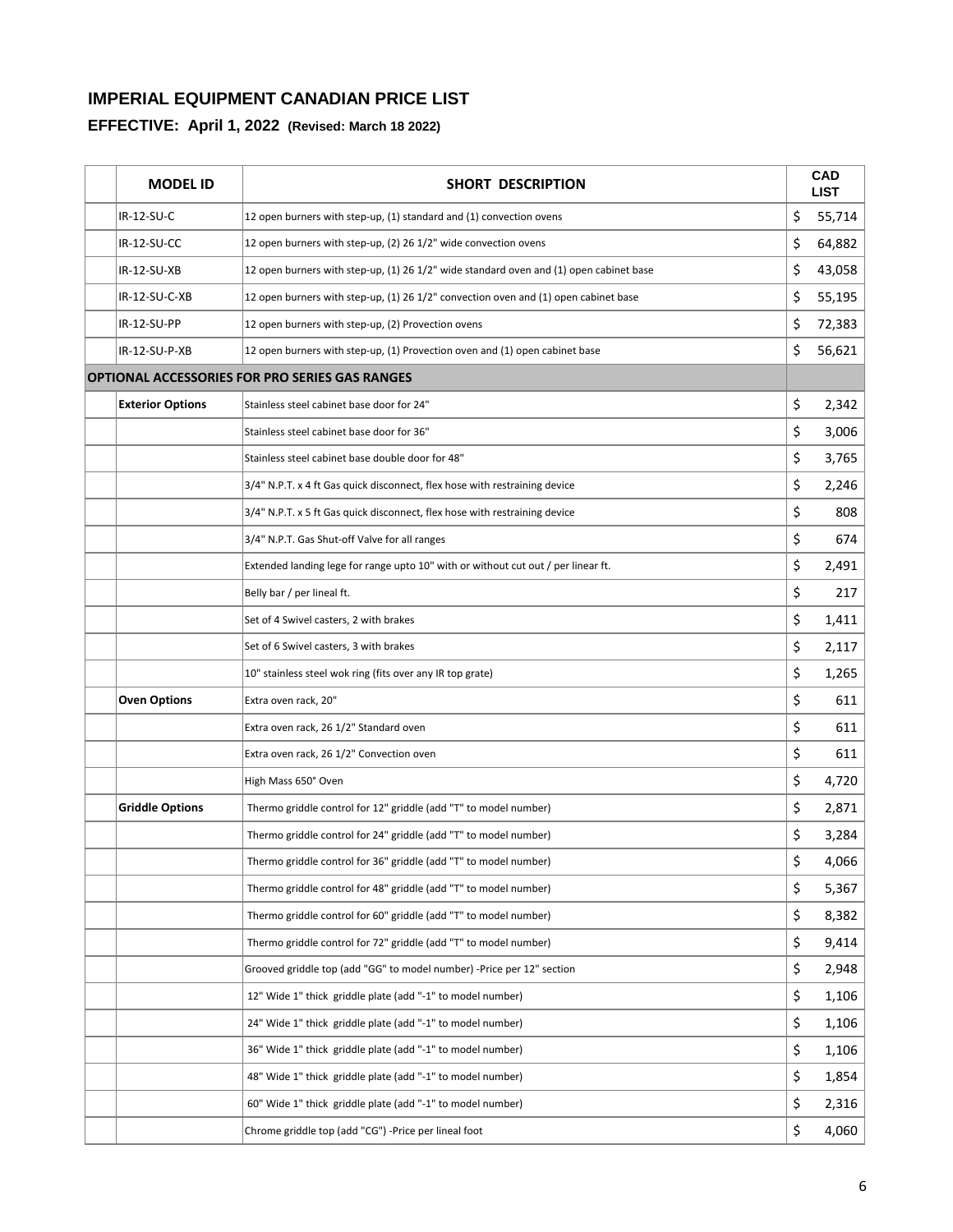| <b>MODEL ID</b>                           | <b>SHORT DESCRIPTION</b>                                                                        |    | <b>CAD</b><br><b>LIST</b> |
|-------------------------------------------|-------------------------------------------------------------------------------------------------|----|---------------------------|
| <b>Cook Top Options</b>                   | Hot tops to replace 2 open burners, a 12"W x 24"D section (add "HT" to model number)            | \$ | 2,359                     |
|                                           | 24" and 36" radiant broiler sections may be added to all IR Ranges. Contact Imperial for prices |    |                           |
|                                           | Safety Valves, contact Imperial for prices                                                      |    |                           |
|                                           | CE models, contact Imperial for prices                                                          |    |                           |
| <b>RANGE MATCH FRYERS</b>                 |                                                                                                 |    |                           |
| <b>IRF-25</b>                             | 25 lbs oil capacity, S/S Tube Fired Fry Pot                                                     | \$ | 14,143                    |
| IRF-2525                                  | (2) 25 lbs oil capacity, S/S Tube Fired Fry Pot                                                 | \$ | 26,814                    |
| <b>IRF-40</b>                             | 40 lbs oil capacity, S/S Tube Fired Fry Pot                                                     | \$ | 18,031                    |
| <b>IRF-50</b>                             | 50 lbs oil capacity, S/S Tube Fired Fry Pot                                                     | \$ | 20,321                    |
| <b>IRF-75</b>                             | 75 lbs oil capacity, S/S Tube Fired Fry Pot                                                     | \$ | 23,629                    |
| <b>IRF-40-OP</b>                          | 40 lbs oil capacity, S/S Open Fry Pot                                                           | \$ | 22,193                    |
| <b>IRF-50-OP</b>                          | 50 lbs oil capacity, S/S Open Fry Pot                                                           | \$ | 25,242                    |
| <b>IRF-75-OP</b>                          | 75 lbs oil capacity, S/S Open Fry Pot                                                           | \$ | 29,622                    |
| IRF-DS                                    | Top draining section storage cabinet, no filter (15-1/2" wide)                                  | \$ | 10,078                    |
| IRF-DS-75                                 | Top draining section storage cabinet, no filter (19-1/2" wide)                                  | \$ | 12,094                    |
| <b>RANGE MATCH FRYER OPTIONS</b>          |                                                                                                 |    |                           |
|                                           | 20 1/2" stainless steel backguard (no shelf)                                                    | \$ | 1,537                     |
|                                           | Stainless steel tank cover (Specify fryer model ID)                                             | \$ | 878                       |
|                                           | <b>Stainless Steel Joiner Strip</b>                                                             | \$ | 455                       |
|                                           | Stainless steel drain shelf (specify left or right mount)                                       | \$ | 1,522                     |
|                                           | Set of 4 Swivel casters, 2 with brakes                                                          | \$ | 1,411                     |
|                                           | Full size basket, each                                                                          | \$ | 772                       |
|                                           | Extra set of twin baskets (set of 2) for IRF-40, IRF-50, IRF-40-OP, IRF-50-OP                   | \$ | 853                       |
|                                           | Extra set of twin baskets (set of 2) for IRF-75, IRF-75-OP                                      | \$ | 1,267                     |
|                                           | Heat lamp for drain station                                                                     | Ş  | 2,737                     |
|                                           | <b>RANGE MATCH SPREADER PLATE -- BAIN-MARIE</b>                                                 |    |                           |
| IR-12-SPR                                 | 12" Wide Cabinet Base with stainless steel work surface                                         | \$ | 3,496                     |
| IR-18-SPR                                 | 18" Wide Cabinet Base with stainless steel work surface                                         | \$ | 3,982                     |
| IR-24-SPR                                 | 24" Wide Cabinet Base with stainless steel work surface                                         | \$ | 4,663                     |
| IR-36-SPR                                 | 36" Wide Cabinet Base with stainless steel work surface                                         | \$ | 5,619                     |
| <b>RANGE MATCH SPREADER PLATE OPTIONS</b> |                                                                                                 |    |                           |
|                                           | Stainless steel door on open cabinet 12", 18", 24"                                              | \$ | 2,342                     |
|                                           | Stainless steel door on open cabinet 36" (2 door set)                                           | \$ | 3,006                     |
|                                           | Optional electric Bain Marie with s/s door, faucet (add "BM"), for 18", 24", or 36"             | \$ | 8,531                     |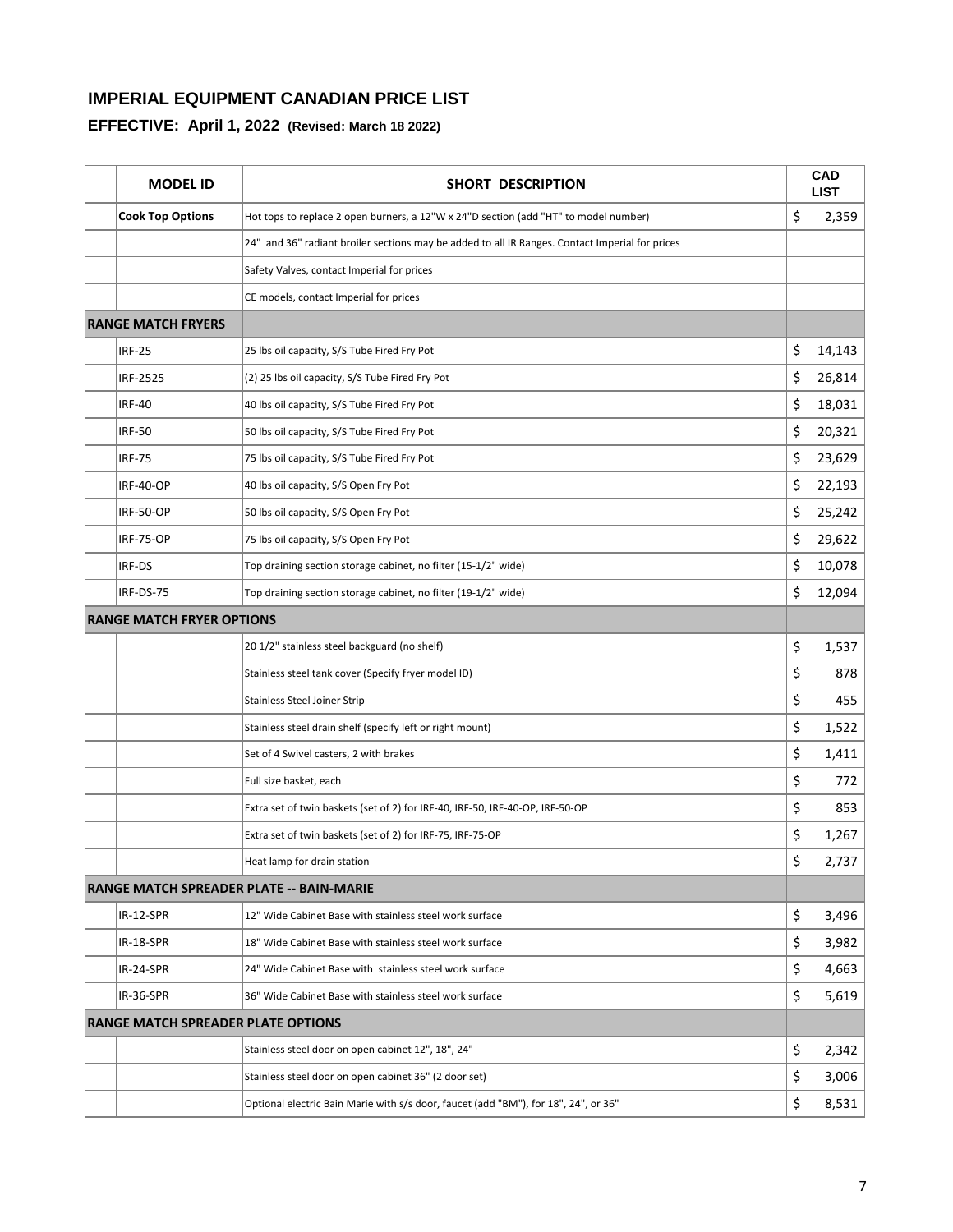| <b>MODEL ID</b>                 | SHORT DESCRIPTION                                                        |    | <b>CAD</b><br><b>LIST</b> |
|---------------------------------|--------------------------------------------------------------------------|----|---------------------------|
| <b>SINGLE DECK OVENS</b>        |                                                                          |    |                           |
| IR-36-LB                        | $(1)$ 26 $1/2$ " standard oven                                           | \$ | 14,431                    |
| IR-36-LB-C                      | $(1)$ 26 1/2" convection oven                                            | \$ | 23,954                    |
| <b>DOUBLE DECK OVENS</b>        |                                                                          |    |                           |
| IR-36-DS                        | (2) 26 1/2" standard ovens, stacked                                      | \$ | 28,868                    |
| IR-36-DS-C                      | (1) 26 1/2" standard oven, stacked on top of (1) 26 1/2" convection oven | \$ | 38,379                    |
| IR-36-DS-CC                     | (2) 26 1/2" convection ovens, stacked                                    | \$ | 47,900                    |
| <b>SALAMANDER BROILERS</b>      |                                                                          |    |                           |
| IRSB-36                         | 36" infra-red salamander broiler                                         | \$ | 13,669                    |
| <b>SALAMANDER ACCESSORIES</b>   |                                                                          |    |                           |
|                                 | (2) reinforcement channels to mount IRSB-36 on range                     | \$ | 930                       |
|                                 | Wall mount bracket                                                       | \$ | 770                       |
|                                 | Leg kit for countertop installation                                      | \$ | 1,138                     |
|                                 | One point 3/4" gas connection from IRSB to IR range                      | \$ | 1,623                     |
|                                 | <b>CHEESEMELTER BROILERS, INFRA-RED BURNERS</b>                          |    |                           |
| IRCM-24                         | 24" infra-red cheesemelter broiler                                       | \$ | 8,830                     |
| IRCM-36                         | 36" infra-red cheesemelter broiler                                       | \$ | 12,351                    |
| IRCM-48                         | 48" infra-red cheesemelter broiler                                       | \$ | 15,197                    |
| IRCM-60                         | 60" infra-red cheesemelter broiler                                       | \$ | 19,107                    |
| IRCM-72                         | 72" infra-red cheesemelter broiler                                       | \$ | 23,076                    |
| IRCM-84                         | 84" infra-red cheesemelter broiler                                       | \$ | 27,606                    |
| <b>CHEESEMELTER ACCESSORIES</b> |                                                                          |    |                           |
|                                 | Extra rack for IRCM-24                                                   | \$ | 763                       |
|                                 | Extra rack for IRCM-36                                                   | \$ | 1,036                     |
|                                 | Extra rack for IRCM-48                                                   | Ş  | 1,082                     |
|                                 | Extra rack for IRCM-60                                                   | \$ | 1,252                     |
|                                 | Extra rack for IRCM-72                                                   | \$ | 1,353                     |
|                                 | Extra rack for IRCM-84                                                   | \$ | 1,516                     |
|                                 | (2) reinforcement channels to mount IRCMA on range                       | \$ | 930                       |
|                                 | Wall mount brackets 24", 36", 48", per set                               | \$ | 770                       |
|                                 | Wall mount brackets 60", 72", per set                                    | \$ | 1,082                     |
|                                 | Wall mount brackets 84", per set                                         | \$ | 1,252                     |
|                                 | Leg kit for countertop installation                                      | \$ | 1,138                     |
|                                 | One point 3/4" gas connection from IRCMA to IR range                     | \$ | 1,623                     |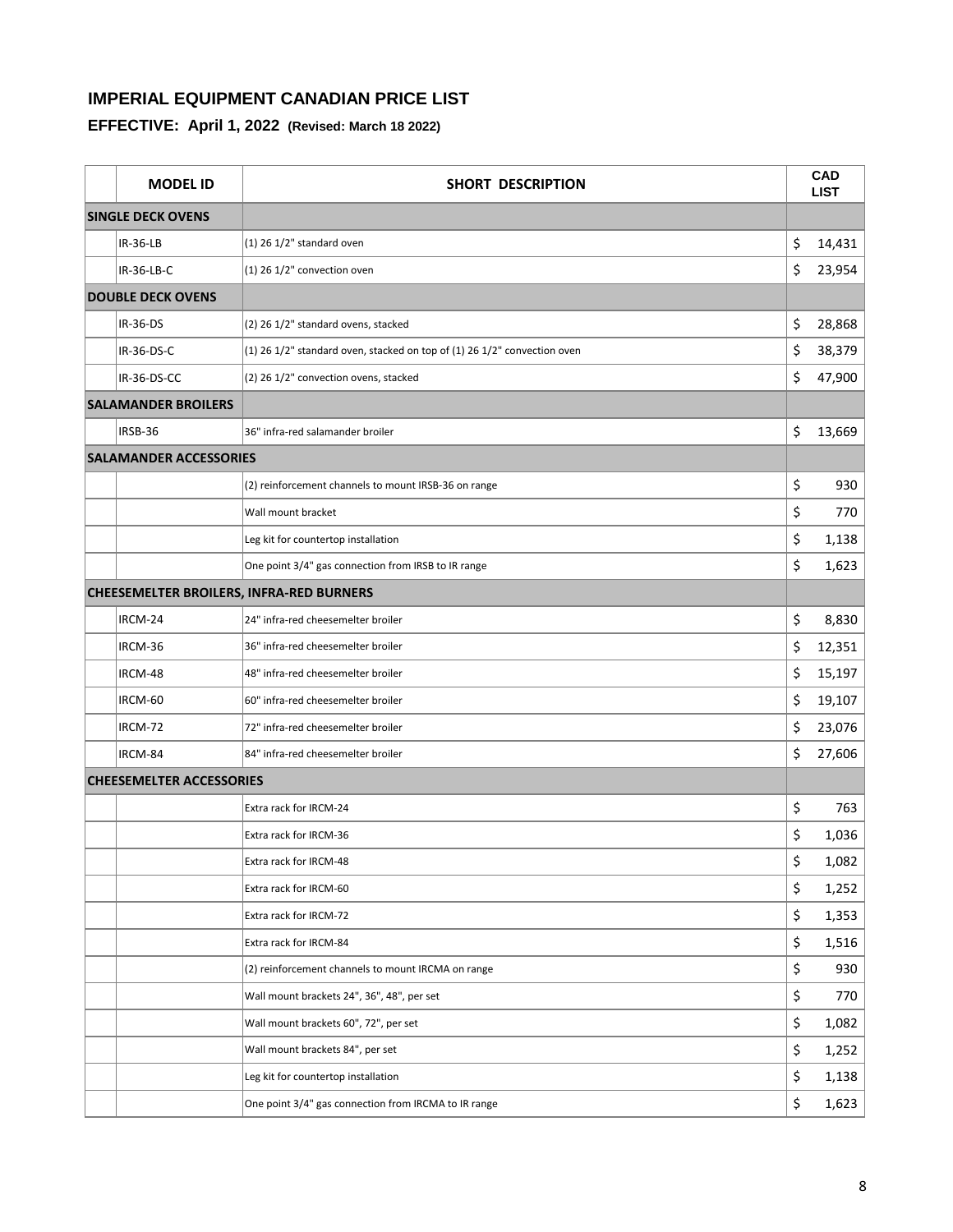| <b>MODEL ID</b>                        | SHORT DESCRIPTION                                                                   |     | <b>CAD</b><br><b>LIST</b> |
|----------------------------------------|-------------------------------------------------------------------------------------|-----|---------------------------|
|                                        | <b>FLOOR MODEL GAS FRYERS AND STORAGE CABINETS</b>                                  |     |                           |
| IFS-25                                 | 1/2 size, add-a-fryer, 50 Lbs. Oil Capacity, 304 Stainless steel frypot             | \$  | 12,166                    |
| IFS-2525                               | Two 1/2 size, split pot fryer, 25/25 Lbs. Oil Capacity, 304 Stainless steel frypots | \$  | 23,840                    |
| <b>IFS-40</b>                          | 40 Lbs. Oil Capacity, 304 Stainless steel frypot                                    | \$  | 15,490                    |
| <b>IFS-50</b>                          | 50 Lbs. Oil Capacity, 304 Stainless steel frypot                                    | \$  | 17,466                    |
| <b>IFS-75</b>                          | 75 Lbs. Oil Capacity, 304 Stainless steel frypot                                    | \$  | 21,015                    |
| IF-DS                                  | 15-1/2" Wide Top draining section with storage cabinet (no filter)                  | \$  | 8,969                     |
| IF-DS-75                               | 19-1/2" Wide Top draining section with storage cabinet (no filter)                  | \$  | 10,762                    |
| <b>COUNTER TOP GAS FRYER AND STAND</b> |                                                                                     |     |                           |
| IFST-25                                | 25 Lbs. Oil Capacity Countertop style, 15 1/2" Wide, 304 Stainless steel frypot     | \$  | 12,323                    |
| IFSTS-25                               | Stainless Steel Stand for countertop fryer                                          | \$  | 2,101                     |
| <b>OPEN POT GAS FRYERS</b>             |                                                                                     |     |                           |
| IFS-40-OP                              | 40 Lbs. Oil Capacity, Open Pot Fryer                                                | \$  | 19,355                    |
| IFS-50-OP                              | 50 Lbs. Oil Capacity, Open Pot Fryer                                                | \$  | 22,003                    |
| IFS-75-OP                              | 75 Lbs. Oil Capacity, Open Pot Fryer                                                | \$  | 25,833                    |
| IF-DS                                  | 15-1/2" Wide Top draining section with storage cabinet (no filter)                  | \$  | 8,969                     |
| IF-DS-75                               | 19-1/2" Wide Top draining section with storage cabinet (no filter)                  | \$  | 10,762                    |
|                                        | SPACE SAVER FILTER SYSTEMS - WITH TUBE FIRED FRYERS                                 |     |                           |
| IFSSP250                               | Snap Action Thermostat, 2 fryers in System                                          | \$  | 60,166                    |
| IFSSP275                               | Snap Action Thermostat, 2 fryers in System                                          | \$  | 71,622                    |
| IFSSP250T                              | Electronic Thermostat control, 2 fryers in System                                   | \$  | 65,722                    |
| IFSSP275T                              | Electronic Thermostat control, 2 fryers in System                                   | \$  | 77,134                    |
| IFSSP250C                              | Computer Control, 2 fryers in System                                                | \$  | 74,707                    |
| IFSSP275C                              | Computer Control, 2 fryers in System                                                | \$  | 86,169                    |
| IFSSP350                               | Snap Action Thermostat, 3 fryers in System                                          | \$  | 78,278                    |
| IFSSP375                               | Snap Action Thermostat, 3 fryers in System                                          | \$  | 94,404                    |
| IFSSP350T                              | Electronic Thermostat control, 3 fryers in System                                   | \$  | 86,562                    |
| IFSSP375T                              | Electronic Thermostat control, 3 fryers in System                                   | \$  | 102,692                   |
| IFSSP350C                              | Computer Control, 3 fryers in System                                                | \$. | 100,061                   |
| IFSSP375C                              | Computer Control, 3 fryers in System                                                | \$  | 116,194                   |
| IFSSP450                               | Snap Action Thermostat, 4 fryers in System                                          | \$  | 93,961                    |
| IFSSP475                               | Snap Action Thermostat, 4 fryers in System                                          | \$. | 114,806                   |
| IFSSP450T                              | Electronic Thermostat control, 4 fryers in System                                   |     | \$105,035                 |
| IFSSP475T                              | Electronic Thermostat control, 4 fryers in System                                   |     | \$125,921                 |
| IFSSP450C                              | Computer Control, 4 fryers in System                                                |     | \$123,089                 |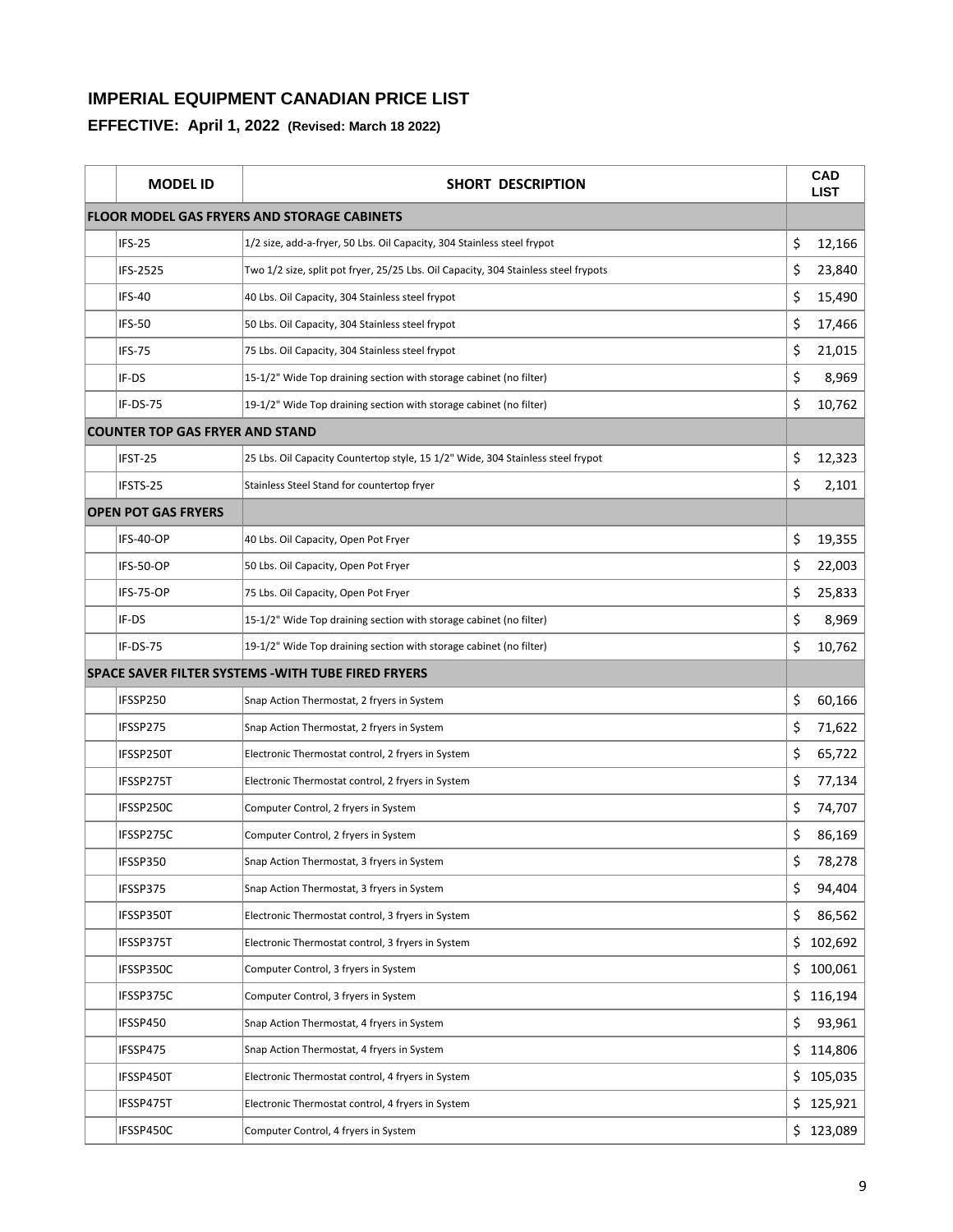| <b>MODEL ID</b> | <b>SHORT DESCRIPTION</b>                                                           |     | <b>CAD</b><br><b>LIST</b> |
|-----------------|------------------------------------------------------------------------------------|-----|---------------------------|
| IFSSP475C       | Computer Control, 4 fryers in System                                               |     | \$143,879                 |
| IFSSP550        | Snap Action Thermostat, 5 fryers in System                                         | \$. | 113,260                   |
| IFSSP575        | Snap Action Thermostat, 5 fryers in System                                         | \$  | 138,818                   |
| IFSSP550T       | Electronic Thermostat control, 5 fryers in System                                  | \$  | 127,162                   |
| IFSSP575T       | Electronic Thermostat control, 5 fryers in System                                  |     | \$152,719                 |
| IFSSP550C       | Computer Control, 5 fryers in System                                               | \$. | 149,690                   |
| IFSSP575C       | Computer Control, 5 fryers in System                                               |     | \$175,248                 |
| IFSSP650        | Snap Action Thermostat, 6 fryers in System                                         | \$  | 131,426                   |
| IFSSP675        | Snap Action Thermostat, 6 fryers in System                                         |     | \$161,706                 |
| IFSSP650T       | Electronic Thermostat control, 6 fryers in System                                  | \$  | 148,005                   |
| IFSSP675T       | Electronic Thermostat control, 6 fryers in System                                  | \$  | 178,287                   |
| IFSSP650C       | Computer Control, 6 fryers in System                                               | \$  | 175,103                   |
| IFSSP675C       | Computer Control, 6 fryers in System                                               | \$  | 205,281                   |
|                 | <b>FRYER FILTER SYSTEMS - WITH TUBE FIRED FRYERS AND DRAIN STATION</b>             |     |                           |
| IFSCB150        | Snap Action Thermostat, 1 fryer in System and Drain Station with heat lamp         | \$  | 42,296                    |
| IFSCB175        | Snap Action Thermostat, 1 fryer in System and Drain Station with heat lamp         | \$  | 53,906                    |
| IFSCB150T       | Electronic Thermostat control, 1 fryer in System and Drain Station with heat lamp  | \$  | 49,939                    |
| IFSCB175T       | Electronic Thermostat control, 1 fryer in System and Drain Station with heat lamp  | \$  | 56,635                    |
| IFSCB150C       | Computer control, 1 fryer in System and Drain Station with heat lamp               | \$  | 54,406                    |
| IFSCB175C       | Computer control, 1 fryer in System and Drain Station with heat lamp               | \$  | 61,151                    |
| IFSCB250        | Snap Action Thermostat, 2 fryers in System and Drain Station with heat lamp        | \$  | 59,867                    |
| IFSCB275        | Snap Action Thermostat, 2 fryers in System and Drain Station with heat lamp        | \$  | 76,148                    |
| IFSCB250T       | Electronic Thermostat control, 2 fryers in System and Drain Station with heat lamp | \$  | 70,186                    |
| IFSCB275T       | Electronic Thermostat control, 2 fryers in System and Drain Station with heat lamp | \$  | 81,648                    |
| IFSCB250C       | Computer control, 2 fryers in System and Drain Station with heat lamp              | \$  | 79,274                    |
| IFSCB275C       | Computer control, 2 fryers in System and Drain Station with heat lamp              | \$  | 90,636                    |
| IFSCB350        | Snap Action Thermostat, 3 fryers in System and Drain Station with heat lamp        | \$  | 77,134                    |
| IFSCB375        | Snap Action Thermostat, 3 fryers in System and Drain Station with heat lamp        | \$  | 98,370                    |
| IFSCB350T       | Electronic Thermostat control, 3 fryers in System and Drain Station with heat lamp | \$  | 90,489                    |
| IFSCB375T       | Electronic Thermostat control, 3 fryers in System and Drain Station with heat lamp | \$  | 106,659                   |
| IFSCB350C       | Computer control, 3 fryers in System and Drain Station with heat lamp              | \$  | 103,983                   |
| IFSCB375C       | Computer control, 3 fryers in System and Drain Station with heat lamp              | \$  | 120,155                   |
| IFSCB450        | Snap Action Thermostat, 4 fryers in System and Drain Station with heat lamp        | \$  | 95,645                    |
| IFSCB475        | Snap Action Thermostat, 4 fryers in System and Drain Station with heat lamp        | \$  | 121,153                   |
| IFSCB450T       | Electronic Thermostat control, 4 fryers in System and Drain Station with heat lamp |     | \$111,384                 |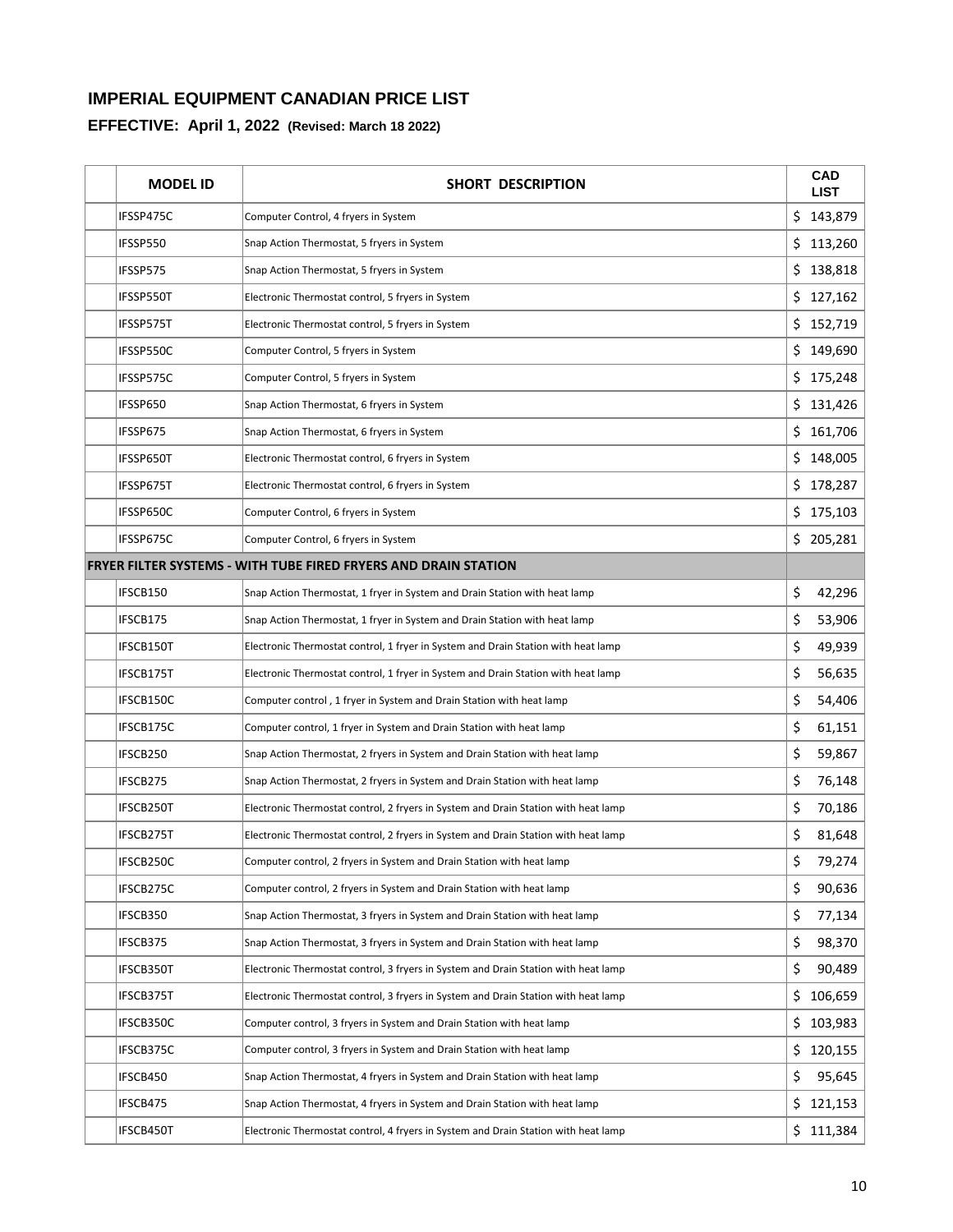| <b>MODEL ID</b> | SHORT DESCRIPTION                                                                  |     | CAD<br><b>LIST</b> |
|-----------------|------------------------------------------------------------------------------------|-----|--------------------|
| IFSCB475T       | Electronic Thermostat control, 4 fryers in System and Drain Station with heat lamp |     | \$132,225          |
| IFSCB450C       | Computer control, 4 fryers in System and Drain Station with heat lamp              | \$  | 129,400            |
| IFSCB475C       | Computer control, 4 fryers in System and Drain Station with heat lamp              |     | \$150,233          |
| IFSCB550        | Snap Action Thermostat, 5 fryers in System and Drain Station with heat lamp        | \$  | 112,821            |
| IFSCB575        | Snap Action Thermostat, 5 fryers in System and Drain Station with heat lamp        | \$  | 143,395            |
| IFSCB550T       | Electronic Thermostat control, 5 fryers in System and Drain Station with heat lamp | \$  | 131,620            |
| IFSCB575T       | Electronic Thermostat control, 5 fryers in System and Drain Station with heat lamp |     | \$157,186          |
| IFSCB550C       | Computer control, 5 fryers in System and Drain Station with heat lamp              |     | \$154,158          |
| IFSCB575C       | Computer control, 5 fryers in System and Drain Station with heat lamp              |     | \$179,718          |
| IFSCB650        | Snap Action Thermostat, 6 fryers in System and Drain Station with heat lamp        |     | \$129,933          |
| IFSCB675        | Snap Action Thermostat, 6 fryers in System and Drain Station with heat lamp        |     | \$166,222          |
| IFSCB650T       | Electronic Thermostat control, 6 fryers in System and Drain Station with heat lamp |     | \$152,578          |
| IFSCB675T       | Electronic Thermostat control, 6 fryers in System and Drain Station with heat lamp | \$  | 182,790            |
| IFSCB650C       | Computer control, 6 fryers in System and Drain Station with heat lamp              |     | \$179,519          |
| IFSCB675C       | Computer control, 6 fryers in System and Drain Station with heat lamp              |     | \$209,794          |
|                 | <b>SPACE SAVER FILTER SYSTEMS - WITH OPEN POT FRYERS</b>                           |     |                    |
| IFSSP250-OP     | Snap Action Thermostat, 2 Open Pot Fryers in System                                | \$  | 75,204             |
| IFSSP275-OP     | Snap Action Thermostat, 2 Open Pot Fryers in System                                | \$  | 89,526             |
| IFSSP250-OP-T   | Electronic Thermostat control, 2 Open Pot Fryers in System                         | \$  | 82,149             |
| IFSSP275-OP-T   | Electronic Thermostat control, 2 Open Pot Fryers in System                         | \$  | 96,416             |
| IFSSP250-OP-C   | Computer Control, 2 Open Pot Fryers in System                                      | \$  | 93,380             |
| IFSSP275-OP-C   | Computer Control, 2 Open Pot Fryers in System                                      | \$  | 107,706            |
| IFSSP350-OP     | Snap Action Thermostat, 3 Open Pot Fryers in System                                | \$  | 97,837             |
| IFSSP375-OP     | Snap Action Thermostat, 3 Open Pot Fryers in System                                | \$  | 118,003            |
| IFSSP350-OP-T   | Electronic Thermostat control, 3 Open Pot Fryers in System                         |     | \$108,199          |
| IFSSP375-OP-T   | Electronic Thermostat control, 3 Open Pot Fryers in System                         |     | \$128,367          |
| IFSSP350-OP-C   | Computer Control, 3 Open Pot Fryers in System                                      | \$. | 125,076            |
| IFSSP375-OP-C   | Computer Control, 3 Open Pot Fryers in System                                      |     | \$145,235          |
| IFSSP450-OP     | Snap Action Thermostat, 4 Open Pot Fryers in System                                | \$. | 117,454            |
| IFSSP475-OP     | Snap Action Thermostat, 4 Open Pot Fryers in System                                | \$  | 143,500            |
| IFSSP450-OP-T   | Electronic Thermostat control, 4 Open Pot Fryers in System                         | \$. | 131,275            |
| IFSSP475-OP-T   | Electronic Thermostat control, 4 Open Pot Fryers in System                         | \$  | 157,395            |
| IFSSP450-OP-C   | Computer Control, 4 Open Pot Fryers in System                                      |     | \$153,858          |
| IFSSP475-OP-C   | Computer Control, 4 Open Pot Fryers in System                                      | \$. | 179,858            |
| IFSSP550-OP     | Snap Action Thermostat, 5 Open Pot Fryers in System                                |     | \$141,579          |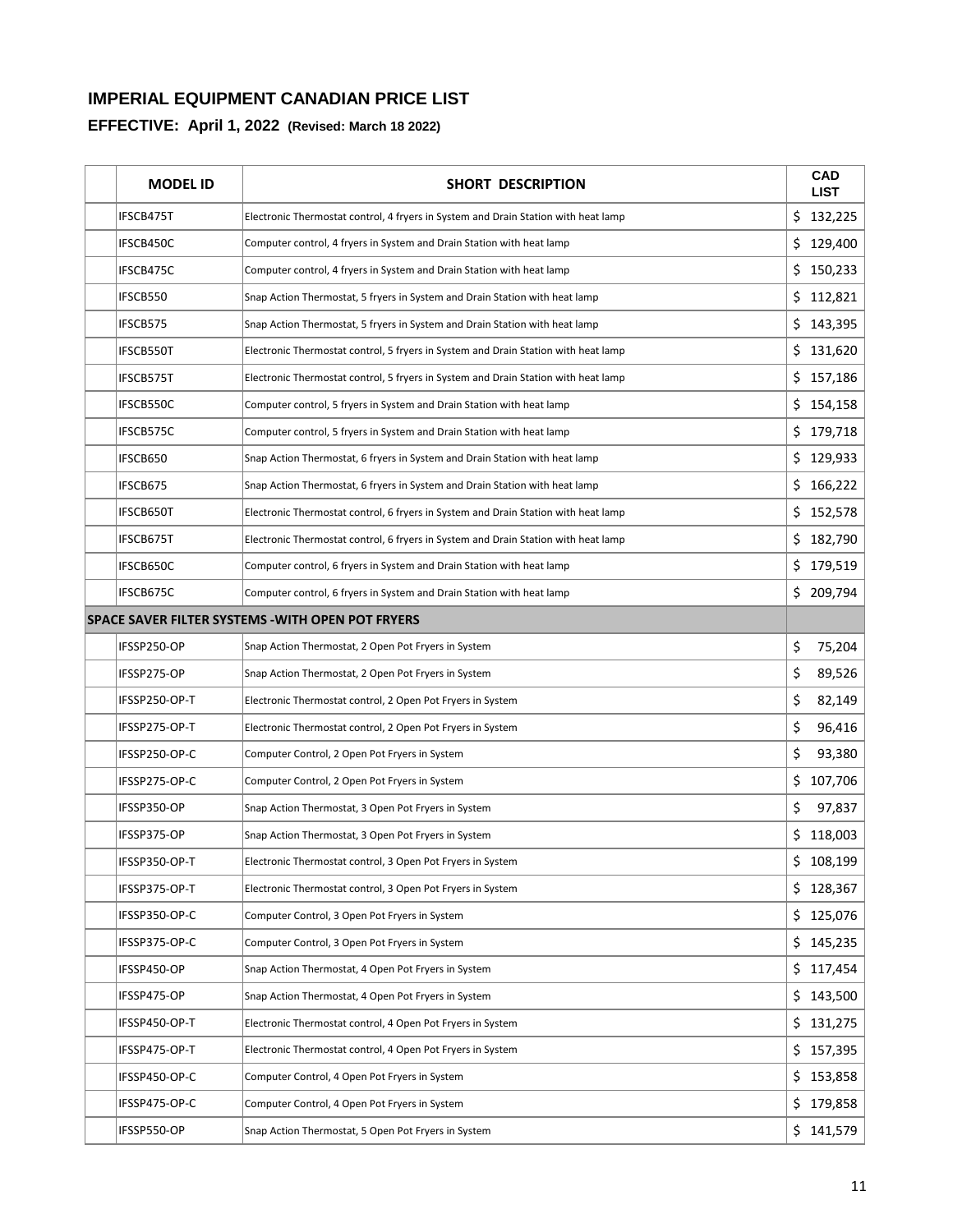| <b>MODEL ID</b> | <b>SHORT DESCRIPTION</b>                                                                 |     | <b>CAD</b><br><b>LIST</b> |
|-----------------|------------------------------------------------------------------------------------------|-----|---------------------------|
| IFSSP575-OP     | Snap Action Thermostat, 5 Open Pot Fryers in System                                      |     | \$159,252                 |
| IFSSP550-OP-T   | Electronic Thermostat control, 5 Open Pot Fryers in System                               |     | \$158,949                 |
| IFSSP575-OP-T   | Electronic Thermostat control, 5 Open Pot Fryers in System                               | \$. | 190,899                   |
| IFSSP550-OP-C   | Computer Control, 5 Open Pot Fryers in System                                            | \$. | 187,103                   |
| IFSSP575-OP-C   | Computer Control, 5 Open Pot Fryers in System                                            |     | \$219,062                 |
| IFSSP650-OP     | Snap Action Thermostat, 6 Open Pot Fryers in System                                      |     | \$164,276                 |
| IFSSP675-OP     | Snap Action Thermostat, 6 Open Pot Fryers in System                                      |     | \$202,132                 |
| IFSSP650-OP-T   | Electronic Thermostat control, 6 Open Pot Fryers in System                               |     | \$185,001                 |
| IFSSP675-OP-T   | Electronic Thermostat control, 6 Open Pot Fryers in System                               |     | \$222,847                 |
| IFSSP650-OP-C   | Computer Control, 6 Open Pot Fryers in System                                            |     | \$218,871                 |
| IFSSP675-OP-C   | Computer Control, 6 Open Pot Fryers in System                                            |     | \$256,597                 |
|                 | <b>FRYER FILTER SYSTEMS - WITH OPEN POT FRYERS AND DRAIN STATION</b>                     |     |                           |
| IFSCB150-OP     | Snap Action Thermostat, 1 Open Pot Fryer in System, Drain Station with Heat Lamp         | \$  | 52,870                    |
| IFSCB175-OP     | Snap Action Thermostat, 1 Open Pot Fryer in System, Drain Station with Heat Lamp         | \$  | 67,378                    |
| IFSCB150-OP-T   | Electronic Thermostat control, 1 Open Pot Fryer in System, Drain Station with Heat Lamp  | \$  | 62,414                    |
| IFSCB175-OP-T   | Electronic Thermostat control, 1 Open Pot Fryer in System, Drain Station with Heat Lamp  | \$  | 70,788                    |
| IFSCB150-OP-C   | Computer control, 1 Open Pot Fryer in System, Drain Station with Heat Lamp               | \$  | 68,004                    |
| IFSCB175-OP-C   | Computer control, 1 Open Pot Fryer in System, Drain Station with Heat Lamp               | \$  | 76,446                    |
| IFSCB250-OP     | Snap Action Thermostat, 2 Open Pot Fryers in System, Drain Station with Heat Lamp        | \$  | 74,832                    |
| IFSCB275-OP     | Snap Action Thermostat, 2 Open Pot Fryers in System, Drain Station with Heat Lamp        | \$  | 95,175                    |
| IFSCB250-OP-T   | Electronic Thermostat control, 2 Open Pot Fryers in System, Drain Station with Heat Lamp | \$  | 87,731                    |
| IFSCB275-OP-T   | Electronic Thermostat control, 2 Open Pot Fryers in System, Drain Station with Heat Lamp | \$  | 102,060                   |
| IFSCB250-OP-C   | Computer control, 2 Open Pot Fryers in System, Drain Station with Heat Lamp              | \$  | 99,084                    |
| IFSCB275-OP-C   | Computer control, 2 Open Pot Fryers in System, Drain Station with Heat Lamp              |     | \$113,303                 |
| IFSCB350-OP     | Snap Action Thermostat, 3 Open Pot Fryers in System, Drain Station with Heat Lamp        | \$  | 96,416                    |
| IFSCB375-OP     | Snap Action Thermostat, 3 Open Pot Fryers in System, Drain Station with Heat Lamp        |     | \$122,969                 |
| IFSCB350-OP-T   | Electronic Thermostat control, 3 Open Pot Fryers in System, Drain Station with Heat Lamp |     | \$113,109                 |
| IFSCB375-OP-T   | Electronic Thermostat control, 3 Open Pot Fryers in System, Drain Station with Heat Lamp | \$. | 133,324                   |
| IFSCB350-OP-C   | Computer control, 3 Open Pot Fryers in System, Drain Station with Heat Lamp              |     | \$129,979                 |
| IFSCB375-OP-C   | Computer control, 3 Open Pot Fryers in System, Drain Station with Heat Lamp              | \$. | 150,201                   |
| IFSCB450-OP     | Snap Action Thermostat, 4 Open Pot Fryers in System, Drain Station with Heat Lamp        |     | \$119,556                 |
| IFSCB475-OP     | Snap Action Thermostat, 4 Open Pot Fryers in System, Drain Station with Heat Lamp        |     | \$151,441                 |
| IFSCB450-OP-T   | Electronic Thermostat control, 4 Open Pot Fryers in System, Drain Station with Heat Lamp |     | \$139,223                 |
| IFSCB475-OP-T   | Electronic Thermostat control, 4 Open Pot Fryers in System, Drain Station with Heat Lamp |     | \$165,276                 |
| IFSCB450-OP-C   | Computer control, 4 Open Pot Fryers in System, Drain Station with Heat Lamp              |     | \$161,738                 |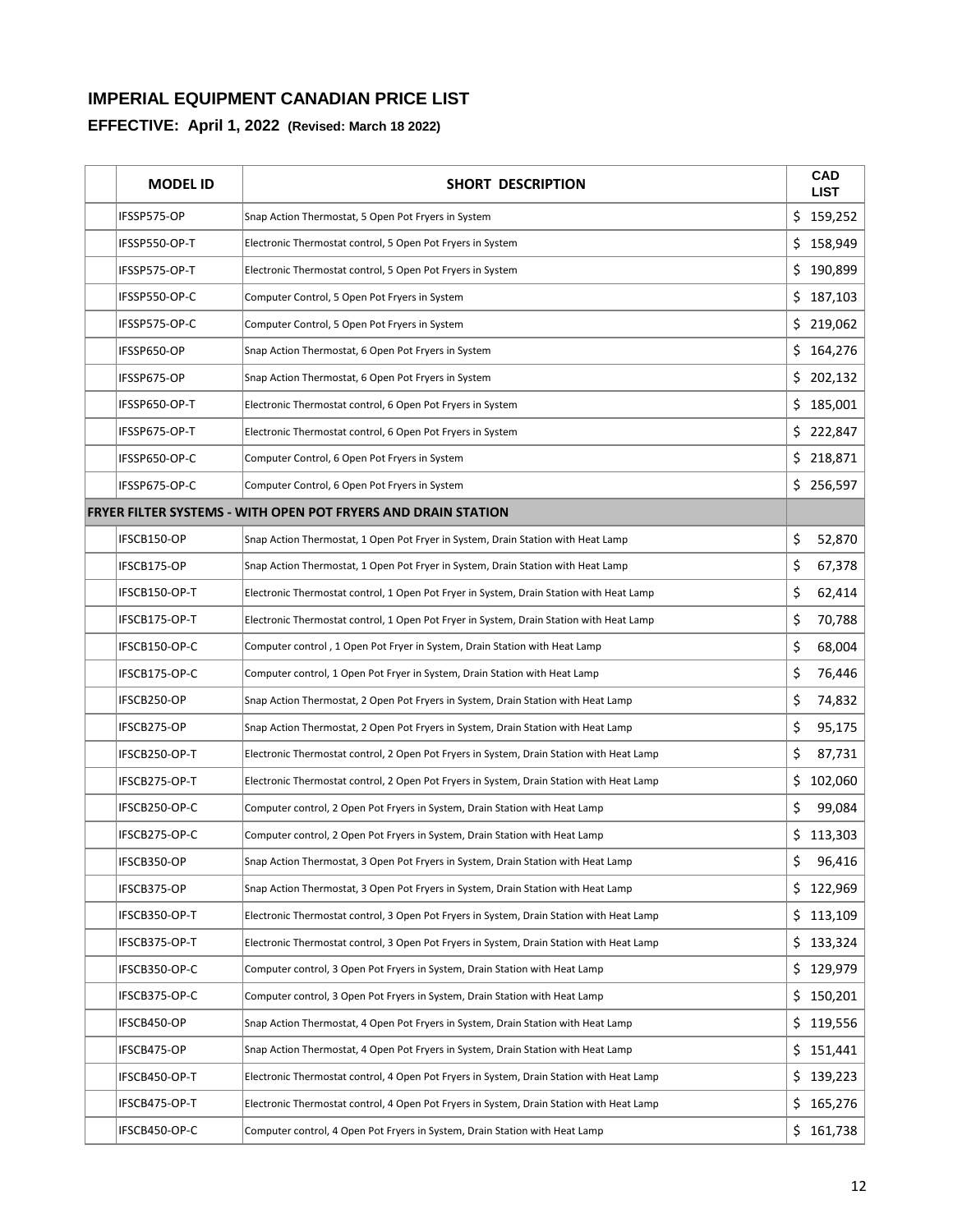| <b>MODEL ID</b> | <b>SHORT DESCRIPTION</b>                                                                 |     | <b>CAD</b><br><b>LIST</b> |
|-----------------|------------------------------------------------------------------------------------------|-----|---------------------------|
| IFSCB475-OP-C   | Computer control, 4 Open Pot Fryers in System, Drain Station with Heat Lamp              |     | \$187,791                 |
| IFSCB550-OP     | Snap Action Thermostat, 5 Open Pot Fryers in System, Drain Station with Heat Lamp        | \$  | 141,019                   |
| IFSCB575-OP     | Snap Action Thermostat, 5 Open Pot Fryers in System, Drain Station with Heat Lamp        | \$  | 179,237                   |
| IFSCB550-OP-T   | Electronic Thermostat control, 5 Open Pot Fryers in System, Drain Station with Heat Lamp | \$  | 164,537                   |
| IFSCB575-OP-T   | Electronic Thermostat control, 5 Open Pot Fryers in System, Drain Station with Heat Lamp |     | \$196,476                 |
| IFSCB550-OP-C   | Computer control, 5 Open Pot Fryers in System, Drain Station with Heat Lamp              | \$. | 192,694                   |
| IFSCB575-OP-C   | Computer control, 5 Open Pot Fryers in System, Drain Station with Heat Lamp              |     | \$224,645                 |
| IFSCB650-OP     | Snap Action Thermostat, 6 Open Pot Fryers in System, Drain Station with Heat Lamp        | \$  | 162,421                   |
| IFSCB675-OP     | Snap Action Thermostat, 6 Open Pot Fryers in System, Drain Station with Heat Lamp        |     | \$207,776                 |
| IFSCB650-OP-T   | Electronic Thermostat control, 6 Open Pot Fryers in System, Drain Station with Heat Lamp | \$. | 190,711                   |
| IFSCB675-OP-T   | Electronic Thermostat control, 6 Open Pot Fryers in System, Drain Station with Heat Lamp | \$. | 228,490                   |
| IFSCB650-OP-C   | Computer control, 6 Open Pot Fryers in System, Drain Station with Heat Lamp              | \$  | 224,391                   |
| IFSCB675-OP-C   | Computer control, 6 fryers in System, Drain Station with Heat Lamp                       |     | \$262,244                 |
|                 | <b>FRYER AND FRYER FILTER SYSTEM OPTIONS AND ACCESSORIES</b>                             |     |                           |
|                 | 20 1/2" High backguard (no shelf) for a single fryer                                     | \$  | 1,591                     |
|                 | Stainless steel tank cover (for all fryer models)                                        | \$  | 910                       |
|                 | Stainless Steel Joiner strip                                                             | \$  | 455                       |
|                 | Front work shelf. Price per fryer                                                        | \$  | 2,025                     |
|                 | Side drain shelf (specify right or left)                                                 | \$  | 1,577                     |
|                 | Stainless steel side splash approx. 6" (152) per side (specify right or left)            | \$  | 1,664                     |
|                 | Mechanical timer. Price per each                                                         | \$  | 686                       |
|                 | Electronic Thermostat (per fryer), add suffix "T" to model number                        | \$  | 3,132                     |
|                 | Catering Style, add "CAT" to model number, per fryer                                     | \$  | 6,152                     |
|                 | Computer, add suffix "C" to model number, per fryer                                      | \$  | 8,146                     |
|                 | Heat lamp (for model IF-DS)                                                              | \$  | 2,836                     |
|                 | Automatic basket lifts with computerized controls. Price per fryer                       | \$  | 15,526                    |
|                 | Manual controlled basket. Price per fryer                                                | \$  | 9,425                     |
|                 | 1 full size basket for all IFS models                                                    | \$  | 800                       |
|                 | Extra basket (for IF-25, IF-2525 and IFT-25) - each                                      | \$  | 444                       |
|                 | Extra twin baskets (set of 2) for model IFS-75-OP                                        | \$  | 1,314                     |
|                 | Extra twin baskets (set of 2) for models IFS-40-OP and IFS-50-OP                         | \$  | 882                       |
|                 | Set of 1/3 size baskets (set of 3) for model IF-75                                       | \$  | 1,736                     |
|                 | Gas shut-off valves (3/4" NPT)                                                           | \$  | 217                       |
|                 | Gas flex hose w/quick disconnect & restraining device - 3/4" NPT x 48"L                  | \$  | 2,328                     |
|                 | Gas flex hose w/quick disconnect & restraining device - 3/4" NPT x 60"L                  | \$  | 2,581                     |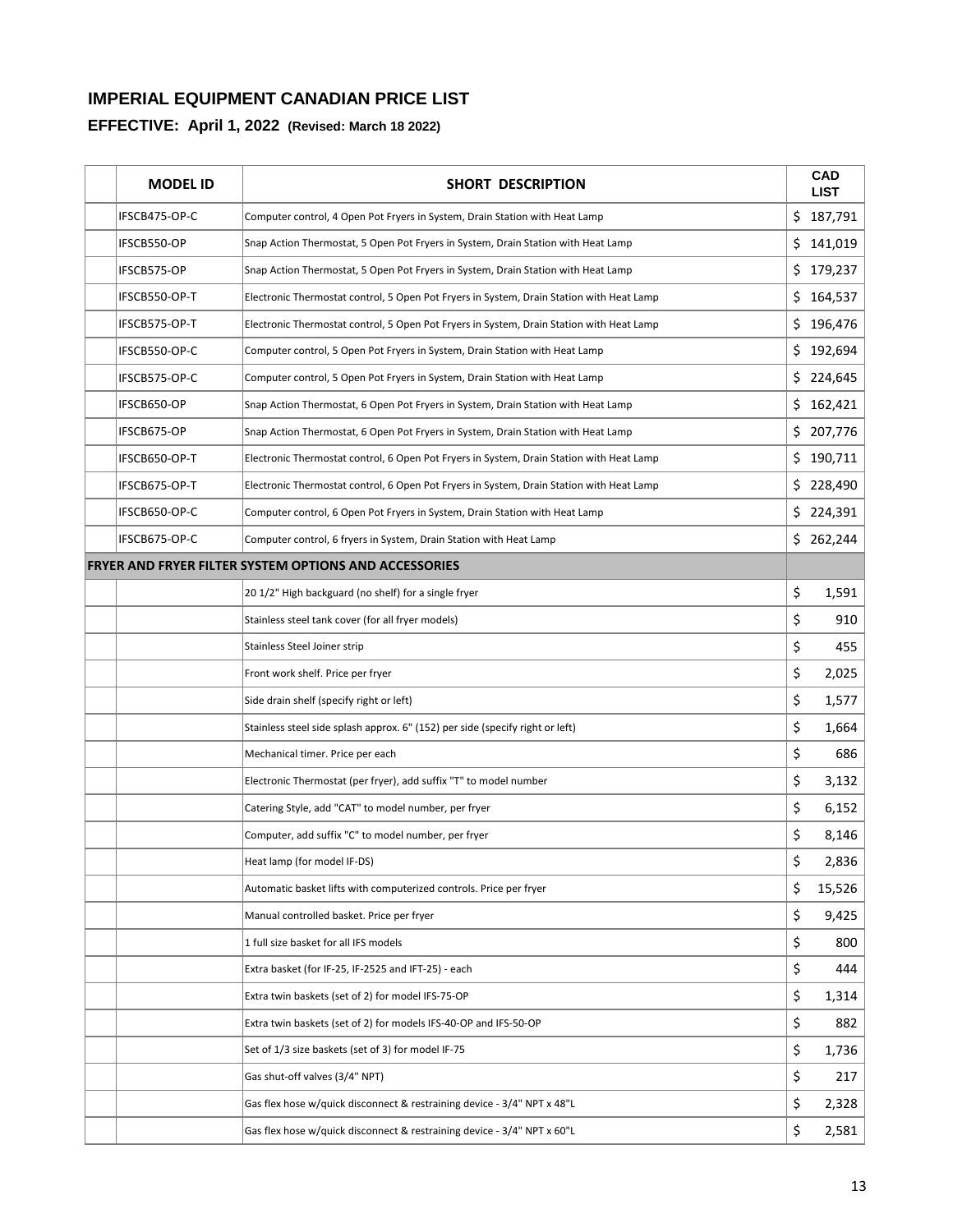| <b>MODEL ID</b>                               | <b>SHORT DESCRIPTION</b>                                                                                                         | <b>CAD</b><br><b>LIST</b> |
|-----------------------------------------------|----------------------------------------------------------------------------------------------------------------------------------|---------------------------|
|                                               | Manifold gas shut-off valves (1-1/4" NPT)                                                                                        | \$<br>791                 |
|                                               | Gas flex hose w/guick disconnect & restraining device - 1 1/4" NPT x 60"L                                                        | \$<br>3,713               |
|                                               | Set of 4 Swivel casters, 2 with brakes                                                                                           | \$<br>1,411               |
| <b>PASTA COOKERS</b>                          |                                                                                                                                  |                           |
| <b>IPC-14</b>                                 | Gas pasta cooker 12 gallon water capacity                                                                                        | \$<br>20,667              |
| <b>IPC-18</b>                                 | Gas pasta cooker 16 gallon water capacity                                                                                        | \$<br>29,909              |
| IPC-RS-14                                     | <b>Stainless Steel Rinse Station</b>                                                                                             | \$<br>10,745              |
| IPC-RS-18                                     | <b>Stainless Steel Rinse Station</b>                                                                                             | \$<br>10,745              |
| <b>OPTIONAL ACCESSORIES FOR PASTA COOKERS</b> |                                                                                                                                  |                           |
|                                               | Stainless steel vessel cover                                                                                                     | \$<br>910                 |
|                                               | Pasta basket rack for IPC-14 (when ordered with IPC-14)<br>Please refer to Accessories Package price list for individual pricing | \$<br>639                 |
|                                               | Pasta basket rack for IPC-18 (when ordered with IPC-18)<br>Please refer to Accessories Package price list for individual pricing | \$<br>878                 |
|                                               | Wire mesh pasta insert (when ordered with IPC-14/18)<br>Please refer to Accessories Package price list for individual pricing    | \$<br>134                 |
|                                               | Stainless steel joiner strip                                                                                                     | \$<br>455                 |
|                                               | Stainless steel legs, set of (4)                                                                                                 | \$<br>523                 |
|                                               | <b>OPTIONAL ACCESSORIES FOR RINSE STATIONS COOKERS</b>                                                                           |                           |
|                                               | Chrome plated swing arm hot/cold faucet                                                                                          | \$<br>1,968               |
|                                               | Stainless steel legs, set of (4)                                                                                                 | \$<br>523                 |
|                                               | 36" WIDE HEAVY DUTY SPEC SERIES RANGES WITH OPEN BURNERS - IHR SERIES                                                            |                           |
| IHR-6                                         | Six 40,000 BTU open burners, standard oven                                                                                       | \$<br>26,476              |
| IHR-6-C                                       | Six 40,000 BTU open burners, convection oven                                                                                     | \$<br>35,901              |
| IHR-6-XB                                      | Six 40,000 BTU open burners, storage base                                                                                        | \$<br>18,803              |
| IHR-6-P                                       | Six 40,000 BTU open burners, Provection oven                                                                                     | \$<br>42,346              |
| IHR-6-M                                       | Six 40,000 BTU open burners, modular style (no base)                                                                             | \$<br>15,938              |
| IHR-4                                         | Four 40,000 BTU open burners 18" wide, standard oven                                                                             | \$<br>25,360              |
| IHR-4-C                                       | Four 40,000 BTU open burners 18" wide, convection oven                                                                           | \$<br>34,839              |
| IHR-4-XB                                      | Four 40,000 BTU open burners 18", storage base                                                                                   | \$<br>17,694              |
| IHR-4-P                                       | Four 40,000 BTU open burners 18" wide, Provection Oven                                                                           | \$<br>41,232              |
| IHR-4-M                                       | Four 40,000 BTU open burners 18" wide, modular style (no base)                                                                   | \$<br>14,784              |
|                                               | 36" WIDE HEAVY DUTY SPEC SERIES WITH OPEN BURNERS AND HOT TOPS - IHR SERIES                                                      |                           |
| IHR-2-1HT                                     | Two 40,000 BTU open burners, 18" wide even heat hot top, standard oven                                                           | \$<br>28,804              |
| IHR-2-1HT-C                                   | Two 40,000 BTU open burners, 18" wide even heat hot top, convection oven                                                         | \$<br>38,167              |
| IHR-2-1HT-XB                                  | Two 40,000 BTU open burners, 18" wide even heat hot top, storage base                                                            | \$<br>21,136              |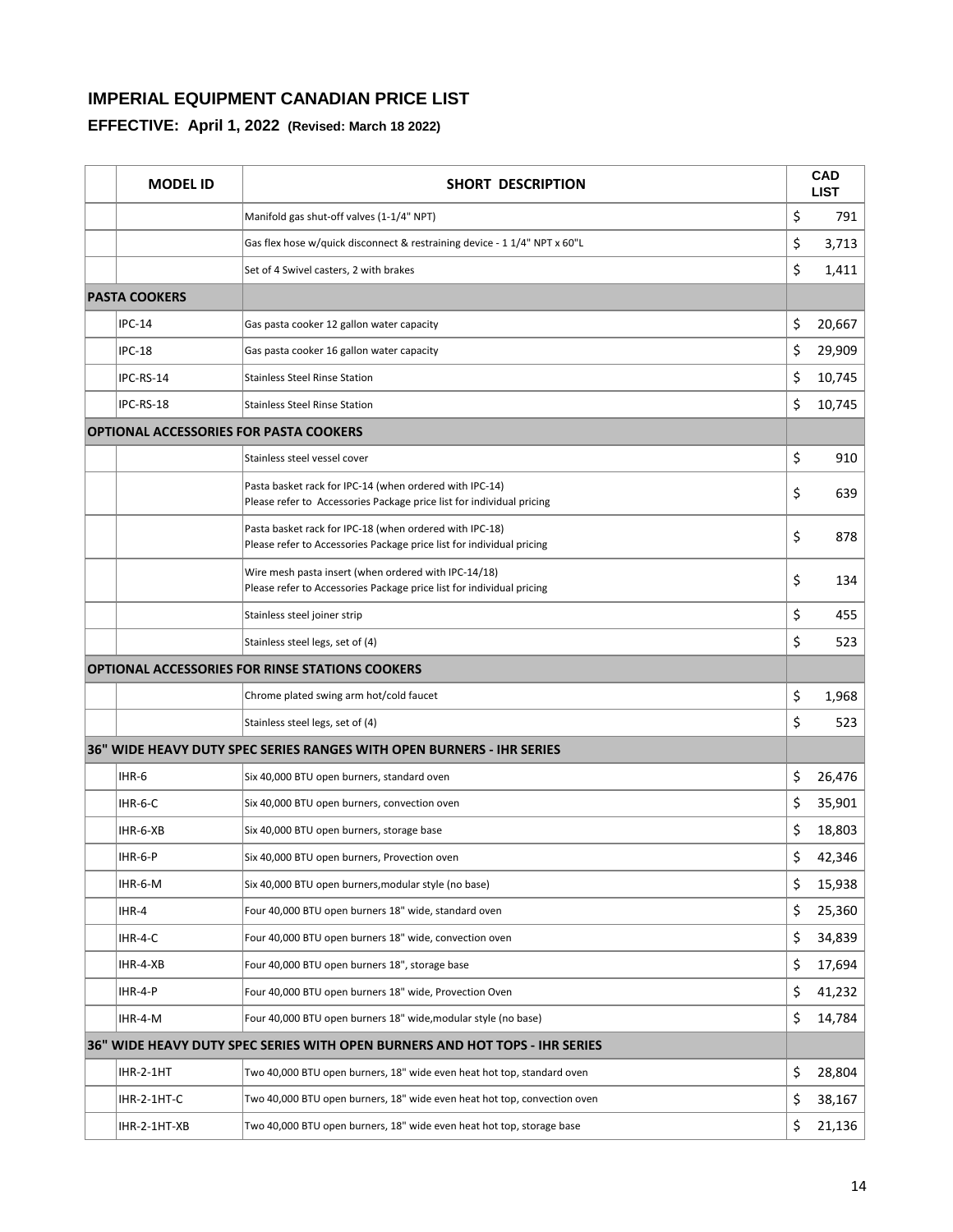| <b>MODEL ID</b> | <b>SHORT DESCRIPTION</b>                                                                      | CAD<br><b>LIST</b> |
|-----------------|-----------------------------------------------------------------------------------------------|--------------------|
| IHR-2-1HT-P     | Two 40,000 BTU open burners, 18" wide even heat hot top, provection oven                      | \$<br>44,672       |
| IHR-2-1HT-M     | Two 40,000 BTU open burners, 18" wide even heat hot top, modular style (no base)              | \$<br>18,158       |
| IHR-4-1HT       | Four 40,000 BTU open burners, one 12" wide even heat hot top, standard oven                   | \$<br>27,591       |
| IHR-4-1HT-C     | Four 40,000 BTU open burners, one 12" wide even heat hot top, convection oven                 | \$<br>37,113       |
| IHR-4-1HT-XB    | Four 40,000 BTU open burners, one 12" wide even heat hot top, storage base                    | \$<br>20,018       |
| IHR-4-1HT-P     | Four 40,000 BTU open burners, one 12" wide even heat hot top, provection oven                 | \$<br>43,457       |
| IHR-4-1HT-M     | Four 40,000 BTU open burners, one 12" wide even heat hot top, modular style (no base)         | \$<br>17,166       |
| IHR-2HT-2       | Two 12" wide even heat hot tops, two 40,000 BTU open burners, standard oven                   | \$<br>27,313       |
| IHR-2HT-2-C     | Two 12" wide even heat hot tops, two 40,000 BTU open burners, convection oven                 | \$<br>36,746       |
| IHR-2HT-2-XB    | Two 12" wide even heat hot tops, two 40,000 BTU open burners, storage base                    | \$<br>19,700       |
| IHR-2HT-2-P     | Two 12" wide even heat hot tops, two 40,000 BTU open burners, Provection oven                 | \$<br>43,182       |
| IHR-2HT-2-M     | Two 12" wide even heat hot tops, two 40,000 BTU open burners, modular style (no base)         | \$<br>16,737       |
| IHR-3HT-3       | Three 12" combination 40,000 BTU open burners and even heat hot tops, standard oven           | \$<br>27,591       |
| IHR-3HT-3-C     | Three 12" combination 40,000 BTU open burners and even heat hot tops, convection oven         | \$<br>37,113       |
| IHR-3HT-3-XB    | Three 12" combination 40,000 BTU open burners and even heat hot tops, storage base            | \$<br>20,018       |
| IHR-3HT-3-P     | Three 12" combination 40,000 BTU open burners and even heat hot tops, provection oven         | \$<br>43,457       |
| IHR-3HT-3-M     | Three 12" combination 40,000 BTU open burners and even heat hot tops, modular style (no base) | \$<br>17,166       |
|                 | 36" WIDE HEAVY DUTY SPEC SERIES WITH HOT TOPS - IHR SERIES                                    |                    |
| IHR-2HT         | Two 18" wide even heat hot tops, standard oven                                                | \$<br>26,792       |
| IHR-2HT-C       | Two 18" wide even heat hot tops, convection oven                                              | \$<br>36,268       |
| IHR-2HT-XB      | Two 18" wide even heat hot tops, storage base                                                 | \$<br>19,223       |
| IHR-2HT-M       | Two 18" wide even heat hot tops, modular style (no base)                                      | \$<br>16,209       |
| IHR-2HT-P       | Two 18" wide even heat hot tops, Provection oven                                              | \$<br>42,661       |
|                 | 36" WIDE HEAVY DUTY SPEC SERIES WITH GRIDDLE TOP OR FRENCH TOPS - IHR SERIES                  |                    |
| IHR-G36         | 36" griddle top, standard oven                                                                | \$<br>28,064       |
| IHR-G36-C       | 36" griddle top, convection oven                                                              | \$<br>37,480       |
| IHR-G36-XB      | 36" griddle top, storage base                                                                 | \$<br>20,387       |
| IHR-G36-P       | 36" griddle top, provection oven                                                              | \$<br>43,933       |
| IHR-G36-M       | 36" griddle top, modular style (no base)                                                      | \$<br>17,533       |
| IHR-GT36        | 36" thermo-griddle, standard oven                                                             | \$<br>33,832       |
| IHR-GT36-C      | 36" thermo-griddle, convection oven                                                           | \$<br>43,357       |
| IHR-GT36-XB     | 36" thermo-griddle, storage base                                                              | \$<br>26,264       |
| IHR-GT36-P      | 36" thermo-griddle, provection oven                                                           | \$<br>44,073       |
| IHR-GT36-M      | 36" thermo-griddle, modular style (no base)                                                   | \$<br>23,352       |
| IHR-1FT         | 36" wide french top with Ring, Cover, standard oven                                           | \$<br>25,258       |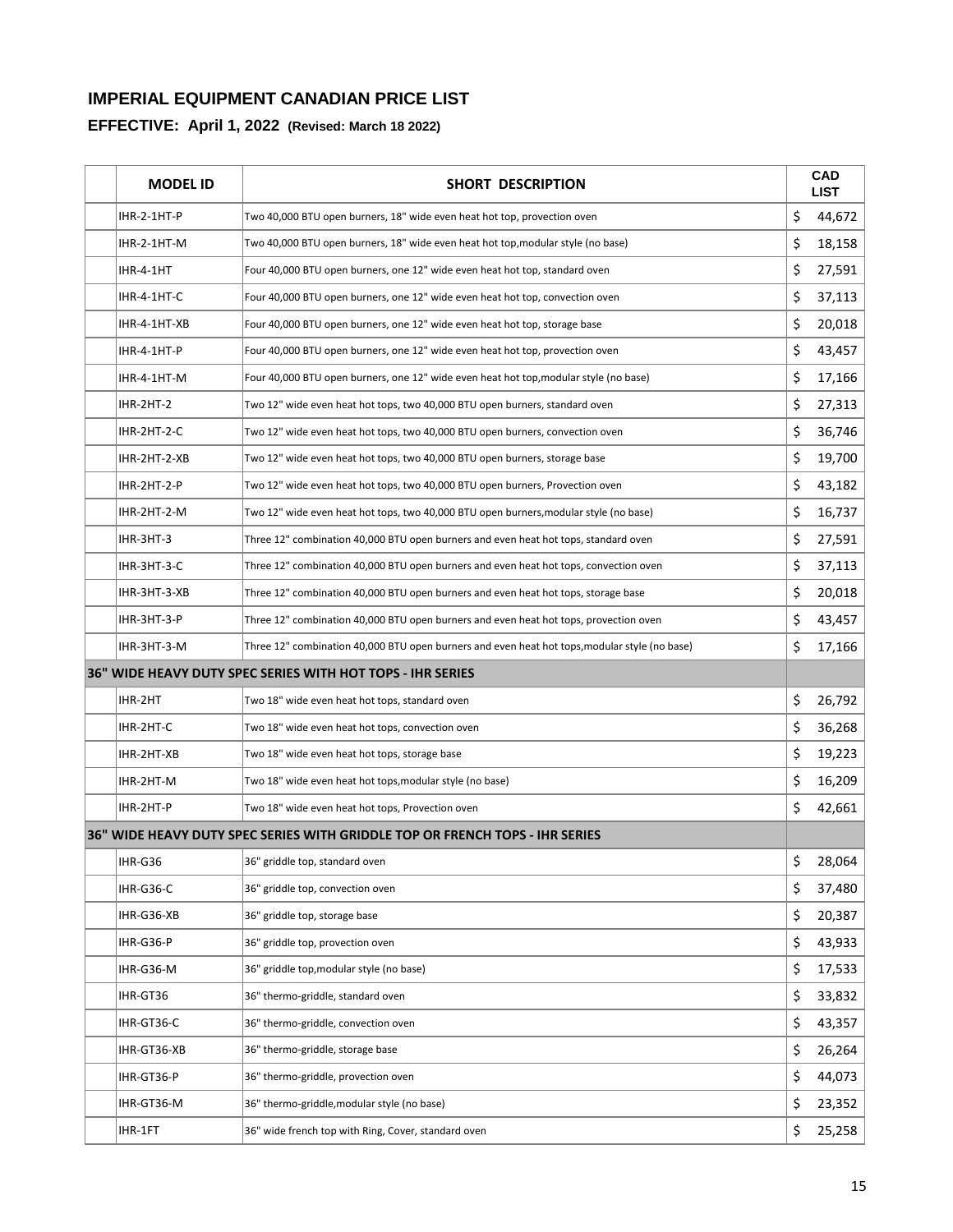| <b>MODEL ID</b>     | <b>SHORT DESCRIPTION</b>                                                   | <b>CAD</b><br><b>LIST</b> |
|---------------------|----------------------------------------------------------------------------|---------------------------|
| IHR-1FT-C           | 36" wide french top with Ring, Cover, convection oven                      | \$<br>34,312              |
| IHR-1FT-XB          | 36" wide french top with Ring, Cover, open cabinet base                    | \$<br>17,923              |
| IHR-1FT-P           | 36" wide french top with Ring, Cover, provection oven                      | \$<br>41,123              |
| IHR-1FT-M           | 36" wide french top with Ring, Cover, modular style (no base)              | \$<br>15,172              |
| IHR-2FT             | Two 18" wide french tops with rings, covers, standard oven                 | \$<br>26,264              |
| IHR-2FT-C           | Two 18" wide french tops with rings, covers, convection oven               | \$<br>35,687              |
| IHR-2FT-XB          | Two 18" wide french tops with rings, covers, storage base                  | \$<br>18,648              |
| IHR-2FT-P           | Two 18" wide french tops with rings, covers, provection oven               | \$<br>42,132              |
| IHR-2FT-M           | Two 18" wide french tops with rings, covers, modular style (no base)       | \$<br>15,783              |
|                     | 36" WIDE HEAVY DUTY SPEC SERIES WITH GRIDDLE AND OPEN BURNERS - IHR SERIES |                           |
| <b>IHR-G18-2</b>    | 18" griddle top, two 40,000 BTU open burners, standard oven                | \$<br>28,064              |
| <b>IHR-G18-2-C</b>  | 18" griddle top, two 40,000 BTU open burners, convection oven              | \$<br>37,480              |
| <b>IHR-G18-2-XB</b> | 18" griddle top, two 40,000 BTU open burners, storage base                 | \$<br>20,387              |
| IHR-G18-2-P         | 18" griddle top, two 40,000 BTU open burners, Provection oven              | \$<br>43,933              |
| IHR-G18-2-M         | 18" griddle top, two 40,000 BTU open burners, modular style (no base)      | \$<br>17,533              |
| <b>IHR-GT18-2</b>   | 18" thermo-griddle, two 40,000 BTU open burners, standard oven             | \$<br>30,179              |
| <b>IHR-GT18-2-C</b> | 18" thermo-griddle, two 40,000 BTU open burners, convection oven           | \$<br>39,654              |
| IHR-GT18-2-XB       | 18" thermo-griddle, two 40,000 BTU open burners, storage base              | \$<br>22,553              |
| <b>IHR-GT18-2-P</b> | 18" thermo-griddle, two 40,000 BTU open burners, standard oven             | \$<br>46,047              |
| <b>IHR-GT18-2-M</b> | 18" thermo-griddle, two 40,000 BTU open burners, modular style (no base)   | \$<br>19,700              |
| IHR-G24-2           | 24" griddle top, two 40,000 BTU open burners, standard oven                | \$<br>27,313              |
| IHR-G24-2-C         | 24" griddle top, two 40,000 BTU open burners, convection oven              | \$<br>36,746              |
| IHR-G24-2-XB        | 24" griddle top, two 40,000 BTU open burners, storage base                 | \$<br>19,700              |
| IHR-G24-2-P         | 24" griddle top, two 40,000 BTU open burners, provection oven              | \$<br>43,182              |
| IHR-G24-2-M         | 24" griddle top, two 40,000 BTU open burners, modular style (no base)      | \$<br>16,737              |
| <b>IHR-GT24-2</b>   | 24" thermo-griddle, two 40,000 BTU open burners, standard oven             | \$<br>30,657              |
| <b>IHR-GT24-2-C</b> | 24" thermo-griddle, two 40,000 BTU open burners, convection oven           | \$<br>40,075              |
| IHR-GT24-2-XB       | 24" thermo-griddle, two 40,000 BTU open burners, storage base              | \$<br>23,032              |
| IHR-GT24-2-P        | 24" thermo-griddle, two 40,000 BTU open burners, Provection oven           | \$<br>46,524              |
| IHR-GT24-2-M        | 24" thermo-griddle, two 40,000 BTU open burners, modular style (no base)   | \$<br>20,074              |
|                     | 36" WIDE HEAVY DUTY SPEC SERIES WITH GRIDDLE AND HOT TOPS - IHR SERIES     |                           |
| IHR-G18-1HT         | 18" griddle top, 18" wide even heat hot top, standard oven                 | \$<br>28,064              |
| IHR-G18-1HT-C       | 18" griddle top, 18" wide even heat hot top, convection oven               | \$<br>37,480              |
| IHR-G18-1HT-XB      | 18" griddle top, 18" wide even heat hot top, storage base                  | \$<br>20,387              |
| IHR-G18-1HT-P       | 18" griddle top, 18" wide even heat hot top, Provection oven               | \$<br>43,933              |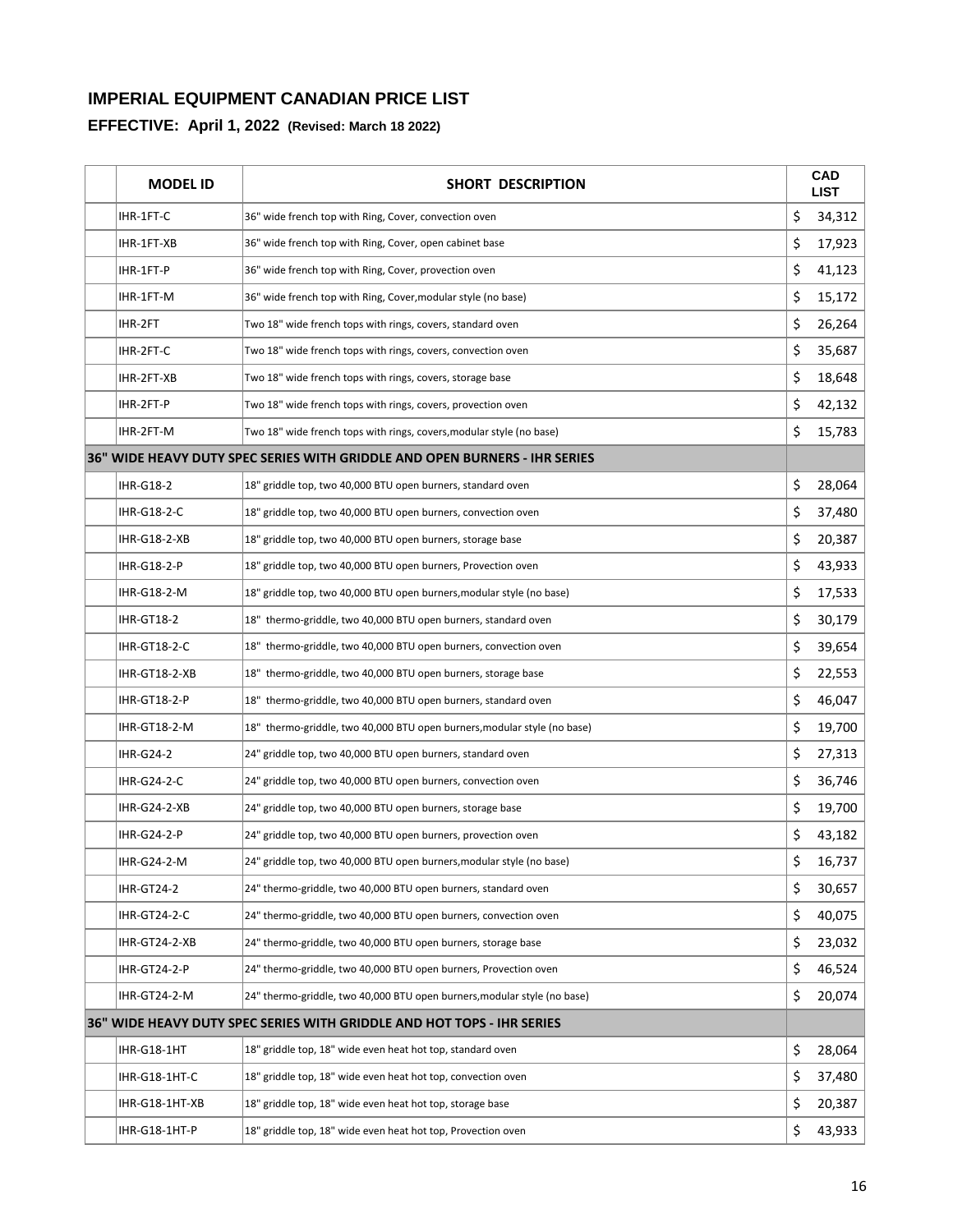| <b>MODEL ID</b> | <b>SHORT DESCRIPTION</b>                                                      |    | <b>CAD</b><br><b>LIST</b> |
|-----------------|-------------------------------------------------------------------------------|----|---------------------------|
| IHR-G18-1HT-M   | 18" griddle top, 18" wide even heat hot top, modular style (no base)          | \$ | 17,533                    |
| IHR-GT18-1HT    | 18" thermo-griddle, 18" wide even heat hot top, standard oven                 | \$ | 30,392                    |
| IHR-GT18-1HT-C  | 18" thermo-griddle, 18" wide even heat hot top, convection oven               | \$ | 39,858                    |
| IHR-GT18-1HT-XB | 18" thermo-griddle, 18" wide even heat hot top, storage base                  | \$ | 22,768                    |
| IHR-GT18-1HT-P  | 18" thermo-griddle, 18" wide even heat hot top, provection oven               | \$ | 46,263                    |
| IHR-GT18-1HT-M  | 18" thermo-griddle, 18" wide even heat hot top, modular style (no base)       | \$ | 19,854                    |
|                 | 36" WIDE HEAVY DUTY SPEC SERIES WITH PLANCHA TOP - IHR SERIES                 |    |                           |
| IHR-PL36        | 36" plancha top griddle, standard oven                                        | \$ | 34,834                    |
| IHR-PL36-C      | 36" plancha top griddle, convection oven                                      | \$ | 47,139                    |
| IHR-PL36-XB     | 36" plancha top griddle, storage base                                         | \$ | 24,998                    |
| IHR-PL36-P      | 36" plancha top griddle, provection oven                                      | \$ | 50,701                    |
| IHR-PL36-M      | 36" plancha top griddle, modular style (no base)                              | \$ | 21,065                    |
|                 | 36" WIDE HEAVY DUTY SPEC SERIES RADIANT CHAR-BROILERS OR WOK TOP - IHR SERIES |    |                           |
| <b>IHR-RB</b>   | 36" radiant char-broiler, Open Cabinet Base                                   | \$ | 38,024                    |
| IHR-RB-C        | 36" radiant char-broiler, Convection oven                                     | \$ | 50,016                    |
| IHR-RB-P        | 36" radiant char-broiler, provection oven                                     | \$ | 53,892                    |
| IHR-RB-XB       | 36" radiant char-broiler, Open Cabinet Base                                   | \$ | 28,804                    |
| IHR-RB-M        | 36" radiant char-broiler, modular style (no base)                             | \$ | 21,136                    |
|                 | <b>HEAVY DUTY SPEC SERIES ADD-A-UNIT RANGES - 12" WIDE</b>                    |    |                           |
| IHR-2-12-XB     | Two 40,000 BTU open burners, 12" wide open cabinet base                       | \$ | 9,064                     |
| IHR-2-12-M      | Two 40,000 BTU open burners, 12" wide modular style (no base)                 | \$ | 6,997                     |
| IHR-1HT-12-XB   | Even heat hot top 30,000 BTU, 12" wide open cabinet base                      | \$ | 8,955                     |
| IHR-1HT-12-M    | Even heat hot top 30,000 BTU, 12" wide modular style (no base)                | \$ | 6,629                     |
| IHR-G12-XB      | 12" griddle top 30,000 BTU with Open Cabinet Base                             | \$ | 9,484                     |
| IHR-G12-M       | 12" griddle top 30,000 BTU modular style (no base)                            | Ş  | 7,309                     |
| IHR-GT12-XB     | 12" Thermo-Griddle Top 30,000 BTU with Open Cabinet Base                      | \$ | 11,609                    |
| IHR-GT12-M      | 12" Thermo-Griddle top 30,000 BTU modular style (no base) with thermostat     | \$ | 9,440                     |
|                 | HEAVY DUTY SPEC SERIES ADD-A-UNIT RANGES - 18" WIDE                           |    |                           |
| IHR-2-18-XB     | Two 40,000 BTU open burners, 18" wide open cabinet base                       | \$ | 10,861                    |
| IHR-2-18-M      | Two 40,000 BTU open burners, 18" wide modular style (no base)                 | \$ | 10,073                    |
| IHR-1HT-18-XB   | Even heat hot top 40,000 BTU, 18" wide open cabinet base                      | \$ | 12,235                    |
| IHR-1HT-18-M    | Even heat hot top 40,000 BTU, 18" wide modular style (no base)                | \$ | 11,288                    |
| IHR-G18-XB      | 18" griddle top 40,000 BTU with Open Cabinet Base                             | \$ | 12,348                    |
| IHR-G18-M       | 18" griddle top 40,000 BTU modular style (no base)                            | \$ | 11,447                    |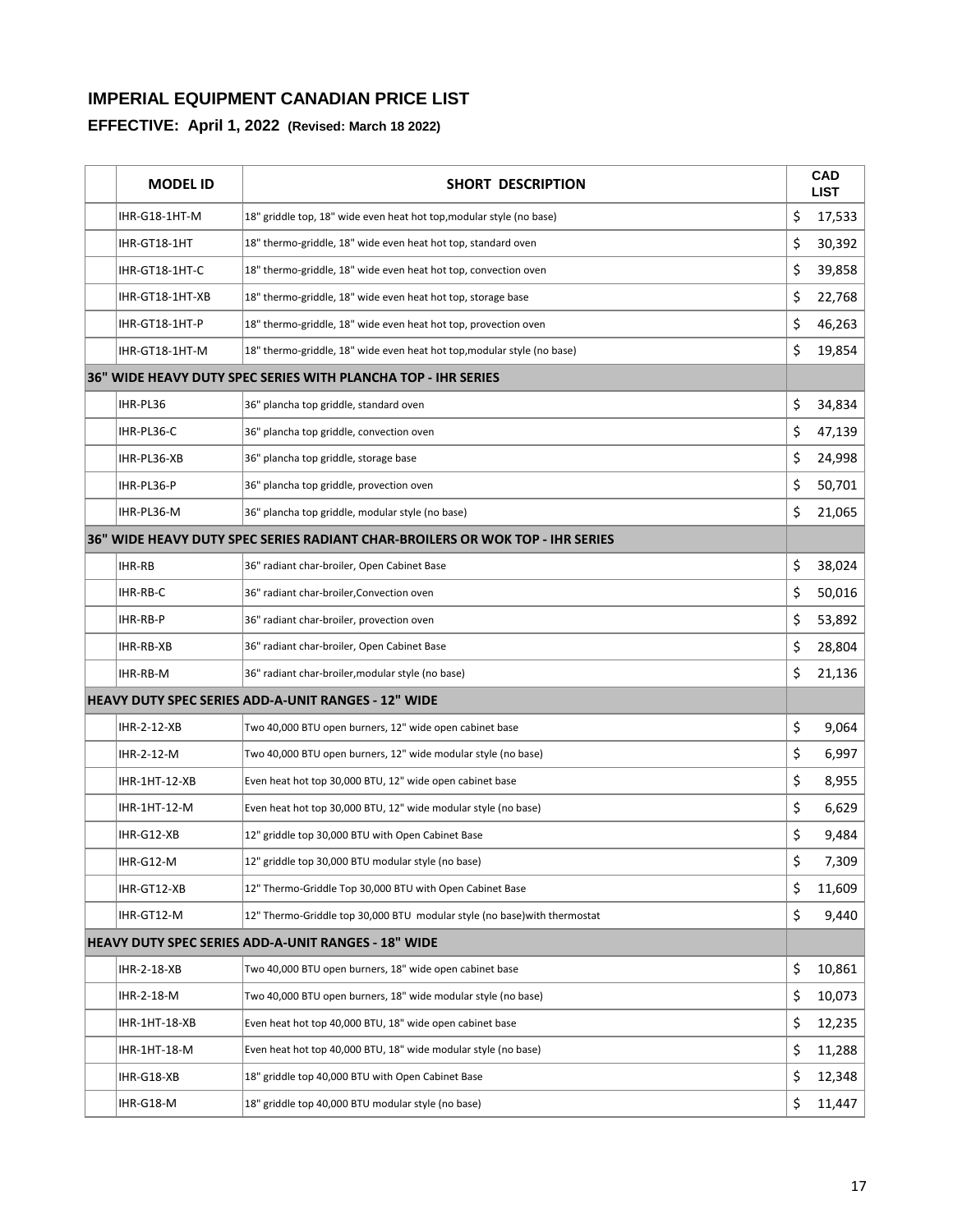|                                                               | <b>MODEL ID</b>                         | SHORT DESCRIPTION                                                                  | <b>CAD</b><br><b>LIST</b> |
|---------------------------------------------------------------|-----------------------------------------|------------------------------------------------------------------------------------|---------------------------|
|                                                               | IHR-GT18-XB                             | 18" Thermo-Griddle top 40,000 BTU with Open Cabinet Base                           | \$<br>13,879              |
|                                                               | IHR-GT18-M                              | 18" Thermo-Griddle top 40,000 BTU modular style (no base) with thermostat          | \$<br>13,668              |
|                                                               |                                         | <b>HEAVY DUTY SPEC SERIES ADD-A-UNIT RANGES - 24" WIDE</b>                         |                           |
|                                                               | <b>IHR-4-24-XB</b>                      | Four 40,000 BTU open burners, 24" wide open cabinet base                           | \$<br>12,020              |
|                                                               | IHR-4-24-M                              | Four 40,000 BTU open burners, 24" wide modular style (no base)                     | \$<br>10,219              |
|                                                               | IHR-2HT-24-XB                           | Two Even heat hot tops, 24" wide open cabinet base                                 | \$<br>12,766              |
|                                                               | IHR-2HT-24-M                            | Two Even heat hot tops, 24" wide modular style (no base)                           | \$<br>11,022              |
|                                                               | IHR-G24-XB                              | 24" griddle top 60,000 BTU with Open Cabinet Base                                  | \$<br>12,766              |
|                                                               | IHR-G24-M                               | 24" griddle top 60,000 BTU modular style (no base)                                 | \$<br>10,963              |
|                                                               | IHR-GT-24-XB                            | 24" Thermo-Griddle top 60,000 BTU with Open Cabinet Base                           | \$<br>16,421              |
|                                                               | IHR-GT-24-M                             | 24" Thermo-Griddle top 60,000 BTUmodular style (no base)                           | \$<br>14,564              |
|                                                               | <b>HEAVY DUTY SALAMANDER BROILER</b>    |                                                                                    |                           |
|                                                               | IHSB-36                                 | 36" Salamander broiler                                                             | \$<br>15,720              |
|                                                               | <b>HEAVY DUTY CHEESE MELTER BROILER</b> |                                                                                    |                           |
|                                                               | IHCM-36                                 | 36" Cheese melter                                                                  | \$<br>14,204              |
|                                                               |                                         | Set of reinforcement channels for IH- broilers                                     | \$<br>930                 |
| <b>HEAVY DUTY SPEC SERIES SPREADER CABINETS - RANGE MATCH</b> |                                         |                                                                                    |                           |
|                                                               | IHR-12SP                                | 12" Wide S/S spreader with open cabinet base                                       | \$<br>3,946               |
|                                                               | IHR-18SP                                | 18" Wide S/S spreader with open cabinet base                                       | \$<br>4,999               |
|                                                               | IHR-24SP                                | 24" Wide S/S spreader with open cabinet base                                       | \$<br>6,726               |
|                                                               | IHR-36SP                                | 36" Wide S/S spreader with open cabinet base                                       | \$<br>7,977               |
|                                                               |                                         | OPTIONS AND ACCESSORIES FOR HEAVY DUTY SPEC SERIES UNITS                           |                           |
|                                                               |                                         | Wok ring 10" (fits over any IHR series open burner top grate)                      | \$<br>1,265               |
|                                                               |                                         | Grooved griddle top (add "GG", specify section to be grooved), add per 12" section | \$<br>2,948               |
|                                                               |                                         | Chrome griddle top (add "CG), per lineal foot                                      | \$<br>4,060               |
|                                                               |                                         | High Mass 650° Oven                                                                | \$<br>4,720               |
|                                                               |                                         | 1 1/4" N.P.T. Gas shut-off valve                                                   | \$<br>763                 |
|                                                               |                                         | 11/4" rear gas connection (batteries up to 600,000 BTU)                            | \$<br>1,737               |
|                                                               |                                         | 1 1/4" N.P.T. Pressure regulator                                                   | \$<br>1,410               |
|                                                               |                                         | 11/4" x 5 ft. Gas flex hose and quick disconnect with restraining device           | \$<br>3,582               |
|                                                               |                                         | 3/4" N.P.T. Gas shut-off valve                                                     | \$<br>217                 |
|                                                               |                                         | 3/4" N.P.T. Pressure regulator                                                     | \$<br>442                 |
|                                                               |                                         | 3/4" x 5 ft. Gas flex hose and quick disconnect with restraining device            | \$<br>2,491               |
|                                                               |                                         | Extra Chrome oven rack (Specify Standard or Convection)                            | \$<br>611                 |
|                                                               |                                         | Stainless steel common front landing ledge, 48" wide                               | \$<br>1,352               |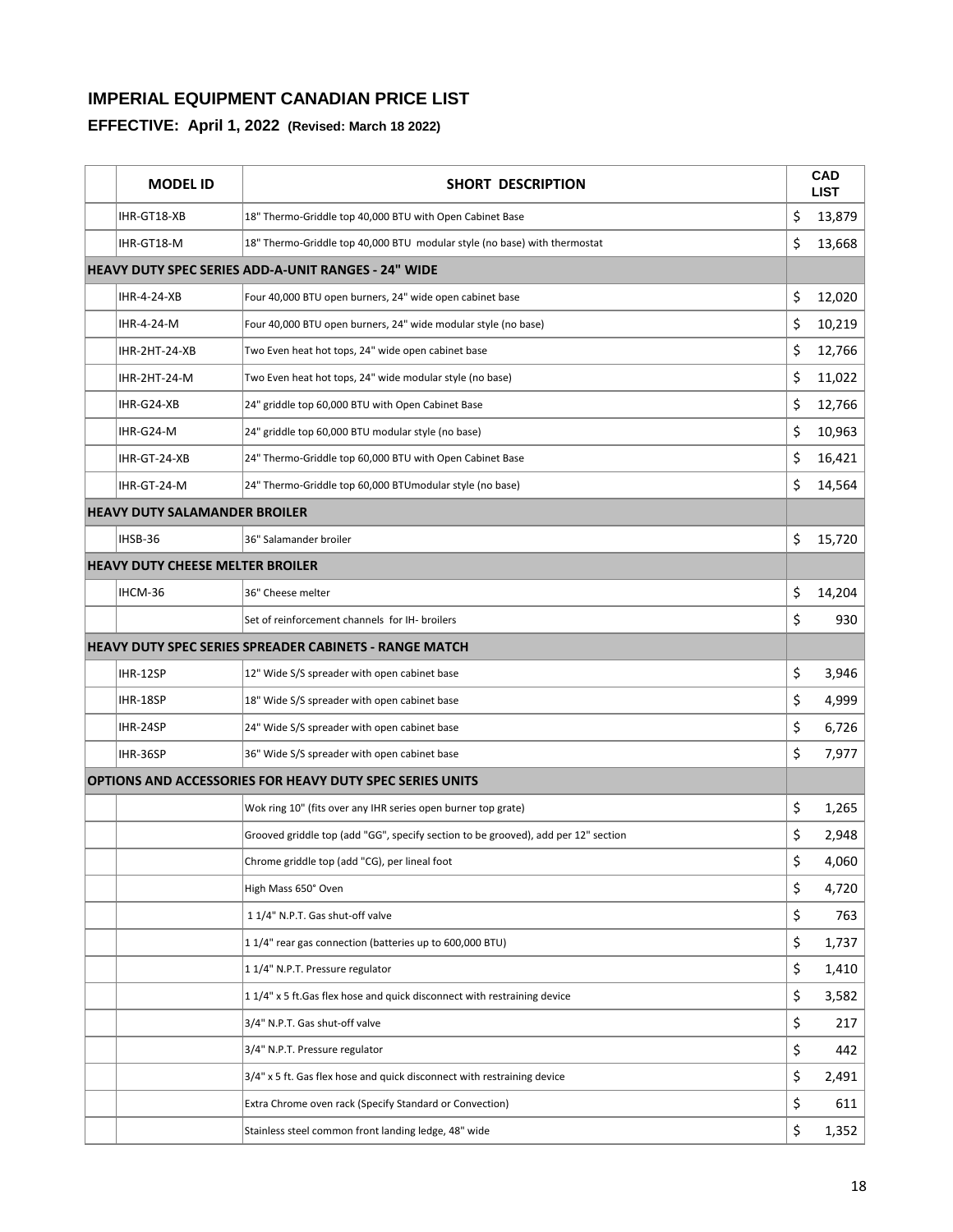| <b>MODEL ID</b> | <b>SHORT DESCRIPTION</b>                                                                  | <b>CAD</b><br><b>LIST</b> |
|-----------------|-------------------------------------------------------------------------------------------|---------------------------|
|                 | Stainless steel common front landing ledge, 54" wide                                      | \$<br>1,430               |
|                 | Stainless steel common front landing ledge, 60" wide                                      | \$<br>1,679               |
|                 | Stainless steel common front landing ledge, 72" wide                                      | \$<br>1,794               |
|                 | Stainless steel common front landing ledge, 84" wide                                      | \$<br>2,350               |
|                 | Stainless steel common front landing ledge, 96" wide                                      | \$<br>2,690               |
|                 | Stainless steel common front landing ledge, 108" wide                                     | \$<br>2,901               |
|                 | Stainless steel common front landing ledge, 120" wide                                     | \$<br>3,356               |
|                 | Stainless steel interior on 12" and 18" open cabinet base (-XB)                           | \$<br>1,584               |
|                 | Stainless steel interior on open cab. Base (-XB) 24" and 36"                              | \$<br>2,004               |
|                 | Stainless steel center shelf in open cabinet - 12" and 18" wide cabinet base              | \$<br>1,009               |
|                 | Stainless steel center shelf in open cabinet - 24" and 36" wide cabinet base              | \$<br>1,320               |
|                 | Stainless steel single door on open cabinet - 12", 18" and 24"                            | \$<br>2,342               |
|                 | Stainless steel double door on open cabinet - 36" wide                                    | \$<br>3,006               |
|                 | Cut-out on spreader stainless steel top                                                   | \$<br>1,534               |
|                 | Optional electric Bain-Marie with s/s door & faucet (add "BM") - for 18", 24" or 36"      | \$<br>8,531               |
|                 | Set of 4 Swivel casters, 2 with brakes                                                    | \$<br>1,411               |
|                 | Welded on 4" legs for modular units, set of 4                                             | \$<br>1,067               |
|                 | Reinforcement Channels for Salamander Broilers                                            | \$<br>930                 |
|                 | 17" HIGH (432 mm) STAINLESS STEEL BACKGUARDS. NO SHELF. FOR HEAVY DUTY SPEC SERIES RANGES |                           |
| <b>BG-12</b>    | 12" Wide Stainless steel front                                                            | \$<br>1,229               |
| <b>BG-12</b>    | 12" Wide Stainless steel back                                                             | \$<br>484                 |
| <b>BG-18</b>    | 18" Wide Stainless steel front                                                            | \$<br>1,547               |
| <b>BG-18</b>    | 18" Wide Stainless steel back                                                             | \$<br>534                 |
| <b>BG-24</b>    | 24" Wide Stainless steel front                                                            | \$<br>1,706               |
| BG-24           | 24" Wide Stainless steel back                                                             | \$<br>808                 |
| <b>BG-36</b>    | 36" Wide Stainless steel front                                                            | \$<br>1,864               |
| <b>BG-36</b>    | 36" Wide Stainless steel back                                                             | \$<br>1,019               |
| <b>BG-48</b>    | 48" Wide Stainless steel front                                                            | \$<br>2,284               |
| <b>BG-48</b>    | 48" Wide Stainless steel back                                                             | \$<br>1,073               |
| <b>BG-54</b>    | 54" Wide Stainless steel front                                                            | \$<br>2,391               |
| <b>BG-54</b>    | 54" Wide Stainless steel back                                                             | \$<br>1,166               |
| <b>BG-60</b>    | 60" Wide Stainless steel front                                                            | \$<br>2,663               |
| <b>BG-60</b>    | 60" Wide Stainless steel back                                                             | \$<br>1,334               |
| <b>BG-72</b>    | 72" Wide Stainless steel front                                                            | \$<br>3,133               |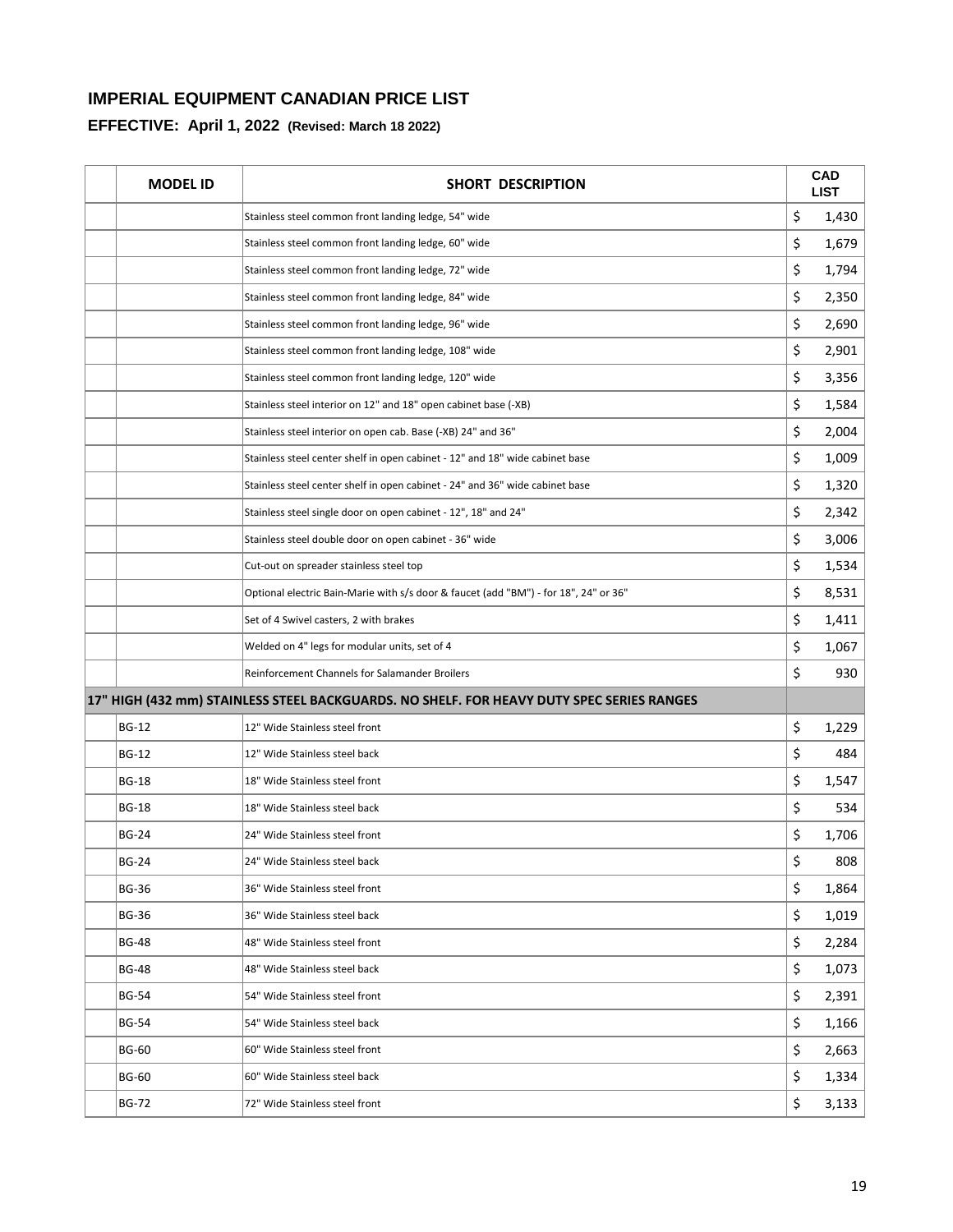| <b>MODEL ID</b> | SHORT DESCRIPTION                                                                                        |    | <b>CAD</b><br><b>LIST</b> |
|-----------------|----------------------------------------------------------------------------------------------------------|----|---------------------------|
| <b>BG-72</b>    | 72" Wide Stainless steel back                                                                            | \$ | 1,393                     |
| <b>BG-84</b>    | 84" Wide Stainless steel front                                                                           | \$ | 3,297                     |
| <b>BG-84</b>    | 84" Wide Stainless steel back                                                                            | \$ | 1,493                     |
| <b>BG-96</b>    | 96" Wide Stainless steel front                                                                           | \$ | 3,986                     |
| <b>BG-96</b>    | 96" Wide Stainless steel back                                                                            | \$ | 1,653                     |
| <b>BG-108</b>   | 108" Wide Stainless steel front                                                                          | \$ | 4,138                     |
| <b>BG-108</b>   | 108" Wide Stainless steel back                                                                           | \$ | 1,805                     |
| <b>BG-120</b>   | 120" Wide Stainless steel front                                                                          | \$ | 4,459                     |
| <b>BG-120</b>   | 120" Wide Stainless steel back                                                                           | \$ | 2,022                     |
|                 | 20 1/2" HIGH (521 mm) STAINLESS STEEL BACKGUARD WITH SINGLE HIGH SHELF FOR HEAVY DUTY SPEC SERIES RANGES |    |                           |
| SHS-12          | 12" Wide Stainless steel front                                                                           | \$ | 1,968                     |
| <b>SHS-12</b>   | 12" Wide Stainless steel back                                                                            | \$ | 808                       |
| <b>SHS-18</b>   | 18" Wide Stainless steel front                                                                           | \$ | 2,284                     |
| <b>SHS-18</b>   | 18" Wide Stainless steel back                                                                            | \$ | 858                       |
| <b>SHS-24</b>   | 24" Wide Stainless steel front                                                                           | \$ | 2,391                     |
| <b>SHS-24</b>   | 24" Wide Stainless steel back                                                                            | \$ | 1,019                     |
| <b>SHS-36</b>   | 36" Wide Stainless steel front                                                                           | \$ | 2,663                     |
| <b>SHS-36</b>   | 36" Wide Stainless steel back                                                                            | \$ | 1,118                     |
| <b>SHS-48</b>   | 48" Wide Stainless steel front                                                                           | \$ | 3,297                     |
| <b>SHS-48</b>   | 48" Wide Stainless steel back                                                                            | \$ | 1,441                     |
| <b>SHS-54</b>   | 54" Wide Stainless steel front                                                                           | \$ | 3,766                     |
| <b>SHS-54</b>   | 54" Wide Stainless steel back                                                                            | \$ | 1,547                     |
| <b>SHS-60</b>   | 60" Wide Stainless steel front                                                                           | \$ | 3,878                     |
| <b>SHS-60</b>   | 60" Wide Stainless steel back                                                                            | \$ | 1,706                     |
| <b>SHS-72</b>   | 72" Wide Stainless steel front                                                                           | Ş  | 4,138                     |
| <b>SHS-72</b>   | 72" Wide Stainless steel back                                                                            | \$ | 1,805                     |
| <b>SHS-84</b>   | 84" Wide Stainless steel front                                                                           | \$ | 4,404                     |
| <b>SHS-84</b>   | 84" Wide Stainless steel back                                                                            | \$ | 1,968                     |
| <b>SHS-96</b>   | 96" Wide Stainless steel front                                                                           | \$ | 5,046                     |
| SHS-96          | 96" Wide Stainless steel back                                                                            | \$ | 2,180                     |
| SHS-108         | 108" Wide Stainless steel front                                                                          | \$ | 5,463                     |
| SHS-108         | 108" Wide Stainless steel back                                                                           | \$ | 2,339                     |
| SHS-120         | 120" Wide Stainless steel front                                                                          | \$ | 6,460                     |
| SHS-120         | 120" Wide Stainless steel back                                                                           | \$ | 2,496                     |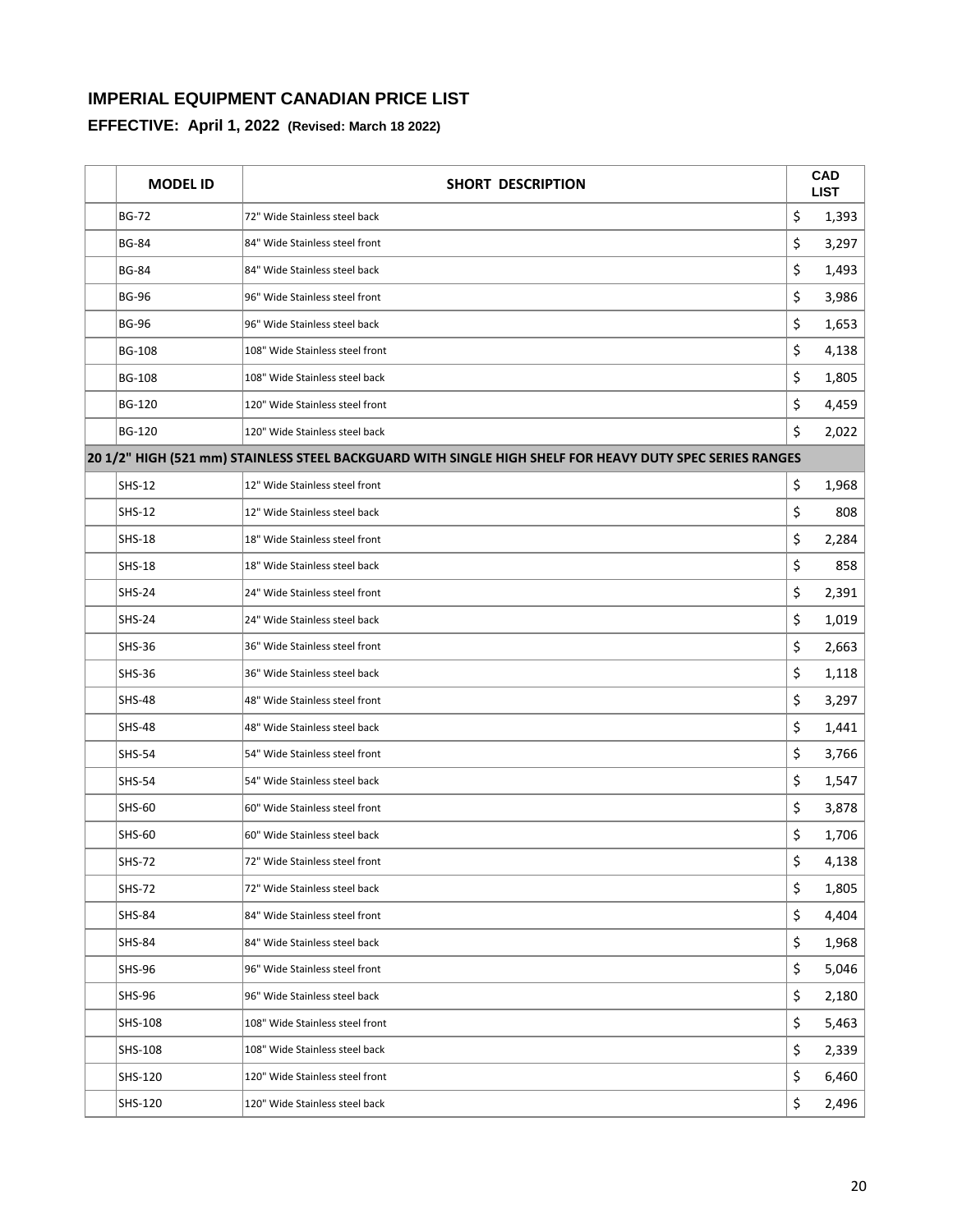| <b>MODEL ID</b> | <b>SHORT DESCRIPTION</b>                                                                                    |    | <b>CAD</b><br><b>LIST</b> |
|-----------------|-------------------------------------------------------------------------------------------------------------|----|---------------------------|
|                 | 35" HIGH (889 mm)STAINLESS STEEL BACKGUARDS WITH DOUBLE DECK HIGH SHELVES FOR HEAVY DUTY SPEC SERIES RANGES |    |                           |
| <b>DHS-12</b>   | 12" Wide Stainless steel front                                                                              | \$ | 3,446                     |
| <b>DHS-12</b>   | 12" Wide Stainless steel back                                                                               | \$ | 808                       |
| <b>DHS-18</b>   | 18" Wide Stainless steel front                                                                              | \$ | 3,926                     |
| <b>DHS-18</b>   | 18" Wide Stainless steel back                                                                               | \$ | 858                       |
| <b>DHS-24</b>   | 24" Wide Stainless steel front                                                                              | \$ | 4,348                     |
| <b>DHS-24</b>   | 24" Wide Stainless steel back                                                                               | \$ | 1,019                     |
| <b>DHS-36</b>   | 36" Wide Stainless steel front                                                                              | \$ | 4,770                     |
| <b>DHS-36</b>   | 36" Wide Stainless steel back                                                                               | \$ | 1,118                     |
| <b>DHS-48</b>   | 48" Wide Stainless steel front                                                                              | \$ | 5,512                     |
| <b>DHS-48</b>   | 48" Wide Stainless steel back                                                                               | \$ | 1,441                     |
| <b>DHS-54</b>   | 54" Wide Stainless steel front                                                                              | \$ | 5,832                     |
| <b>DHS-54</b>   | 54" Wide Stainless steel back                                                                               | \$ | 1,547                     |
| <b>DHS-60</b>   | 60" Wide Stainless steel front                                                                              | \$ | 6,150                     |
| <b>DHS-60</b>   | 60" Wide Stainless steel back                                                                               | \$ | 1,706                     |
| <b>DHS-72</b>   | 72" Wide Stainless steel front                                                                              | \$ | 7,264                     |
| <b>DHS-72</b>   | 72" Wide Stainless steel back                                                                               | \$ | 1,805                     |
| <b>DHS-84</b>   | 84" Wide Stainless steel front                                                                              | \$ | 8,002                     |
| <b>DHS-84</b>   | 84" Wide Stainless steel back                                                                               | \$ | 1,968                     |
| <b>DHS-96</b>   | 96" Wide Stainless steel front                                                                              | \$ | 8,694                     |
| <b>DHS-96</b>   | 96" Wide Stainless steel back                                                                               | \$ | 2,180                     |
| DHS-108         | 108" Wide Stainless steel front                                                                             | \$ | 8,952                     |
| DHS-108         | 108" Wide Stainless steel back                                                                              | \$ | 2,339                     |
| DHS-120         | 120" Wide Stainless steel front                                                                             | \$ | 9,484                     |
| DHS-120         | 120" Wide Stainless steel back                                                                              | Ş  | 2,496                     |
|                 | STAINLESS STEEL STANDS FOR HEAVY DUTY SPEC SERIES MODULAR RANGES                                            |    |                           |
| IHMS-18         | 24" Wide stainless steel stand for modular equipment                                                        | \$ | 3,527                     |
| IHMS-24         | 24" Wide stainless steel stand for modular equipment                                                        | \$ | 4,149                     |
| IHMS-36         | 36" Wide stainless steel stand for modular equipment                                                        | \$ | 5,445                     |
| IHMS-54         | 54" Wide stainless steel stand for modular equipment                                                        | \$ | 6,186                     |
| IHMS-72         | 72" Wide stainless steel stand for modular equipment                                                        | \$ | 8,907                     |
| IHMS-90         | 90" Wide stainless steel stand for modular equipment                                                        | \$ | 10,878                    |
|                 | <b>OPTIONS &amp; ACCESSORIES FOR HEAVY DUTY SPEC SERIES STANDS</b>                                          |    |                           |
|                 | Set of 4 Swivel casters, 2 with brakes                                                                      | \$ | 1,411                     |
|                 | Set of 6 Swivel casters, 3 with brakes                                                                      | \$ | 2,117                     |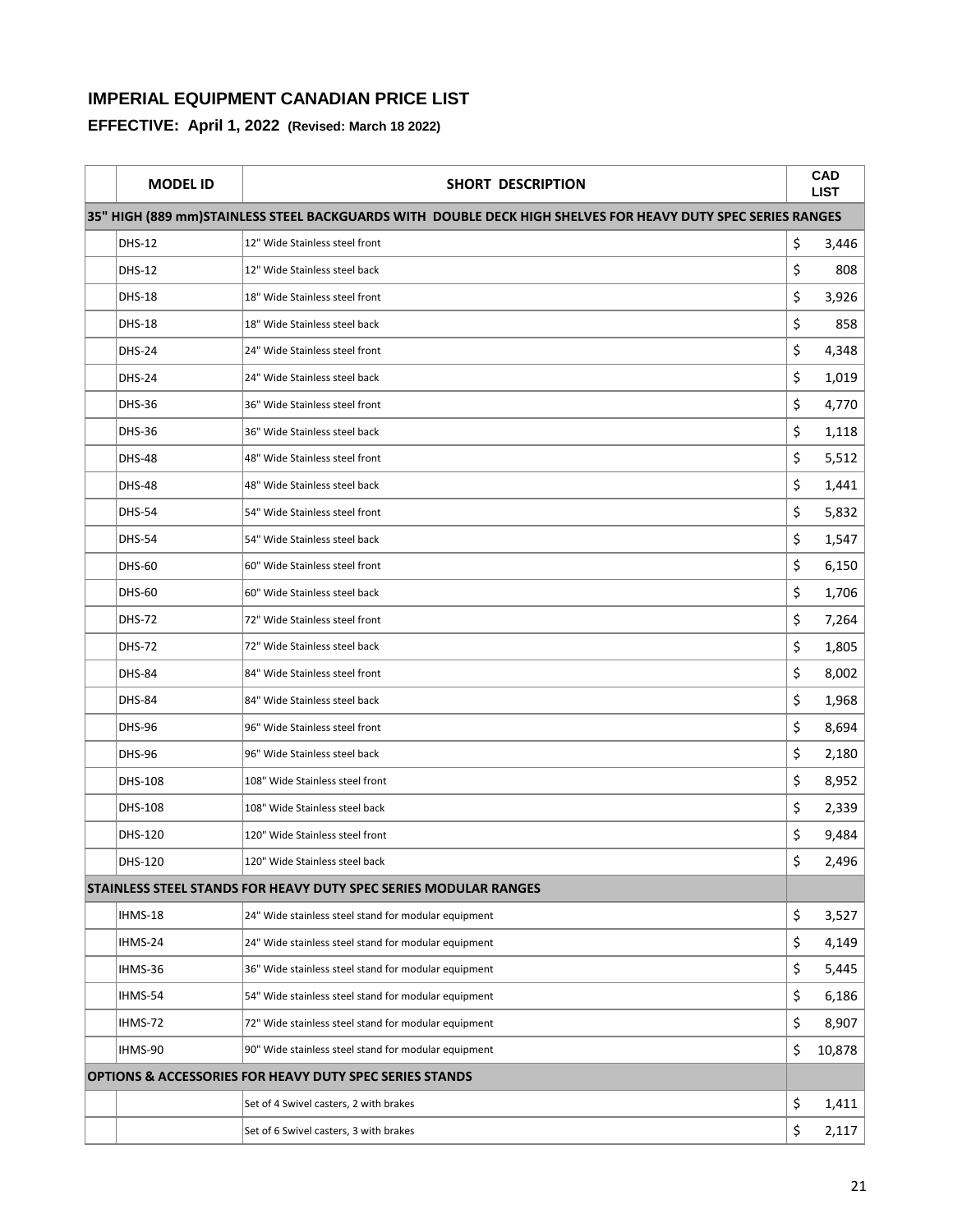| <b>MODEL ID</b>  | <b>SHORT DESCRIPTION</b>                                                                  |     | <b>CAD</b><br><b>LIST</b> |  |
|------------------|-------------------------------------------------------------------------------------------|-----|---------------------------|--|
|                  | <b>HEAVY DUTY SPEC SERIES FRYERS AND DRAIN STATIONS</b>                                   |     |                           |  |
| <b>IHR-F2525</b> | Two 25 lbs. 1/2 size split pot stainless steel fry pot                                    | \$  | 32,088                    |  |
| IHR-F50          | 50 lbs. stainless steel fry pot                                                           | \$  | 31,000                    |  |
| IHR-F75          | 75 lbs. stainless steel fry pot                                                           | \$  | 34,959                    |  |
| IHR-F-DS         | 15-1/2" Wide drain station storage cabinet (no filter), 4" deep stainless steel drain pan | \$  | 12,821                    |  |
| IHR-F-DS-75      | 19-1/2" Wide drain station storage cabinet (no filter), 4" deep stainless steel drain pan | \$  | 15,385                    |  |
|                  | <b>HEAVY DUTY SPEC SERIES SPACE SAVER PRE-PACKAGED FILTER SYSTEMS</b>                     |     |                           |  |
| IHRSP250         | Snap Action Thermostat Control, 2 Fryers in System                                        | \$  | 77,664                    |  |
| IHRSP275         | Snap Action Thermostat Control, 2 Fryers in System                                        | \$  | 92,469                    |  |
| IHRSP250T        | Electronic Thermostat, 2 Fryers in System                                                 | \$  | 84,842                    |  |
| IHRSP275T        | Electronic Thermostat, 2 Fryers in System                                                 | \$  | 99,581                    |  |
| IHRSP250C        | Computer Control, 2 Fryers in System                                                      | \$  | 96,444                    |  |
| IHRSP275C        | Computer Control, 2 Fryers in System                                                      | \$  | 111,237                   |  |
| IHRSP350         | Snap Action Thermostat Control, 3 Fryers in System                                        |     | \$101,048                 |  |
| IHRSP375         | Snap Action Thermostat Control, 3 Fryers in System                                        |     | \$121,871                 |  |
| IHRSP350T        | Electronic Thermostat, 3 Fryers in System                                                 |     | \$111,756                 |  |
| IHRSP375T        | Electronic Thermostat, 3 Fryers in System                                                 |     | \$132,568                 |  |
| IHRSP350C        | Computer Control, 3 Fryers in System                                                      |     | \$129,185                 |  |
| IHRSP375C        | Computer Control, 3 Fryers in System                                                      |     | \$150,006                 |  |
| IHRSP450         | Snap Action Thermostat Control, 4 Fryers in System                                        |     | \$121,299                 |  |
| IHRSP475         | Snap Action Thermostat Control, 4 Fryers in System                                        | \$  | 148,216                   |  |
| IHRSP450T        | Electronic Thermostat, 4 Fryers in System                                                 | \$  | 135,588                   |  |
| IHRSP475T        | Electronic Thermostat, 4 Fryers in System                                                 |     | \$162,562                 |  |
| IHRSP450C        | Computer Control, 4 Fryers in System                                                      |     | \$158,914                 |  |
| IHRSP475C        | Computer Control, 4 Fryers in System                                                      |     | 185,751                   |  |
| IHRSP550         | Snap Action Thermostat Control, 5 Fryers in System                                        |     | \$146,224                 |  |
| IHRSP575         | Snap Action Thermostat Control, 5 Fryers in System                                        | \$  | 179,222                   |  |
| IHRSP550T        | Electronic Thermostat, 5 Fryers in System                                                 | \$. | 164,163                   |  |
| IHRSP575T        | Electronic Thermostat, 5 Fryers in System                                                 | \$  | 197,167                   |  |
| IHRSP550C        | Computer Control, 5 Fryers in System                                                      | \$  | 193,255                   |  |
| IHRSP575C        | Computer Control, 5 Fryers in System                                                      |     | \$226,257                 |  |
| IHRSP650         | Snap Action Thermostat Control, 6 Fryers in System                                        | \$  | 169,672                   |  |
| IHRSP675         | Snap Action Thermostat Control, 6 Fryers in System                                        |     | \$208,762                 |  |
| IHRSP650T        | Electronic Thermostat, 6 Fryers in System                                                 | \$  | 191,077                   |  |
| IHRSP675T        | Electronic Thermostat, 6 Fryers in System                                                 |     | \$230,154                 |  |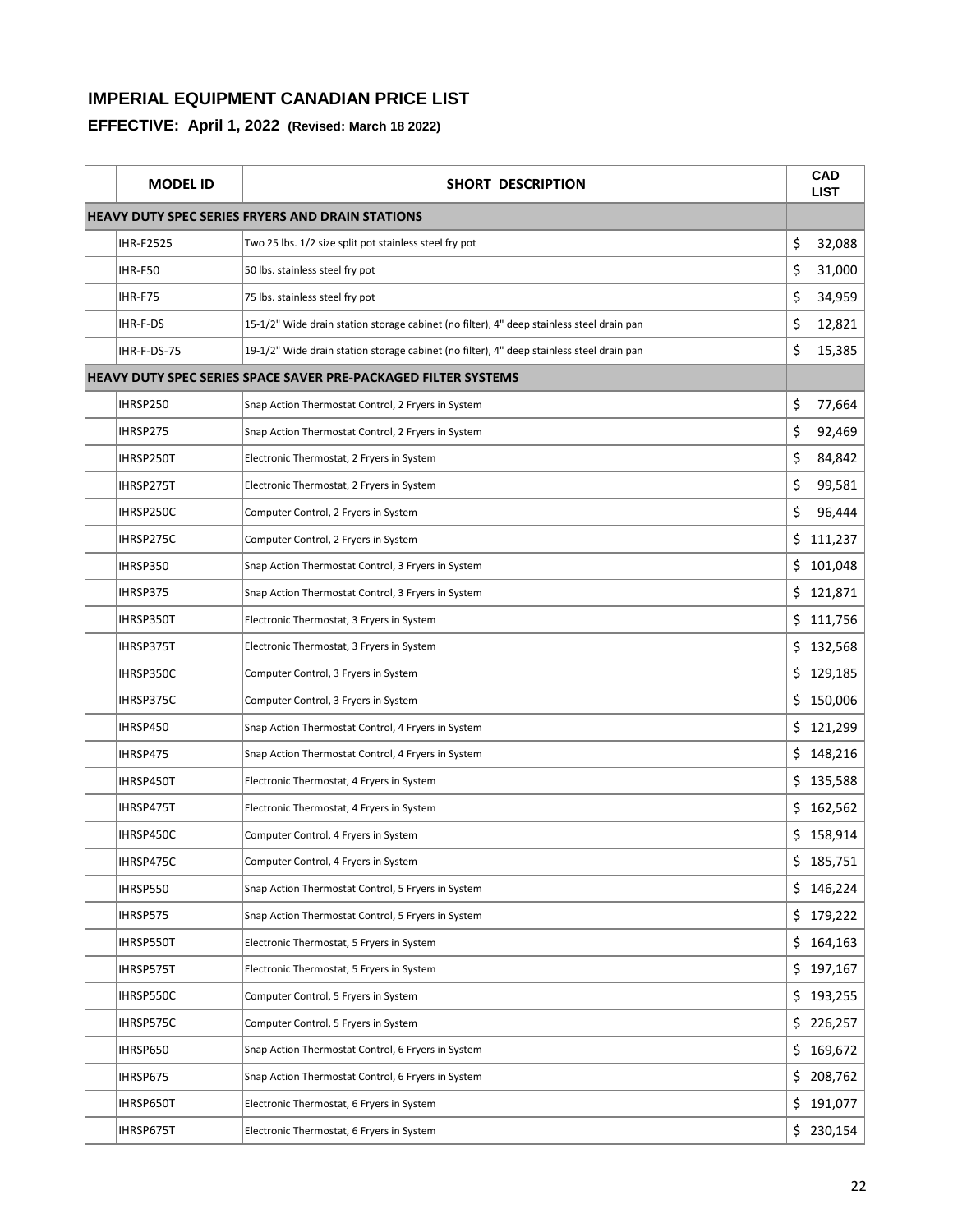| <b>MODEL ID</b>                        | SHORT DESCRIPTION                                                              |    | <b>CAD</b><br><b>LIST</b> |
|----------------------------------------|--------------------------------------------------------------------------------|----|---------------------------|
| IHRSP650C                              | Computer Control, 6 Fryers in System                                           |    | \$226,065                 |
| IHRSP675C                              | Computer Control, 6 Fryers in System                                           |    | \$265,020                 |
|                                        | <b>OPTIONS &amp; ACCESSORIES FOR HEAVY DUTY SPEC SERIES FRYERS</b>             |    |                           |
|                                        | 17" High stainless steel backguard (no shelf)                                  | \$ | 1,534                     |
|                                        | Stainless steel tank cover                                                     | \$ | 878                       |
|                                        | <b>Stainless Steel Joiner Strip</b>                                            | \$ | 455                       |
|                                        | Computer fry control (add "C" to model number). Price per fryer                | \$ | 7,859                     |
|                                        | Extra twin baskets for models IHR-40, IHR-50 set of 2                          | \$ | 853                       |
|                                        | Extra twin baskets for model IHR-75 set of 2                                   | \$ | 1,267                     |
|                                        | Full size basket, all fryer models                                             | \$ | 772                       |
|                                        | 3/4" N.P.T. Gas shut-off valve                                                 | \$ | 217                       |
|                                        | 3/4" rear gas connection (for single unit connection only)                     | \$ | 1,483                     |
|                                        | 3/4" N.P.T. Pressure regulator                                                 | \$ | 442                       |
|                                        | 3/4" N.P.T. x 5 ft Gas flex hose and quick connect with restraining device     | \$ | 2,491                     |
|                                        | 1 1/4" N.P.T. Gas shut-off valve                                               | \$ | 763                       |
|                                        | 11/4" rear gas connection (batteries up to 600,000 BTU)                        | \$ | 1,737                     |
|                                        | 11/4" N.P.T. Pressure regulator                                                | \$ | 1,410                     |
|                                        | 11/4" N.P.T. x 5 ft Gas flex hose and quick connect with restraining device    | \$ | 3,582                     |
|                                        | Set of 4 Swivel casters, 2 with brakes for fryers and drain stations           | \$ | 1,411                     |
|                                        | Heat lamp for IHR-F-DS, IHR-F-DS-75                                            | \$ | 2,737                     |
|                                        | Stainless steel drain pan, 4" (102) D for drain station                        | \$ | 1,199                     |
|                                        | HEAVY DUTY SPEC SERIES SERIES SIZZLE 'N CHILL SYSTEMS                          |    |                           |
| IHR-XX-RM-36                           | Remote Refrigeration, Two 27 1/4" Drawers. Cooktop options extra               | \$ | 32,552                    |
| IHR-XX-SC-36                           | Self-contained, Two 27 1/4" Drawers. Cooktop options extra                     | \$ | 41,296                    |
| IHR-XX-RM-72                           | Remote Refrigeration, 2 27 1/4" and Two 14 3/8" Drawers. Cooktop options extra | Ş  | 44,217                    |
| IHR-XX-SC-72                           | Self-contained, Two 27 1/4" and Two 14 3/8" Drawers. Cooktop options extra     | \$ | 48,667                    |
| <b>GAS TURBO-FLOW PROVECTION OVENS</b> |                                                                                |    |                           |
| PRV-1                                  | Gas Model, Single deck Oven                                                    | \$ | 16,149                    |
| PRV-2                                  | Gas Model, Double Deck Oven                                                    | \$ | 32,290                    |
| PRV-3                                  | Gas Model, Triple Deck Oven                                                    | \$ | 48,431                    |
| <b>PROVECTION OVEN ACCESSORIES</b>     |                                                                                |    |                           |
|                                        | Marine Ledge                                                                   | \$ | 1,288                     |
|                                        | Casters                                                                        | \$ | 1,411                     |
|                                        | Extra Oven Rack                                                                | \$ | 611                       |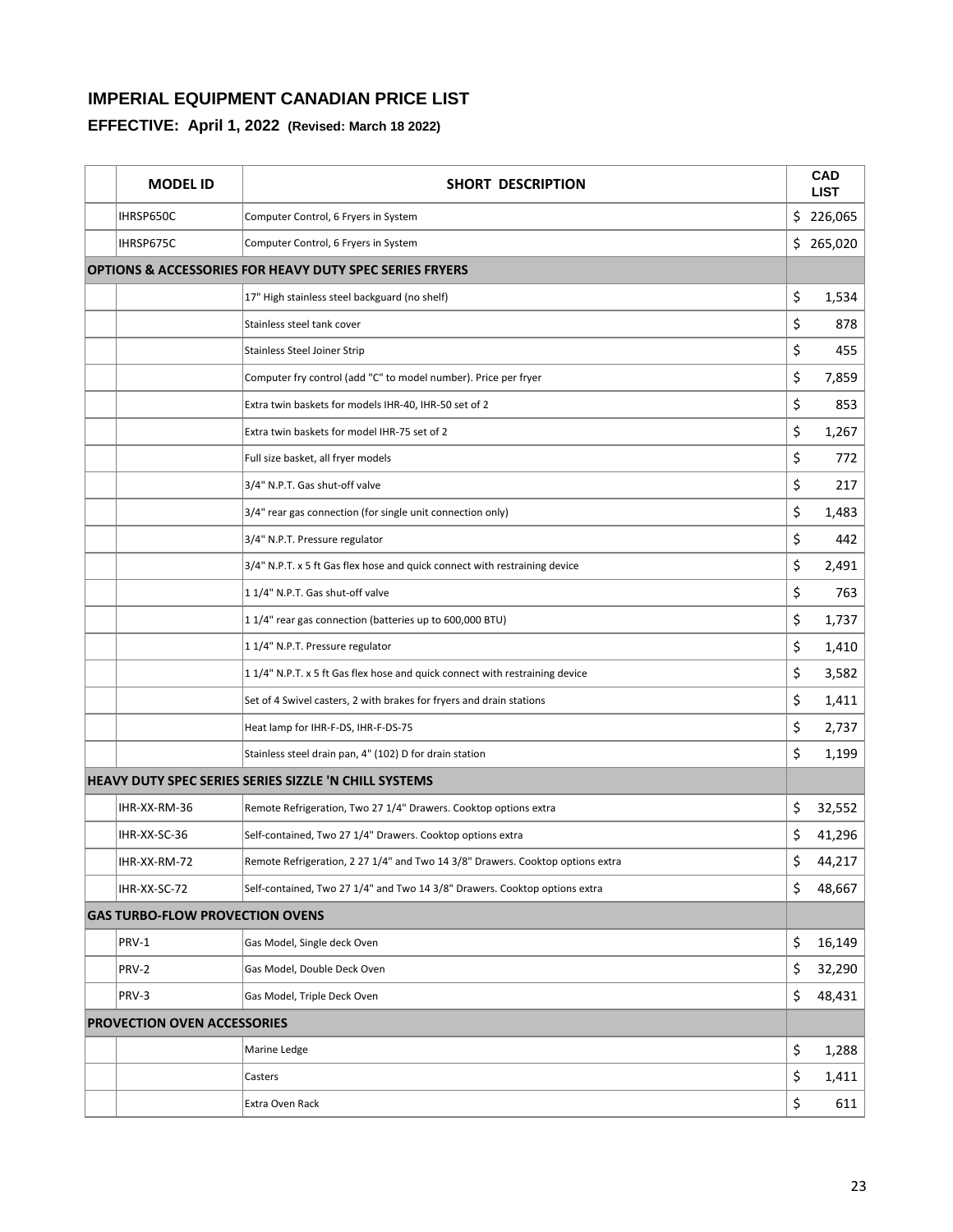| <b>MODEL ID</b>                           | <b>SHORT DESCRIPTION</b>                                        | <b>CAD</b><br><b>LIST</b> |
|-------------------------------------------|-----------------------------------------------------------------|---------------------------|
|                                           | 2 unit stand                                                    | \$<br>2,051               |
|                                           | 1 unit stand                                                    | \$<br>2,532               |
| <b>GAS TURBO-FLOW CONVECTION OVENS</b>    |                                                                 |                           |
| PCVG-1                                    | Gas Model, Single deck, standard depth                          | \$<br>28,104              |
| PCVG-2                                    | Gas Model, Double deck, standard depth                          | \$<br>56,205              |
| PCVDG-1                                   | Gas Model, Single deck, bakery depth                            | \$<br>37,773              |
| PCVDG-2                                   | Gas Model, Double deck, bakery depth                            | \$<br>75,539              |
| PCVCG-1                                   | Gas Model, Single deck, standard depth, catering style          | \$<br>34,222              |
| PCVDCG-1                                  | Gas Model, Single deck, bakery depth, catering style            | \$<br>42,407              |
| <b>TURBO-FLOW CONVECTION OVEN OPTIONS</b> |                                                                 |                           |
|                                           | Cook and hold feature. Price per deck                           | \$<br>4,687               |
|                                           | Stainless steel enclosure back, per deck                        | \$<br>1,504               |
|                                           | Stainless steel bottom shelf, adjustable rack supports, PCVG-1  | \$<br>2,885               |
|                                           | Stainless steel bottom shelf, adjustable rack supports, PCVDG-1 | \$<br>3,519               |
|                                           | Stainless steel stand bottom shelf only, PCVG-1                 | \$<br>1,606               |
|                                           | Stainless steel stand bottom shelf only, PCVDG-1                | \$<br>1,923               |
|                                           | Extra oven racks, PCVG, PCVDG, each                             | \$<br>611                 |
|                                           | Direct connect vent, PCVG-1, PCVDG-1                            | \$<br>1,726               |
|                                           | Direct connect vent, PCVG-2, PCVDG-2                            | \$<br>2,390               |
|                                           | One point gas connection for double stack ovens                 | \$<br>1,623               |
|                                           | Set of 4 Swivel casters, 2 with brakes                          | \$<br>1,411               |
|                                           | Stack kit with 6" stainless steel legs                          | \$<br>1,094               |
|                                           | 480 volts (per motor)                                           | \$<br>2,580               |
| PROFESSIONAL COUNTERTOP BROILER           |                                                                 |                           |
| PSB36                                     | Gas Model, Professional Countertop Broiler                      | \$<br>19,572              |
| PSB48                                     | Gas Model, Professional Countertop Broiler                      | \$<br>25,371              |
| <b>PSB60</b>                              | Gas Model, Professional Countertop Broiler                      | \$<br>31,968              |
|                                           | <b>PROFESSIONAL BROILER OPTIONAL ACCESSORIES</b>                |                           |
| PSBS36                                    | 36" Wide stainless steel stand for a PSB36                      | \$<br>3,748               |
| PSBS48                                    | 48" Wide stainless steel stand for a PSB48                      | \$<br>5,558               |
| PSBS60                                    | 60" Wide stainless steel stand for a PSB60                      | \$<br>6,186               |
| PROFESSIONAL COUNTERTOP HOT PLATE         |                                                                 |                           |
| <b>PSH424</b>                             | Gas Model, Professional Hot Plate - 4 Burners 24" wide          | \$<br>7,820               |
| <b>PSH636</b>                             | Gas Model, Professional Hot Plate - 6 Burners 36" wide          | \$<br>10,182              |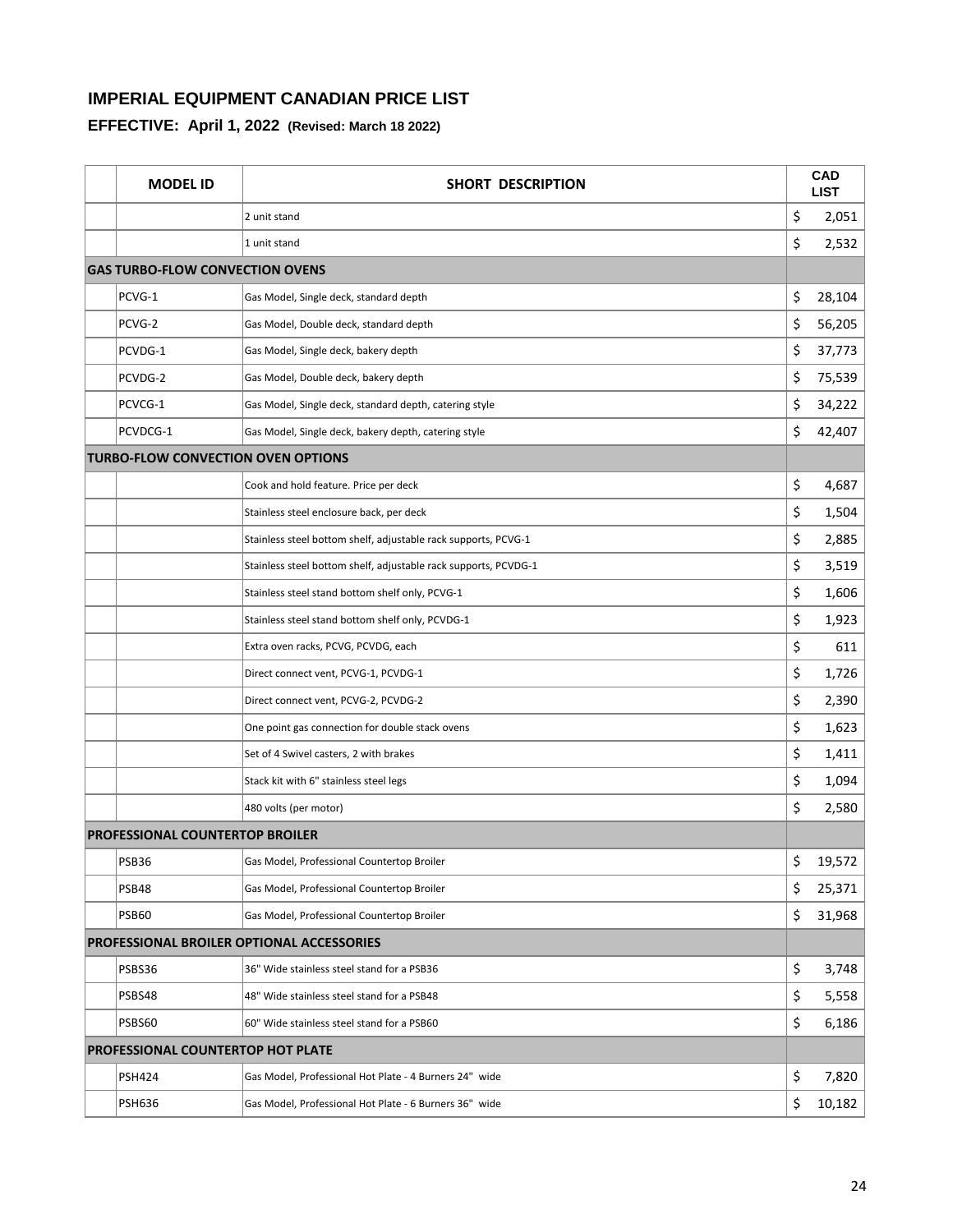| <b>MODEL ID</b>                        | SHORT DESCRIPTION                                                        |    | <b>CAD</b><br><b>LIST</b> |
|----------------------------------------|--------------------------------------------------------------------------|----|---------------------------|
| <b>PSH848</b>                          | Gas Model, Professional Hot Plate - 8 Burners 48" wide                   | \$ | 13,929                    |
| <b>PSH1060</b>                         | Gas Model, Professional Hot Plate - 10 Burners 60" wide                  | \$ | 16,429                    |
|                                        | PROFESSIONAL HOT PLATE OPTIONAL ACCESSORIES                              |    |                           |
| PSHS24                                 | 36" Wide stainless steel stand for a PSH424                              | \$ | 2,844                     |
| PSHS36                                 | 48" Wide stainless steel stand for a PSH636                              | \$ | 3,748                     |
| PSHS48                                 | 60" Wide stainless steel stand for a PSH848                              | \$ | 4,466                     |
| PSHS60                                 | 60" Wide stainless steel stand for a PSH1060                             | \$ | 5,558                     |
| <b>PROFESSIONAL COUNTERTOP GRIDDLE</b> |                                                                          |    |                           |
| PSG36                                  | Gas Model, 36" wide Professional Countertop Griddle                      | \$ | 32,827                    |
| PSG48                                  | Gas Model, 48" wide Professional Countertop Griddle                      | \$ | 40,164                    |
| PSG60                                  | Gas Model, 60" wide Professional Countertop Griddle                      | \$ | 48,029                    |
|                                        | PROFESSIONAL GRIDDLE OPTIONAL ACCESSORIES                                |    |                           |
| PSG36S                                 | 36" Wide stainless steel stand for a PSG36                               | \$ | 3,748                     |
| PSG48S                                 | 48" Wide stainless steel stand for a PSG48                               | \$ | 4,466                     |
| <b>PSG60S</b>                          | 60" Wide stainless steel stand for a PSG60                               | \$ | 5,558                     |
|                                        | STEAKHOUSE BROILERS WITH 3-POSITION ADJUSTABLE TOP GRATES                |    |                           |
| <b>IAB-24</b>                          | 24" Wide Counter top model with cast iron radiants                       | \$ | 15,977                    |
| <b>IAB-30</b>                          | 30" Wide Counter top model with stainless steel radiants                 | \$ | 17,701                    |
| <b>IAB-36</b>                          | 36" Wide Counter top model with cast iron radiants                       | \$ | 20,104                    |
| <b>IAB-48</b>                          | 48" Wide Counter top model with stainless steel radiants                 | \$ | 26,521                    |
| <b>IAB-60</b>                          | 60" Wide Counter top model with cast iron radiants                       | \$ | 32,282                    |
| <b>IAB-72</b>                          | 72" Wide Counter top model with stainless steel radiants                 | \$ | 37,332                    |
| IABF-24                                | 24" Wide Floor model with cast iron radiants and open cabinet base       | \$ | 22,199                    |
| IABF-30                                | 30" Wide Floor model with stainless steel radiants and open cabinet base | \$ | 24,687                    |
| IABF-36                                | 36" Wide Floor model with cast iron radiants and open cabinet base       | Ş  | 27,691                    |
| IABF-48                                | 48" Wide Floor model with stainless steel radiants and open cabinet base | \$ | 33,032                    |
| IABF-60                                | 60" Wide Floor model with cast iron radiants and open cabinet base       | \$ | 38,478                    |
| IABF-72                                | 72" Wide Floor model with stainless steel radiants and open cabinet base | \$ | 44,131                    |
| <b>STEAKHOUSE BROILER STANDS</b>       |                                                                          |    |                           |
| IABT-24                                | 24" stainless steel stand for IABR-24 and IABS-24 units                  | \$ | 2,455                     |
| IABT-30                                | 30" stainless steel stand for IABR-30 and IABS-30 units                  | \$ | 3,021                     |
| IABT-36                                | 36" Stainless steel stand for IABR-36 and IABS-36 units                  | \$ | 3,233                     |
| IABT-48                                | 48" stainless steel stand for IABR-48 and IABS-48 units                  | \$ | 3,912                     |
| IABT-60                                | 60" stainless steel stand for IABR-60 and IABS-60 units                  | \$ | 4,792                     |
| IABT-72                                | 72" stainless steel stand for IABR-72 and IABS-72 units                  | \$ | 5,671                     |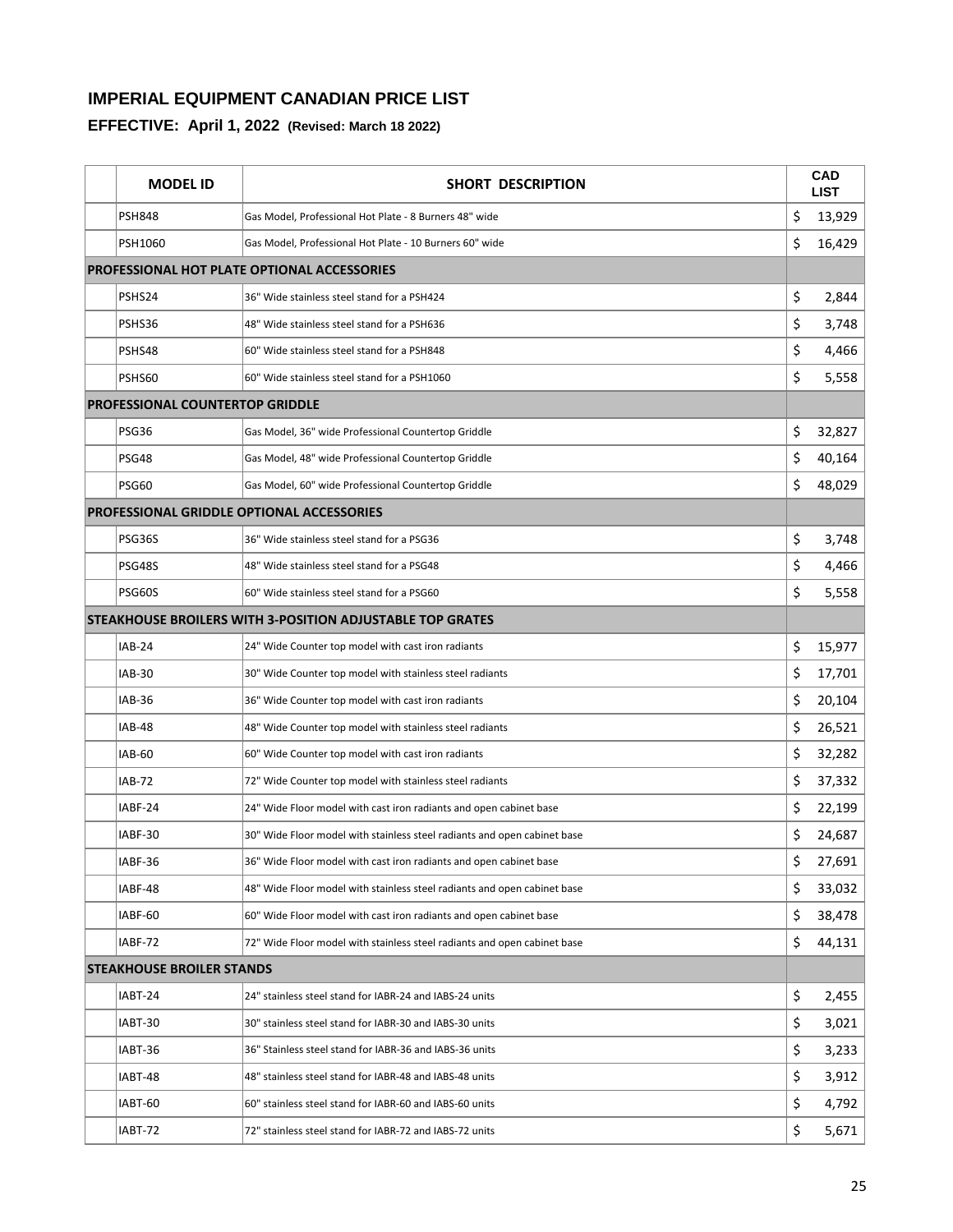| <b>MODEL ID</b>                | SHORT DESCRIPTION                                                 | CAD<br><b>LIST</b> |
|--------------------------------|-------------------------------------------------------------------|--------------------|
|                                | <b>STEAKHOUSE BROILER OPTIONAL ACCESSORIES</b>                    |                    |
|                                | 8" deep Stainless steel front shelf, 24" wide                     | \$<br>1,365        |
|                                | 8" deep Stainless steel front shelf, 30" wide                     | \$<br>1,469        |
|                                | 8" deep Stainless steel front shelf, 36" wide                     | \$<br>1,636        |
|                                | 8" deep Stainless steel front shelf, 48" wide                     | \$<br>1,907        |
|                                | 8" deep Stainless steel front shelf, 60" wide                     | \$<br>2,225        |
|                                | 8" deep Stainless steel front shelf, 72" wide                     | \$<br>2,604        |
|                                | Stainless steel legs welded on broiler (set of 4)                 | \$<br>1,067        |
|                                | Set of 4 Swivel casters, 2 with brakes for stand                  | \$<br>1,411        |
|                                | Set of 6 Swivel casters, 3 with brakes for 60" and 72" wide stand | \$<br>2,117        |
| <b>CHICKEN BROILERS</b>        |                                                                   |                    |
| ICB-4836                       | 48" wide x 36" deep chicken broiler                               | \$<br>26,190       |
| ICB-6036                       | 60" wide x 36" deep chicken broiler                               | \$<br>33,898       |
| ICB-4827                       | 48" wide x 27" deep chicken broiler                               | \$<br>19,621       |
| ICB-6027                       | 60" wide x 27" deep chicken broiler                               | \$<br>25,661       |
| <b>CHICKEN BROILER STANDS</b>  |                                                                   |                    |
| ICBS-4836                      | Stainless steel stand for ICB-4836                                | \$<br>9,064        |
| ICBS-6036                      | Stainless steel stand for ICB-6036                                | \$<br>10,567       |
| ICBS-4827                      | Stainless steel stand for ICB-4827                                | \$<br>7,075        |
| ICBS-6027                      | Stainless steel stand for ICB-6027                                | \$<br>8,628        |
|                                | <b>IMPERIAL CHICKEN BROILER OPTIONAL ACCESSORIES</b>              |                    |
|                                | Stainless steel grease drip tray - each                           | \$<br>1,310        |
|                                | Stainless steel front, removable heat deflector - each            | \$<br>1,082        |
|                                | Set of 4 Swivel casters, 2 with brakes                            | \$<br>1,411        |
| <b>MESQUITE WOOD BROILERS</b>  |                                                                   |                    |
| <b>MSQ-30</b>                  | 30" mesquite wood broiler                                         | \$<br>28,652       |
| MSQ-36                         | 36" mesquite wood broiler                                         | \$<br>32,294       |
| MSQ-48                         | 48" mesquite wood broiler                                         | \$<br>35,510       |
| MSQ-60                         | 60" mesquite wood broiler                                         | \$<br>43,683       |
| <b>MESQUITE BROILER STANDS</b> |                                                                   |                    |
| MSQS-30                        | 30" stainless steel stand for MSQ-30                              | \$<br>3,598        |
| MSQS-36                        | 36" stainless steel stand for MSQ-36                              | \$<br>4,305        |
| MSQS-48                        | 48" stainless steel stand for MSQ-48                              | \$<br>5,230        |
| MSQS-60                        | 60" stainless steel stand for MSQ-60                              | \$<br>5,928        |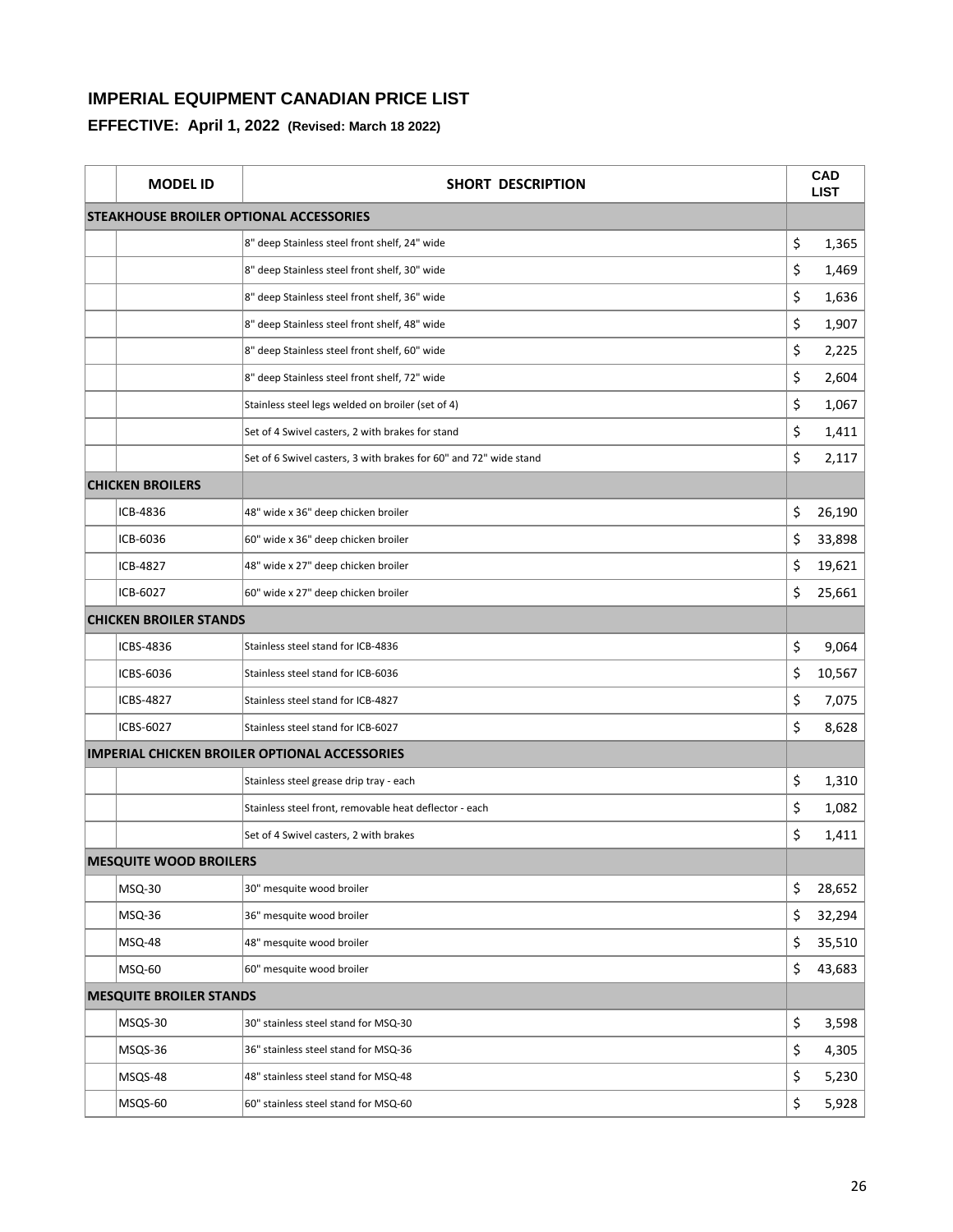| <b>MODEL ID</b>                           | <b>SHORT DESCRIPTION</b>                                          | <b>CAD</b><br><b>LIST</b> |
|-------------------------------------------|-------------------------------------------------------------------|---------------------------|
|                                           | MESQUITE WOOD BROILER OPTIONAL ACCESSORIES                        |                           |
|                                           | 12" high stainless steel flashing for MSQ-30                      | \$<br>2,160               |
|                                           | 12" high stainless steel flashing for MSQ-36                      | \$<br>2,327               |
|                                           | 12" high stainless steel flashing for MSQ-48                      | \$<br>2,886               |
|                                           | 12" high stainless steel flashing for MSQ-60                      | \$<br>3,351               |
|                                           | 4" stainless steel drip tray and welded on legs for MSQ broiler   | \$<br>2,280               |
|                                           | Round rod top grate (all sizes)                                   | \$<br>3,399               |
|                                           | Set of 4 Swivel casters, 2 with brakes for MSQS stands            | \$<br>1,411               |
| <b>SMOKE BROILERS</b>                     |                                                                   |                           |
| IABA-36                                   | 36" Wide Radiant Countertop Smoker Broiler                        | \$<br>27,367              |
| IABA-48                                   | 48" Wide Radiant Countertop Smoker Broiler                        | \$<br>36,123              |
| IABA-60                                   | 60" Wide Radiant Countertop Smoker Broiler                        | \$<br>43,968              |
| IABA-72                                   | 72" Wide Radiant Countertop Smoker Broiler                        | \$<br>54,182              |
| <b>SMOKE BROILER STANDS</b>               |                                                                   |                           |
| IABAT-36                                  | 36" Stainless steel stand for IABA-36                             | \$<br>4,525               |
| IABAT-48                                  | 48" stainless steel stand for IABA-48                             | \$<br>5,472               |
| IABAT-60                                  | 60" stainless steel stand for IABA-60                             | \$<br>6,704               |
| IABAT-72                                  | 72" stainless steel stand for IABA-72                             | \$<br>7,938               |
| <b>SMOKE BROILER OPTIONAL ACCESSORIES</b> |                                                                   |                           |
|                                           | 9-3/4" deep stainless steel Front Shelf with cut outs for IABA-36 | \$<br>2,243               |
|                                           | 9-3/4" deep stainless steel Front Shelf with cut outs for IABA-48 | \$<br>2,556               |
|                                           | 9-3/4" deep stainless steel Front Shelf with cut outs for IABA-60 | \$<br>2,875               |
|                                           | 9-3/4" deep stainless steel Front Shelf with cut outs for IABA-72 | \$<br>3,830               |
|                                           | S/S log poker/shovel combination                                  | \$<br>603                 |
|                                           | Set of 4 Swivel casters, 2 with brakes for IABAT-36 and IABAT-48  | \$<br>1,411               |
|                                           | Set of 6 Swivel casters, 3 with brakes for IABT-60 and IABT-72    | \$<br>2,117               |
| <b>RADIANT CHAR-BROILERS</b>              |                                                                   |                           |
| <b>IRB-24</b>                             | 24" Wide countertop radiant char-broiler                          | \$<br>11,923              |
| <b>IRB-30</b>                             | 30" Wide countertop radiant char-broiler                          | \$<br>13,848              |
| <b>IRB-36</b>                             | 36" Wide countertop radiant char-broiler                          | \$<br>16,022              |
| <b>IRB-48</b>                             | 48" Wide countertop radiant char-broiler                          | \$<br>20,766              |
| <b>IRB-60</b>                             | 60" Wide countertop radiant char-broiler                          | \$<br>26,165              |
| IRB-72                                    | 72" Wide countertop radiant char-broiler                          | \$<br>33,914              |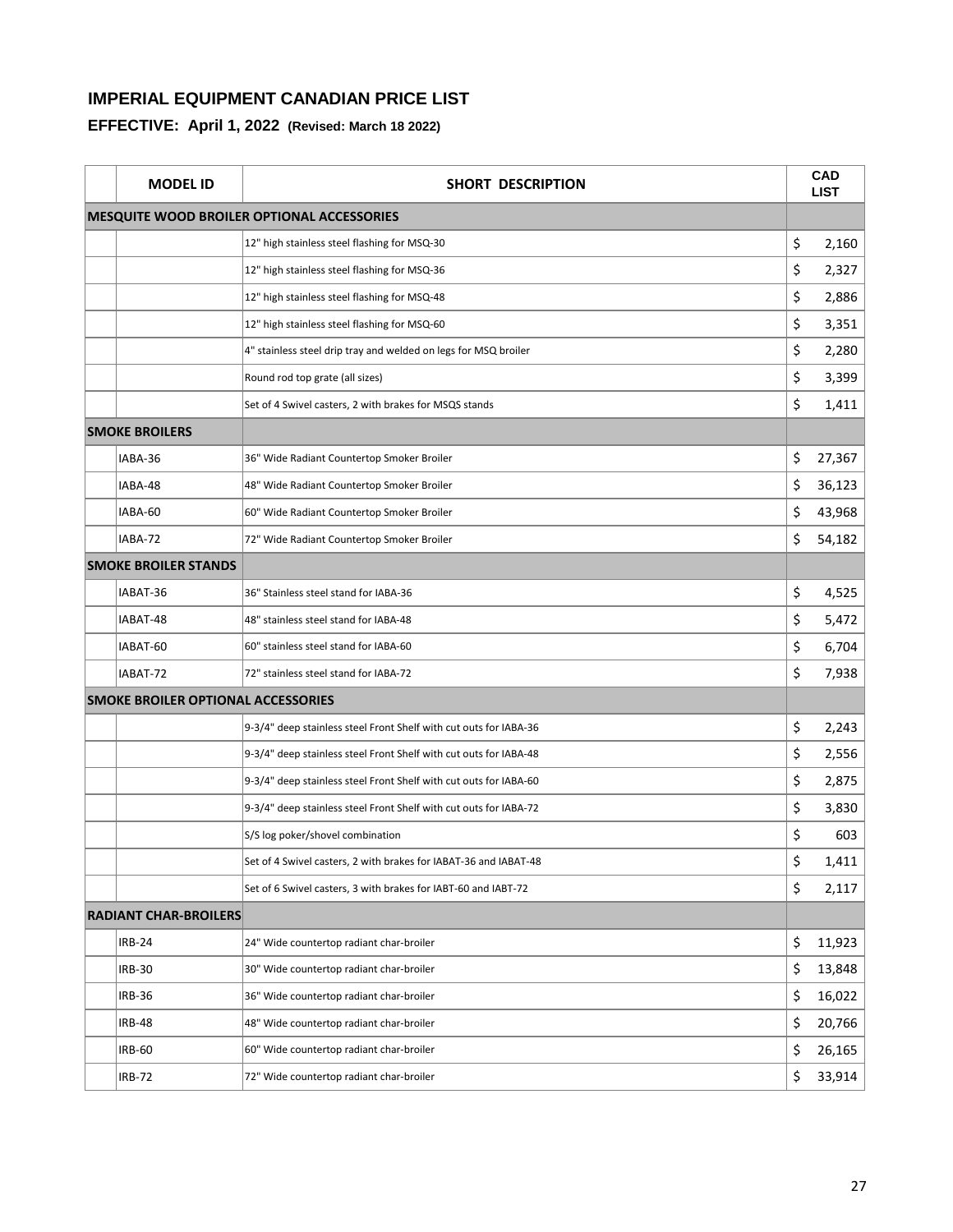| <b>MODEL ID</b>           | SHORT DESCRIPTION                                                    | <b>CAD</b><br><b>LIST</b> |
|---------------------------|----------------------------------------------------------------------|---------------------------|
|                           | <b>RADIANT CHAR-BROILER OPTIONAL ACCESSORIES</b>                     |                           |
|                           | 12" High stainless steel flashing for IRB-24                         | \$<br>1,907               |
|                           | 12" High stainless steel flashing for IRB-30                         | \$<br>2,067               |
|                           | 12" High stainless steel flashing for IRB-36                         | \$<br>2,225               |
|                           | 12" High stainless steel flashing for IRB-48                         | \$<br>2,762               |
|                           | 12" High stainless steel flashing for IRB-60                         | \$<br>3,206               |
|                           | 12" High stainless steel flashing for IRB-72                         | \$<br>3,686               |
| <b>HOT PLATES</b>         |                                                                      |                           |
| <b>IHPA-1-12</b>          | 12" Wide with (1) open burner                                        | \$<br>2,924               |
| <b>IHPA-2-12</b>          | 12" Wide with (2) open burners                                       | \$<br>3,989               |
| <b>IHPA-2-24</b>          | 24" Wide with (2) open burners                                       | \$<br>4,434               |
| <b>IHPA-3-36</b>          | 36" Wide with (3) open burners                                       | \$<br>6,140               |
| <b>IHPA-4-24</b>          | 24" Wide with (4) open burners                                       | \$<br>6,650               |
| <b>IHPA-4-48</b>          | 48" Wide with (4) open burners                                       | \$<br>7,778               |
| <b>IHPA-6-36</b>          | 36" Wide with (6) open burners                                       | \$<br>8,657               |
| <b>IHPA-8-48</b>          | 48" Wide with (8) open burners                                       | \$<br>11,841              |
| IHPA-10-60                | 60" wide with (10) open burners                                      | \$<br>13,967              |
| <b>STEP-UP HOT PLATES</b> |                                                                      |                           |
| <b>IHPA-2-12SU</b>        | 12" Wide with (2) open burners with step up                          | \$<br>6,297               |
| IHPA-4-24SU               | 24" Wide with (4) open burners with step up                          | \$<br>9,811               |
| IHPA-6-36SU               | 36" Wide with (6) open burners with step up                          | \$<br>13,636              |
| IHPA-8-48SU               | 48" Wide with (8) open burners with step up                          | \$<br>17,615              |
|                           | MANUALLY CONTROLLED GRIDDLES - 3/4" THICK HIGHLY POLISHED PLATE      |                           |
| <b>IMGA-2428</b>          | 24" Wide countertop manually controlled griddle                      | \$<br>6,850               |
| <b>IMGA-3628</b>          | 36" Wide countertop manually controlled griddle                      | \$<br>9,812               |
| <b>IMGA-4828</b>          | 48" Wide countertop manually controlled griddle                      | \$<br>12,799              |
|                           | <b>MANUALLY CONYROLLED GRIDDLES - 1" THICK HIGHLY POLISHED PLATE</b> |                           |
| IMGA-2428 1               | 24" Wide countertop manually controlled griddle                      | \$<br>8,110               |
| IMGA-3628 1               | 36" Wide countertop manually controlled griddle                      | \$<br>11,021              |
| IMGA-48281                | 48" Wide countertop manually controlled griddle                      | \$<br>14,170              |
| IMGA-6028 1               | 60" Wide countertop manually controlled griddle                      | \$<br>17,570              |
| IMGA-72281                | 72" Wide countertop manually controlled griddle                      | \$<br>21,897              |
|                           | THERMOSTATICALLY CONTROLLED GRIDDLES - 1"THICK HIGHLY POLISHED PLATE |                           |
| $ITG-24$                  | 24" Wide countertop thermostatically controlled griddle              | \$<br>11,316              |
| ITG-36                    | 36" Wide countertop thermostatically controlled griddle              | \$<br>15,201              |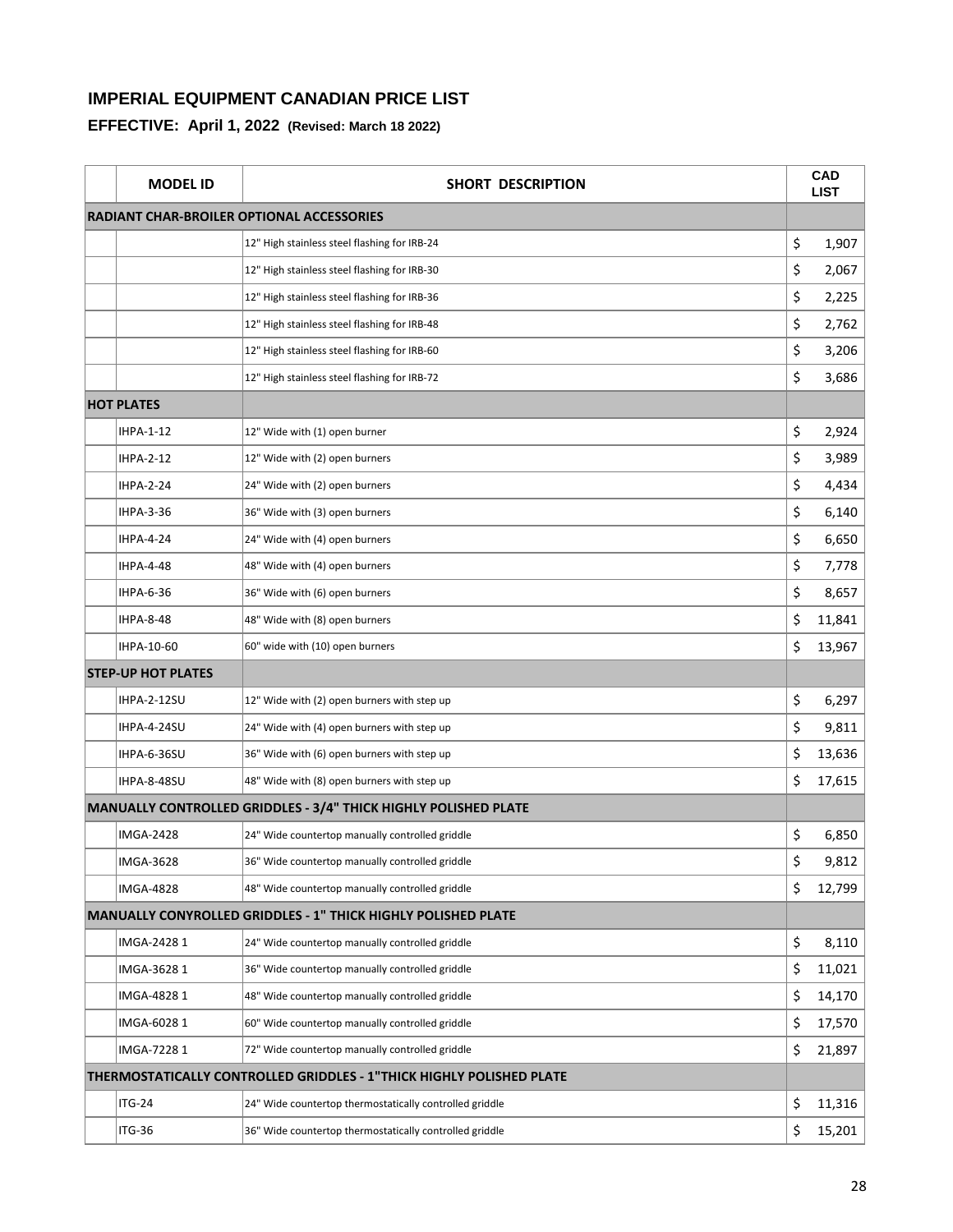| <b>MODEL ID</b>                              | <b>SHORT DESCRIPTION</b>                                                                       |    | <b>CAD</b><br><b>LIST</b> |
|----------------------------------------------|------------------------------------------------------------------------------------------------|----|---------------------------|
| <b>ITG-48</b>                                | 48" Wide countertop thermostatically controlled griddle                                        | \$ | 19,401                    |
| <b>ITG-60</b>                                | 60" Wide countertop thermostatically controlled griddle                                        | \$ | 24,221                    |
| <b>ITG-72</b>                                | 72" Wide countertop thermostatically controlled griddle                                        | \$ | 29,395                    |
|                                              | <b>GROOVED GRIDDLES - THERMOSTATICALLY CONTROLLED - 1" THICK HIGHLY POLISHED PLATE</b>         |    |                           |
| <b>IGG-24</b>                                | 24" Wide countertop thermostatically controlled grooved griddle                                | \$ | 17,545                    |
| <b>IGG-36</b>                                | 36" Wide countertop thermostatically controlled grooved griddle                                | \$ | 22,819                    |
| <b>IGG-48</b>                                | 48" Wide countertop thermostatically controlled grooved griddle                                | \$ | 29,569                    |
| IGG-60                                       | 60" Wide countertop thermostatically controlled grooved griddle                                | \$ | 39,741                    |
| <b>IGG-72</b>                                | 72" Wide countertop thermostatically controlled grooved griddle                                | \$ | 47,776                    |
| <b>GRIDDLE OPTIONS</b>                       |                                                                                                |    |                           |
|                                              | 7" deep front landing ledge. Price per lineal ft.                                              | \$ | 507                       |
|                                              | 9" deep front landing ledge. Price per lineal ft.                                              | \$ | 880                       |
|                                              | Extra capacity grease can                                                                      | \$ | 836                       |
|                                              | Chrome griddle top (add "CG"). Price per lineal ft. (Not available for IGG models)             | \$ | 4,060                     |
|                                              | Rake for Grooved griddle                                                                       | \$ | 525                       |
|                                              | Grooved griddle top (add "GG"). Price per lineal ft.                                           | \$ | 2,975                     |
| <b>SNAP ACTION GRIDDLES</b>                  |                                                                                                |    |                           |
| ISAE-24                                      | 24" wide countertop snap action griddle, pilot safety and electronic ignition                  | \$ | 16,062                    |
| ISAE-36                                      | 36" wide countertop snap action griddle, pilot safety and electronic ignition                  | \$ | 20,812                    |
| ISAE-48                                      | 48" wide countertop snap action griddle, pilot safety and electronic ignition                  | \$ | 26,100                    |
| ISAE-60                                      | 60" wide countertop snap action griddle, pilot safety and electronic ignition                  | \$ | 29,975                    |
| ISAE-72                                      | 72" wide countertop snap action griddle, pilot safety and electronic ignition                  | \$ | 35,824                    |
| <b>SNAP ACTION GRIDDLES WITH THERMOSTATS</b> |                                                                                                |    |                           |
| ISCE-24                                      | 24" wide countertop griddle, solid state thermostat, pilot safety and electronic ignition      | \$ | 17,288                    |
| ISCE-36                                      | 36" wide countertop griddle, solid state thermostat, pilot safety and electronic ignition      | Ş  | 23,174                    |
| ISCE-48                                      | 48" wide countertop griddle, solid state thermostat, pilot safety and electronic ignition      | \$ | 29,147                    |
| ISCE-60                                      | 60" wide countertop griddle, solid state thermostat, pilot safety and electronic ignition      | \$ | 35,152                    |
| ISCE-72                                      | 72" wide snap action griddle - 1" thick plate, pilot safety, electronic ignition & thermostats | \$ | 40,585                    |
|                                              | <b>SNAP ACTION GRIDDLE OPTIONAL ACCESSORIES</b>                                                |    |                           |
|                                              | 7" deep front landing ledge. Price per lineal foot                                             | \$ | 502                       |
|                                              | 9" deep front landing ledge. Price per lineal foot                                             | \$ | 872                       |
|                                              | Chrome griddle top (add "CG). Price per lineal foot                                            | \$ | 4,060                     |
| <b>SNAP ACTION GRIDDLE STANDS</b>            |                                                                                                |    |                           |
| ISAS-24                                      | 24" Wide stainless steel stand for ISAE-24, ISCE-24                                            | \$ | 2,455                     |
| ISAS-36                                      | 36" Wide stainless steel stand for ISAE-36, ISCE-36                                            | \$ | 3,233                     |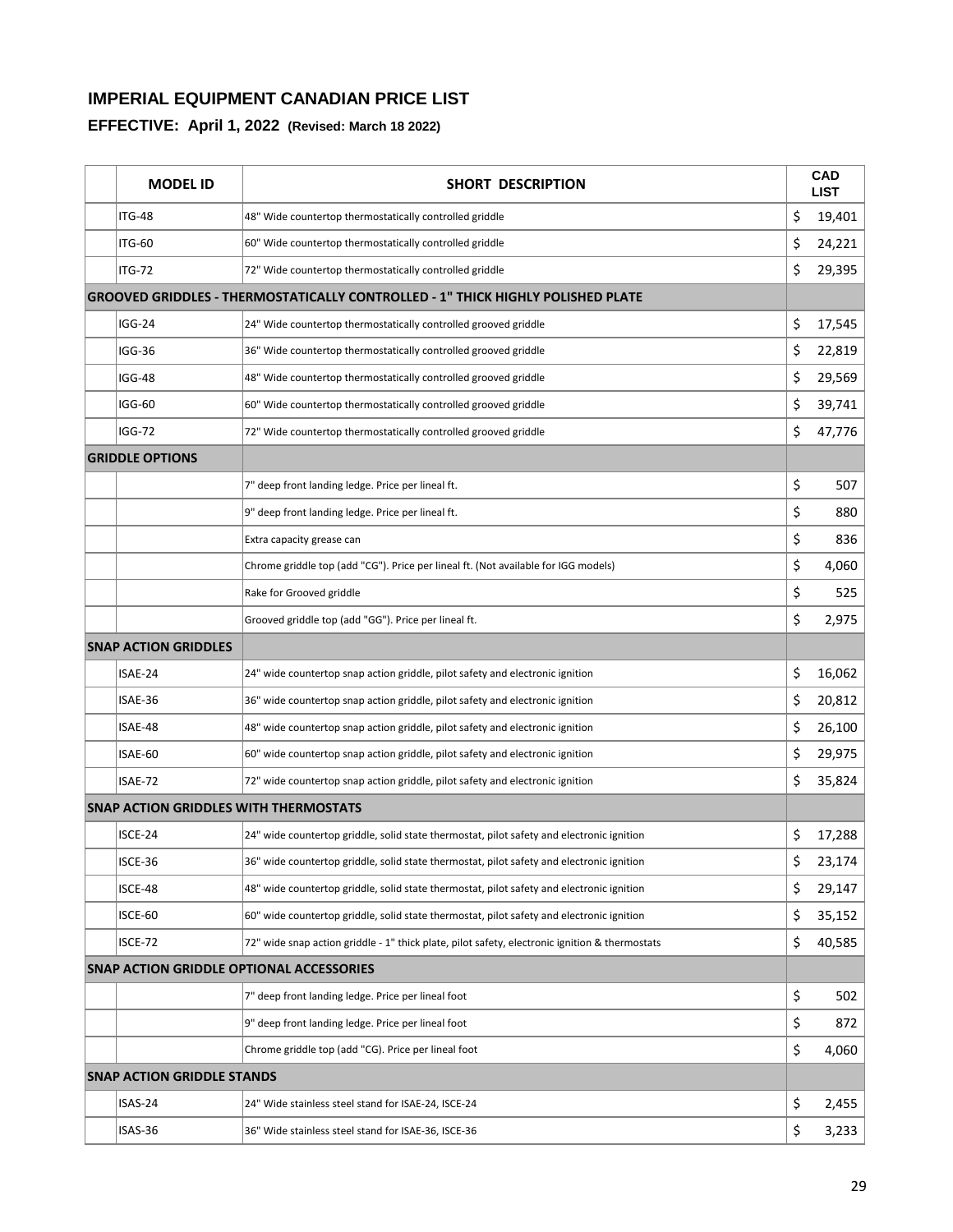| <b>MODEL ID</b>                           | SHORT DESCRIPTION                                                            | <b>CAD</b><br><b>LIST</b> |
|-------------------------------------------|------------------------------------------------------------------------------|---------------------------|
| ISAS-48                                   | 48" Wide stainless steel stand for ISAE-48, ISCE-48                          | \$<br>3,912               |
| ISAS-60                                   | 60" Wide stainless steel stand for ISAE-60, ISCE-60                          | \$<br>4,792               |
| ISAS-72                                   | 72" Wide stainless steel stand for ISAE-72, ISCE-72                          | \$<br>5,671               |
| <b>SNAP ACTION GRIDDLE STANDS OPTIONS</b> |                                                                              |                           |
|                                           | Set of 4 Swivel casters, 2 with brakes                                       | \$<br>1,411               |
|                                           | Set of 6 Swivel casters, 3 with brakes for 60" and 72" wide stand            | \$<br>2,117               |
|                                           | STAINLESS STEEL STANS FOR IHPA, IRB, IMGA, ITG, IGG MODELS                   |                           |
| STAND-12-S                                | 12" Wide stainless steel stand for IHPA-1-12                                 | \$<br>1,312               |
| STAND-24-S                                | 24" Wide stainless steel stand for IHPA-2-24                                 | \$<br>1,885               |
| STAND-36-S                                | 36" Wide stainless steel stand for IHPA-3-36                                 | \$<br>1,982               |
| STAND-48-S                                | 48" Wide stainless steel stand for IHPA-4-48                                 | \$<br>2,555               |
| STAND-12                                  | 12" Wide stainless steel stand                                               | \$<br>1,778               |
| STAND-24                                  | 24" Wide stainless steel stand                                               | \$<br>2,455               |
| STAND-30                                  | 30" Wide stainless steel stand                                               | \$<br>3,021               |
| STAND-36                                  | 36" Wide stainless steel stand                                               | \$<br>3,233               |
| STAND-48                                  | 48" Wide stainless steel stand                                               | \$<br>3,912               |
| STAND-60                                  | 60" Wide stainless steel stand                                               | \$<br>4,792               |
| STAND-72                                  | 72" Wide stainless steel stand                                               | \$<br>5,671               |
| STAND-84                                  | 84" Wide stainless steel stand                                               | \$<br>6,401               |
| STAND-96                                  | 96" Wide stainless steel stand                                               | \$<br>7,793               |
| <b>STAINLESS STEEL STANDS OPTIONS</b>     |                                                                              |                           |
|                                           | Set of 4 Swivel casters, 2 with brakes                                       | \$<br>1,411               |
|                                           | Set of 6 Swivel casters, 3 with brakes for 60", 72", 84" and 96" wide stands | \$<br>2,117               |
|                                           | TEPPAN-YAKI GRIDDLES - FOR JAPANESE STEAK HOUSE -3/4" THICK PLATE            |                           |
| <b>ITY-24</b>                             | 24" Wide teppan-yaki griddle                                                 | \$<br>8,798               |
| <b>ITY-36</b>                             | 36" Wide teppan-yaki griddle                                                 | \$<br>12,379              |
| <b>ITY-48</b>                             | 48" Wide teppan-yaki griddle                                                 | \$<br>15,120              |
| <b>ITY-60</b>                             | 60" Wide teppan-yaki griddle                                                 | \$<br>19,684              |
| <b>TEPPAN-YAKI OPTIONAL ACCESSORIES</b>   |                                                                              |                           |
|                                           | 4" legs (set of 4), per set                                                  | \$<br>503                 |
|                                           | Extra burner. Price per burner                                               | \$<br>2,414               |
|                                           | Chrome griddle top (add "CG"). Price per lineal foot                         | \$<br>4,060               |
|                                           | Add 8% for griddle plate splash                                              |                           |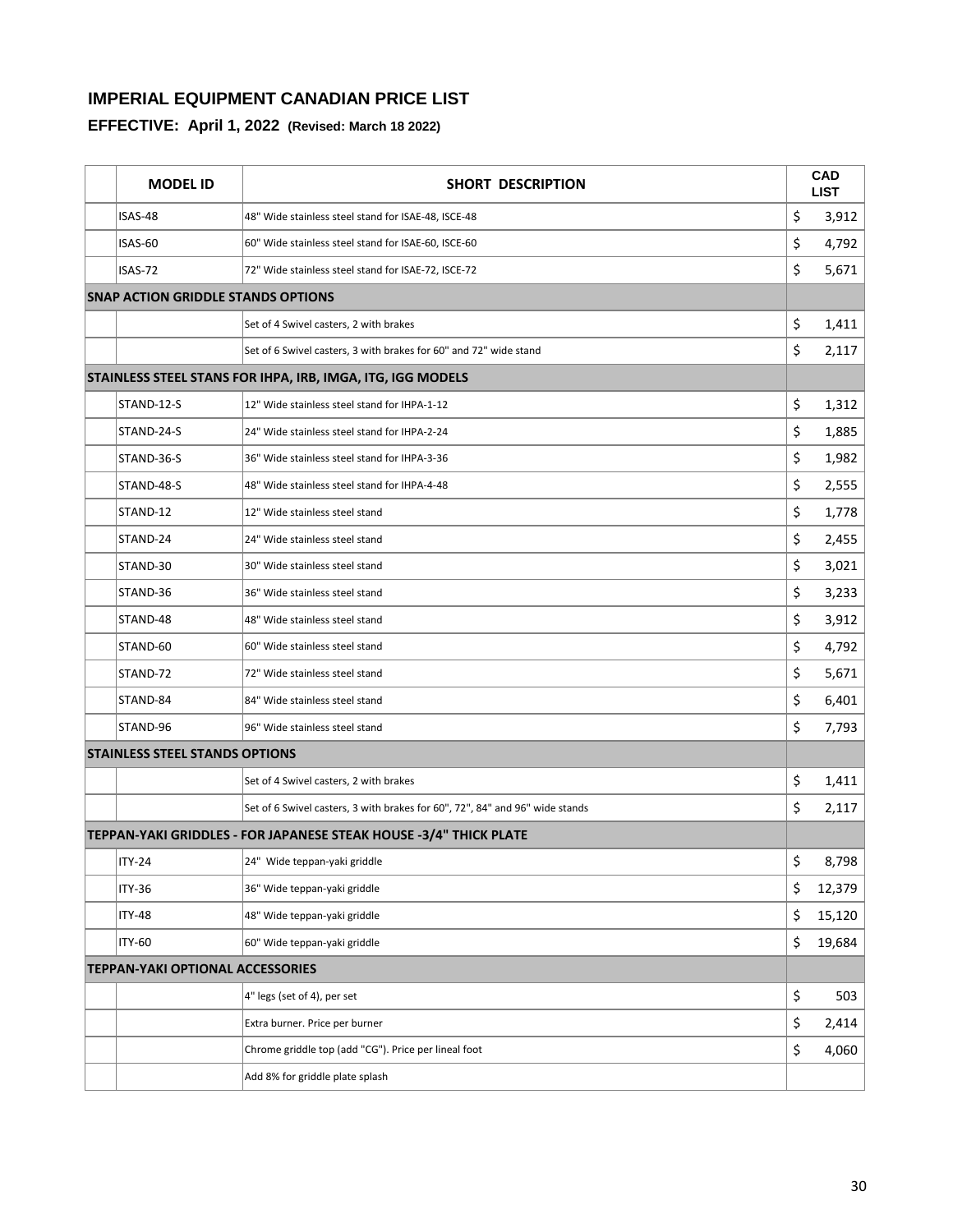| <b>MODEL ID</b>                               | SHORT DESCRIPTION                                                           |    | CAD<br><b>LIST</b> |
|-----------------------------------------------|-----------------------------------------------------------------------------|----|--------------------|
| <b>TEPPAN-YAKI GRIDDLE STANDS</b>             |                                                                             |    |                    |
| ITYS-24                                       | 24" stainless steel stand for ITY-24                                        | \$ | 2,477              |
| ITYS-36                                       | 36" stainless steel stand for ITY-36                                        | \$ | 3,263              |
| ITYS-48                                       | 48" stainless steel stand for ITY-48                                        | \$ | 3,950              |
| ITYS-60                                       | 60" stainless steel stand for ITY-60                                        | \$ | 4,836              |
| <b>TEPPAN-YAKI GRIDDLE STANDS OPTIONS</b>     |                                                                             |    |                    |
|                                               | Set of 4 Swivel casters, 2 with brakes                                      | \$ | 1,411              |
|                                               | Set of 6 Swivel casters, 3 with brakes for 60" and 72" wide stand           | \$ | 2,117              |
| <b>CHINESE GAS RANGES - WATER COOLED TOP</b>  |                                                                             |    |                    |
| ICRA-1                                        | 36" wide chinese gas range with (1) burner                                  | \$ | 16,275             |
| ICRA-2                                        | 60" wide chinese gas range with (2) burners                                 | \$ | 28,926             |
| ICRA-3                                        | 84" wide chinese gas range with (3) burners                                 | \$ | 39,130             |
| ICRA-4                                        | 114" wide chinese gas range with (4) burners                                | \$ | 54,022             |
| ICRA-5                                        | 142" wide chinese gas range with (5) burners                                | \$ | 67,741             |
| ICRA-6                                        | 174" wide chinese gas range with (6) burners                                | \$ | 80,581             |
| ICRA-7                                        | 194" wide chinese gas range with (7) burners                                | \$ | 93,480             |
| ICRA-8                                        | 214" wide chinese gas range with (8) burners                                |    | \$106,325          |
| <b>CHINESE GAS RANGE OPTIONAL ACCESSORIES</b> |                                                                             |    |                    |
|                                               | 32-tip jet burner (160,000 BTU). Price per burner                           | \$ | 1,262              |
|                                               | Stainless steel burner covers, each                                         | \$ | 871                |
|                                               | Stainless steel side splash extensions, each                                | \$ | 1,383              |
|                                               | Front drain basket for ICRA-1 and ICRA-2 models                             | \$ | 2,757              |
|                                               | Extra manual faucet                                                         | \$ | 1,383              |
|                                               | 8 1/2" oil hole, each                                                       | \$ | 2,295              |
|                                               | Chrome legs, set of 4                                                       | Ş  | 1,356              |
|                                               | Chrome legs, set of 6                                                       | \$ | 2,029              |
|                                               | Chrome legs, set of 8                                                       | \$ | 2,705              |
|                                               | Set of 4 Swivel casters, 2 with brakes                                      | \$ | 1,411              |
|                                               | Set of 6 Swivel casters, 3 with brakes for units over 72" wide              | \$ | 2,117              |
|                                               | Set of 8 Swivel casters, 4 with brakes for units over 114" wide             | \$ | 2,951              |
|                                               | Extra 6 pan stainless steel sauce pan, each                                 | \$ | 915                |
|                                               | Extra 9 pan stainless steel sauce pan, each                                 | \$ | 1,208              |
|                                               | Extra 12 pan stainless steel sauce pan, each                                | \$ | 1,441              |
|                                               | Water wash System for stainless steel backsplash. Price per cylinder        | \$ | 1,659              |
|                                               | Wok hole adapter to reduce diameter of hole (specify hole dimensions), each | \$ | 2,532              |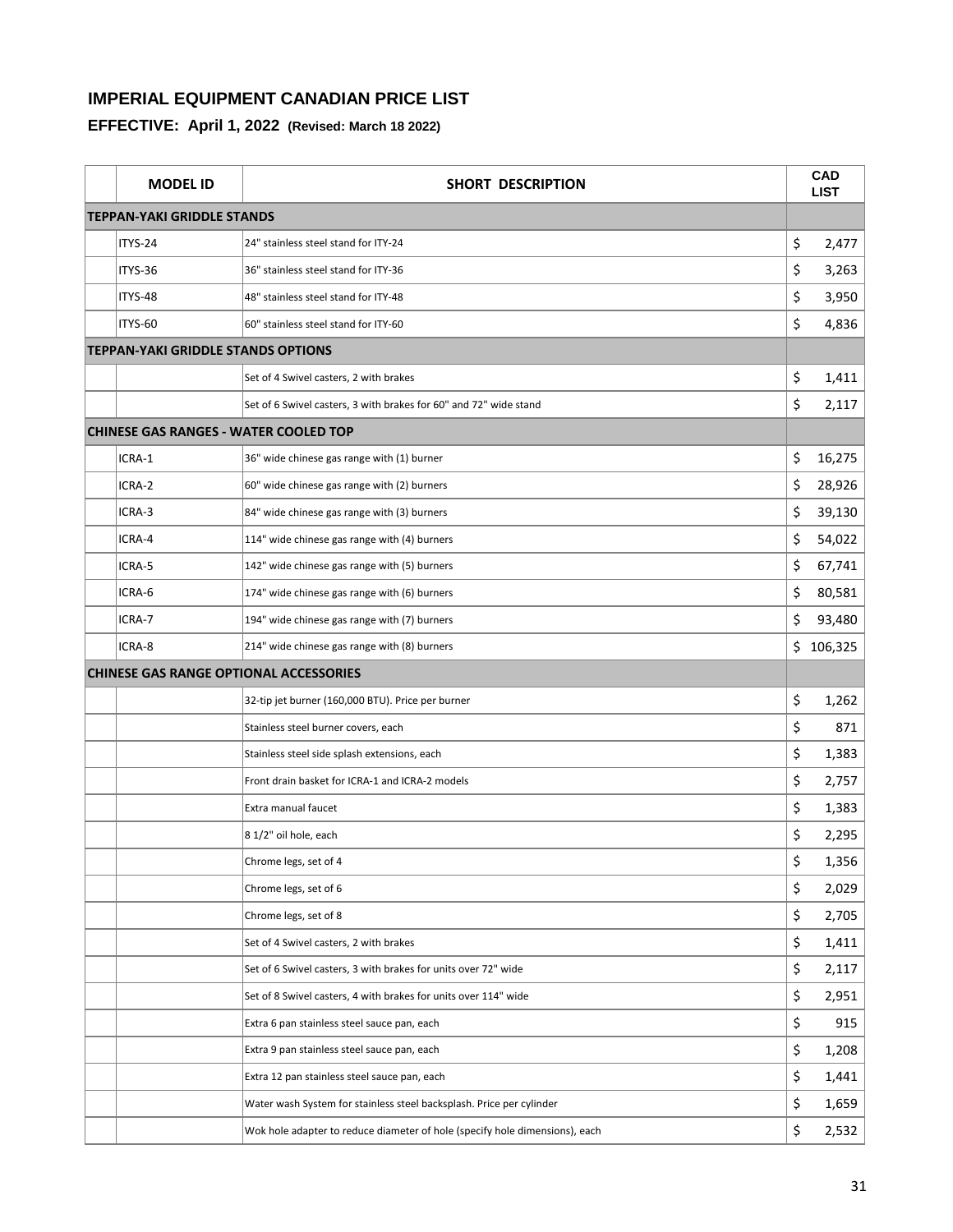| <b>MODEL ID</b>                       | SHORT DESCRIPTION                                             |    | <b>CAD</b><br><b>LIST</b> |
|---------------------------------------|---------------------------------------------------------------|----|---------------------------|
|                                       | Special Depth, add 25%                                        |    |                           |
|                                       | Hong Kong style, add 20%                                      |    |                           |
| <b>WOK AND STOCK POT RANGES</b>       |                                                               |    |                           |
| ISPA-18                               | Single Stock Pot with Top grate, 3-ring burner                | \$ | 6,423                     |
| ISPA-18-2                             | Double Stock Pot with Top grates, (2) 3-ring burners          | \$ | 13,951                    |
| ISP-J-SP                              | Single Stock Pot with Top grate, cylinder, jet burner         | \$ | 8,889                     |
| ISP-J-SP-2                            | Double Stock Pot with Top grate, cylinder, (2) jet burners    | \$ | 15,630                    |
| ISP-18-W                              | Stock pot with 16" wok opening, 3-ring burner                 | \$ | 8,090                     |
| $ISP-J-W-16$                          | Stock Pot with 16" wok opening, jet burner                    | \$ | 9,381                     |
| $ISP-J-W-13$                          | Stock Pot with 13" wok opening, jet burner                    | \$ | 8,481                     |
|                                       | <b>WOK AND STOCK POT RANGES OPTIONAL ACCESSORIES</b>          |    |                           |
|                                       | Extra stock pot top grate                                     | \$ | 1,382                     |
|                                       | Extra 13" or 16" stainless steel wok top                      | \$ | 2,239                     |
|                                       | Extra burner control for 3-ring burner                        | \$ | 1,488                     |
|                                       | Set of 4 Swivel casters, 2 with brakes                        | \$ | 1,411                     |
|                                       | Side-by-side models available - add 30%                       |    |                           |
| <b>24" PRO SERIES ELECTRIC RANGES</b> |                                                               |    |                           |
| <b>IR-4-E</b>                         | 4 round plates, (1) 20" wide oven                             | \$ | 19,776                    |
| $IR-A-E-XB$                           | 4 round plates (1) open cabinet base                          | \$ | 15,182                    |
| IR-G24T-E                             | 24" griddle, (1) 20" wide oven                                | \$ | 23,638                    |
| IR-G24T-E-XB                          | 24" griddle, (1) open cabinet base                            | \$ | 19,067                    |
| 36" PRO SERIES ELECTRIC RANGES        |                                                               |    |                           |
| $IR-6-E$                              | 6 round plates, (1) 26 1/2" wide Standard Oven                | \$ | 22,619                    |
| $IR-6-E-C$                            | 6 round plates, (1) 26 1/2" wide convection oven              | \$ | 29,163                    |
| IR-6-E-XB                             | 6 round plates, (1) open cabinet base                         | Ş  | 17,568                    |
| IR-4-G12T-E                           | 4 round plates, 12" griddle, (1) 26 1/2" wide Standard Oven   | \$ | 25,115                    |
| IR-4-G12T-E-C                         | 4 round plates, 12" griddle, (1) 26 1/2" wide convection oven | \$ | 36,954                    |
| IR-4-G12T-E-XB                        | 4 round plates, 12" griddle, (1) open cabinet base            | \$ | 20,167                    |
| IR-2-G24T-E                           | 2 round plates, 24" griddle, (1) 26 1/2" wide Standard oven   | \$ | 26,326                    |
| IR-2-G24T-E-C                         | 2 round plates, 24" griddle, (1) 26 1/2" wide convection oven | \$ | 38,112                    |
| IR-2-G24T-E-XB                        | 2 round plates, 24" griddle, (1) open cabinet base            | \$ | 20,829                    |
| IR-G36T-E                             | 36" griddle, (1) 26 1/2" wide Standard oven                   | \$ | 27,051                    |
| IR-G36T-E-C                           | 36" griddle, (1) 26 1/2" wide convection oven                 | \$ | 38,394                    |
| IR-G36T-E-XB                          | 36" griddle, (1) open cabinet base                            | \$ | 22,095                    |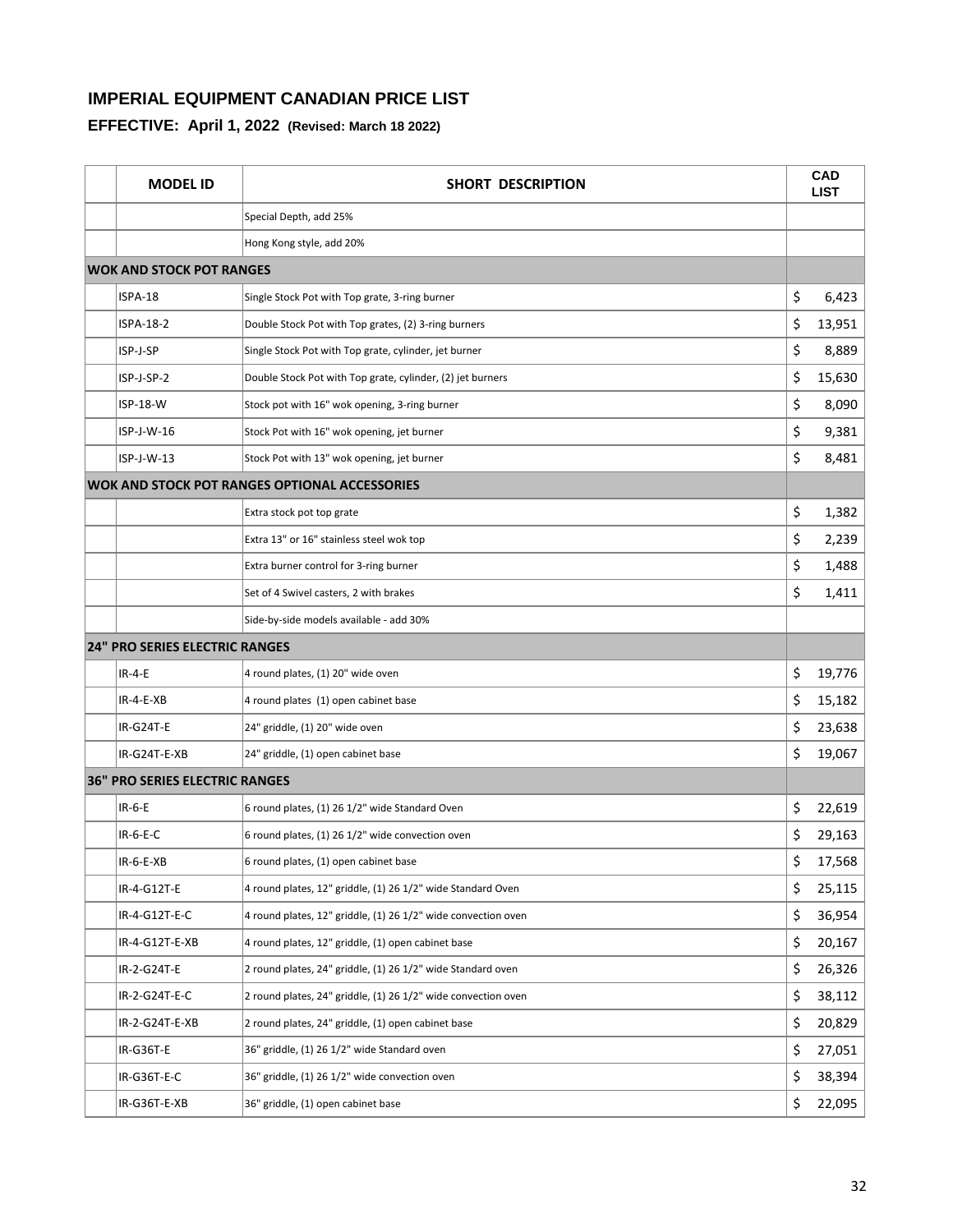| <b>MODEL ID</b>                       | SHORT DESCRIPTION                                                        | <b>CAD</b><br><b>LIST</b> |
|---------------------------------------|--------------------------------------------------------------------------|---------------------------|
| 48" PRO SERIES ELECTRIC RANGES        |                                                                          |                           |
| <b>IR-8-E</b>                         | 8 round plates, (2) 20" wide ovens                                       | \$<br>29,804              |
| $IR-8-E-XB$                           | 8 round plates, (1) 26 1/2" wide oven and open cabinet base              | \$<br>25,666              |
| IR-4-G24T-E                           | 4 round plates, 24" griddle and (2) 20" wide ovens                       | \$<br>37,420              |
| IR-4-G24T-E-C-XB                      | 4 round plates, 24" griddel, (1) convection oven and open cabinet base   | \$<br>47,007              |
| IR-2-G36T-E                           | 2 round plates, 36" griddle, (2) 20" wide ovens                          | \$<br>40,252              |
| IR-2-G36T-E-XB                        | 2 round plates, 36" griddle, (1) 26 1/2" wide oven and open cabinet base | \$<br>37,466              |
| IR-G48T-E                             | 48" griddle and (2) 20" ovens                                            | \$<br>45,764              |
| IR-G48T-E-C-XB                        | 48" griddle, (1) convection oven and open cabinet base                   | \$<br>53,472              |
| <b>60" PRO SERIES ELECTRIC RANGES</b> |                                                                          |                           |
| IR-10-E                               | 10 round plates, (2) 26 1/2" wide standard ovens                         | \$<br>35,926              |
| IR-10-E-C                             | 10 round plates, (1) convection and (1) standard ovens                   | \$<br>47,435              |
| IR-10-E-CC                            | 10 round plates, (2) 26 1/2" wide convection ovens                       | \$<br>50,032              |
| IR-10-E-XB                            | 10 round plates, (1) 26 1/2" wide standard oven and open cabinet base    | \$<br>30,300              |
| IR-6-G24T-E                           | 6 round plates, 24" griddle and (2) 26 1/2" wide standard ovens          | \$<br>35,726              |
| IR-6-G24T-E-C                         | 6 round plates, 24" griddle and (1) standard and (1) convection ovens    | \$<br>47,231              |
| IR-6-G24T-E-CC                        | 6 round plates, 24" griddle and (2) convection ovens                     | \$<br>58,742              |
| IR-6-G24T-E-XB                        | 6 round plates, 24" griddle and (1) standard oven and open cabinet base  | \$<br>30,102              |
| IR-4-G36T-E                           | 4 round plates, 36" griddle, (2) 26 1/2" wide standard ovens             | \$<br>39,099              |
| IR-4-G36T-E-C                         | 4 round plates, 36" griddle, (1) standard and (1) convection ovens       | \$<br>50,601              |
| IR-4-G36T-E-CC                        | 4 round plates, 36" griddle and (2) convection ovens                     | \$<br>62,106              |
| IR-4-G36T-E-XB                        | 4 round plates, 36" griddle, (1) standard oven and open cabinet base     | \$<br>33,470              |
| IR-G60T-E                             | 60" griddle and (2) 26 1/2" wide standard ovens                          | \$<br>51,958              |
| IR-G60T-E-C                           | 60" griddle and (1) convection and (1) standard ovens                    | \$<br>63,467              |
| IR-G60T-E-CC                          | 60" griddle and (2) 26 1/2" wide convection ovens                        | \$<br>74,973              |
| IR-G60T-E-XB                          | 60" griddle, (1) 26 1/2" wide standard oven and open cabinet base        | \$<br>46,331              |
| <b>72" PRO SERIES ELECTRIC RANGES</b> |                                                                          |                           |
| IR-12-E                               | 12 round plates, (2) 26 1/2" wide standard ovens                         | \$<br>36,464              |
| IR-12-E-C                             | 12 round plates, (1) convection and (1) standard ovens                   | \$<br>47,973              |
| IR-12-E-CC                            | 12 round plates, (2) 26 1/2" wide convection ovens                       | \$<br>59,474              |
| IR-8-G24T-E                           | 8 round plates, 24" griddle and (2) 26 1/2" wide standard ovens          | \$<br>47,007              |
| IR-8-G24T-E-C                         | 8 round plates, 24" griddle, (1) standard and (1) convection ovens       | \$<br>58,512              |
| IR-8-G24T-E-CC                        | 8 round plates, 24" griddle and (2) 26 1/2" wide convection ovens        | \$<br>70,024              |
| IR-6-G36T-E                           | 6 round plates, 36" griddle and (2) standard ovens                       | \$<br>45,845              |
| IR-6-G36T-E-C                         | 6 round plates, 36" griddle, (1) standard and (1) convection ovens       | \$<br>57,355              |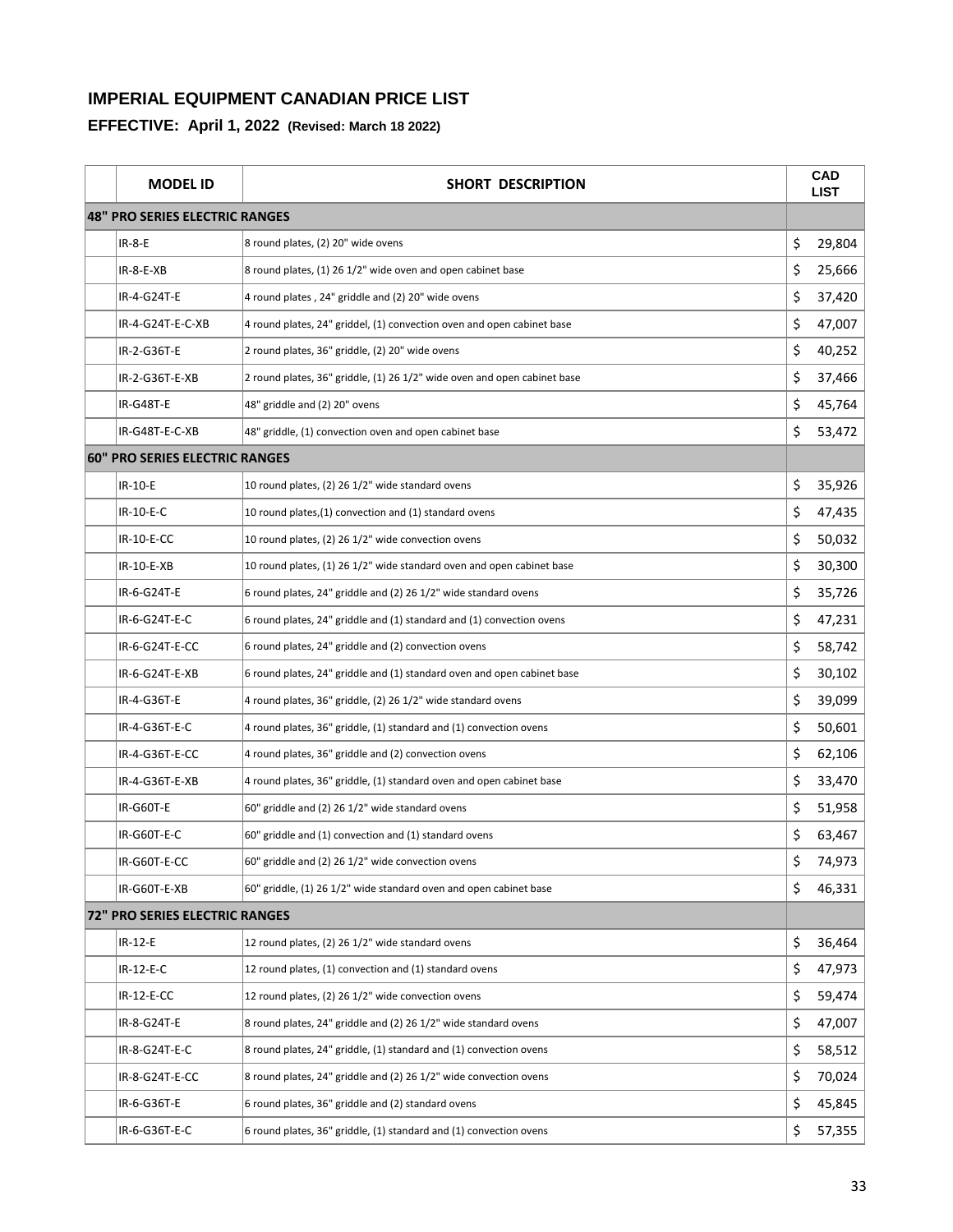| <b>MODEL ID</b>                        | SHORT DESCRIPTION                                                  |    | <b>CAD</b><br><b>LIST</b> |
|----------------------------------------|--------------------------------------------------------------------|----|---------------------------|
| IR-6-G36T-E-CC                         | 6 round plates, 36" griddle and (2) 26 1/2" wide convection ovens  | \$ | 68,860                    |
| IR-4-G48T-E                            | 4 round plates, 48" griddle and (2) 26 1/2" standard ovens         | \$ | 53,349                    |
| IR-4-G48T-E-C                          | 4 round plates, 48" griddle, (1) standard and (1) convection ovens | \$ | 64,852                    |
| IR-4-G48T-E-CC                         | 4 round plates, 48" griddle and (2) 26 1/2" convection ovens       | \$ | 76,363                    |
|                                        | <b>OPTIONAL ACCESSORIES FOR PRO SERIES ELECTRIC RANGES</b>         |    |                           |
|                                        | Extra Oven Racks                                                   | \$ | 611                       |
|                                        | Set of 4 Swivel casters, 2 with brakes                             | \$ | 1,411                     |
|                                        | Set of 6 Swivel casters, 3 with brakes                             | \$ | 2,117                     |
|                                        | 12"W x 24"D Hot top section to replace 2 round plates, (add "-HT") | \$ | 2,359                     |
|                                        | Chrome Griddle Top. Price per lineal foot                          | \$ | 4,060                     |
|                                        | 380 or 480 Volts upcharge for Pro Series Electric Ranges 24" wide  | \$ | 3,186                     |
|                                        | 380 or 480 Volts upcharge for Pro Series Electric Ranges 36" wide  | \$ | 3,930                     |
|                                        | 380 or 480 Volts upcharge for Pro Series Electric Ranges 48" wide  | \$ | 6,328                     |
|                                        | 380 or 480 Volts upcharge for Pro Series Electric Ranges 60" wide  | \$ | 7,908                     |
|                                        | 380 or 480 Volts upcharge for Pro Series Electric Ranges 72" wide  | \$ | 9,265                     |
| ELECTRIC HEAVY DUTY SPEC SERIES RANGES |                                                                    |    |                           |
| IHR-6-E                                | 6 round plates, (1) standard oven                                  | \$ | 31,140                    |
| IHR-6-E-C                              | 6 round plates, (1) convection oven                                | \$ | 42,220                    |
| IHR-6-E-XB                             | 6 round plates, open cabinet base                                  | \$ | 22,112                    |
| IHR-6-E-M                              | 6 round plates, modular style                                      | \$ | 18,750                    |
| IHR-4-1HT-E                            | 4 round plates, (1) 12" wide hot top, (1) standard oven            | \$ | 32,456                    |
| IHR-4-1HT-E-C                          | 4 round plates, (1) 12" wide hot top, (1) convection oven          | \$ | 43,651                    |
| IHR-4-1HT-E-XB                         | 4 round plates, (1) 12" wide hot top, open cabinet base            | \$ | 23,541                    |
| IHR-4-1HT-E-M                          | 4 round plates, (1) 12" wide hot top modular style                 | \$ | 20,190                    |
| IHR-2HT-2-E                            | 2 round plates, (2) 12" wide hot top, (1) standard oven            | Ş  | 32,130                    |
| IHR-2HT-2-E-C                          | 2 round plates, (2) 12" wide hot top, (1) convection oven          | \$ | 43,219                    |
| IHR-2HT-2-E-XB                         | 2 round plates, (2) 12" wide hot top, open cabinet base            | \$ | 23,171                    |
| IHR-2HT-2-E-M                          | 2 round plates, (2) 12" wide hot top modular style                 | \$ | 19,684                    |
| IHR-GT36-E                             | 36" thermo griddle, (1) standard oven                              | \$ | 39,790                    |
| IHR-GT36-E-C                           | 36" thermo griddle, (1) convection oven                            | \$ | 50,997                    |
| IHR-GT36-E-XB                          | 36" thermo griddle, (1) open cabinet base                          | \$ | 30,889                    |
| IHR-GT36-E-M                           | 36" thermo griddle, modular style                                  | \$ | 27,463                    |
| IHR-GT24-2-E                           | 2 round plates, 24" thermo griddle, (1) standard oven              | \$ | 36,059                    |
| IHR-GT24-2-E-C                         | 2 round plates, 24" thermo griddle, (1) convection oven            | \$ | 47,138                    |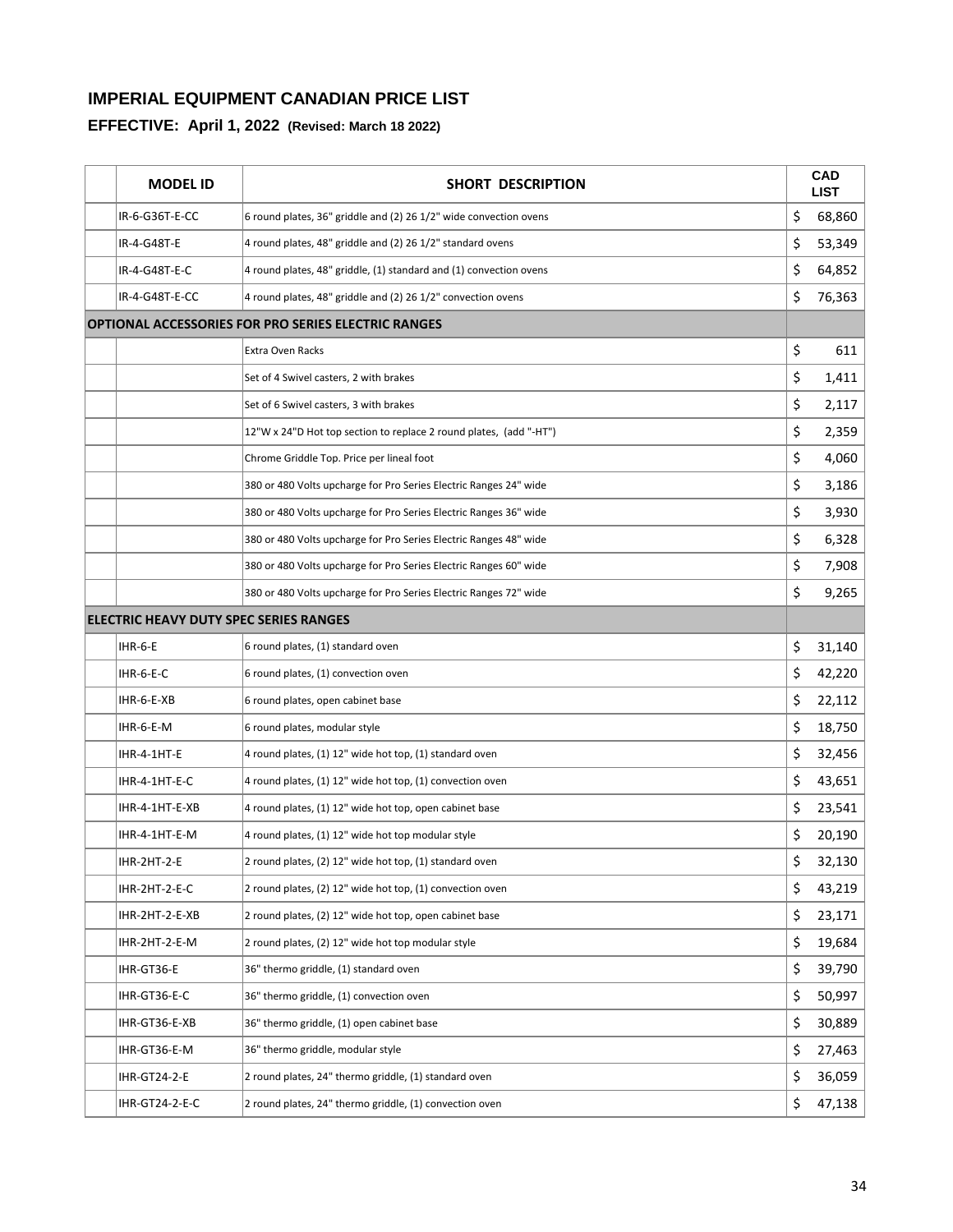| <b>MODEL ID</b>                     | <b>SHORT DESCRIPTION</b>                                               | CAD<br><b>LIST</b> |
|-------------------------------------|------------------------------------------------------------------------|--------------------|
| IHR-GT24-2-E-XB                     | 2 round plates, 24" thermo griddle, open cabinet base                  | \$<br>27,090       |
| IHR-GT24-2-E-M                      | 2 round plates, 24" thermo griddle, modular style                      | \$<br>23,610       |
|                                     | <b>OPTIONAL ACCESSORIES FOR ELECTRIC HEAVY DUTY SPEC SERIES RANGES</b> |                    |
|                                     | Extra oven rack                                                        | \$<br>611          |
|                                     | Set of 4 Swivel casters, 2 with brakes                                 | \$<br>1,411        |
|                                     | 380 or 480 Volts upcharge for Heavy Duty Spec Series Ranges            | \$<br>6,709        |
|                                     | ELECTRIC CHEESE MELTER AND SALAMANDER BROILER                          |                    |
| ICMA-36-E                           | 36" infra-red cheesemelter broiler                                     | \$<br>14,082       |
| ISB-36-E                            | 36" infra-red salamander broiler                                       | \$<br>15,589       |
| <b>ELECTRIC BROILER ACCESSORIES</b> |                                                                        |                    |
|                                     | (2) reinforcement channels to mount IRSB-36-E on range                 | \$<br>930          |
|                                     | Wall mount bracket                                                     | \$<br>770          |
|                                     | Leg kit for countertop installation                                    | \$<br>1,138        |
| <b>ELECTRIC STOCK POT</b>           |                                                                        |                    |
| ISPA-18-E                           | 1 Solid round heating plate                                            | \$<br>6,308        |
| ISPA-18-2-E                         | 2 Solid round heating plates                                           | \$<br>13,704       |
|                                     | <b>WOK AND STOCK POT RANGES OPTIONAL ACCESSORIES</b>                   |                    |
|                                     | Set of 4 Swivel casters, 2 with brakes                                 | \$<br>1,411        |
|                                     | Side-by-side models available - add 30%                                |                    |
| <b>ELECTRIC CONVECTION OVENS</b>    |                                                                        |                    |
| PCVE-1                              | Single deck, standard depth                                            | \$<br>29,650       |
| PCVE-2                              | Double deck, standard depth                                            | \$<br>59,295       |
| PCVDE-1                             | Single deck, bakery depth                                              | \$<br>35,078       |
| PCVDE-2                             | Double deck, bakery depth                                              | \$<br>70,146       |
|                                     | OPTIONAL ACCESSORIES FOR ELECTRIC CONVECTION OVEN                      |                    |
|                                     | Cook and hold feature - per oven                                       | \$<br>4,687        |
|                                     | Stainless steel enclosure back - per oven deck                         | \$<br>1,504        |
|                                     | Stainless steel bottom shelf & adjustable rack supports - PCVE-1       | \$<br>2,885        |
|                                     | Stainless steel bottom shelf & adjustable rack supports - PCVDE-1      | \$<br>3,519        |
|                                     | Stainless steel stand bottom shelf only - PCVE-1                       | \$<br>1,606        |
|                                     | Stainless steel stand bottom shelf only - PCVDE-1                      | \$<br>1,923        |
|                                     | Extra standard oven racks - PCVE-1 - each                              | \$<br>611          |
|                                     | Extra standard oven rack bakery depth - PCVE-1 - each                  | \$<br>611          |
|                                     | Direct connect vent - PCVE-1 & PCVDE-1                                 | \$<br>1,726        |
|                                     | Direct connect vent - PCVE-2 & PCVDE-2                                 | \$<br>2,390        |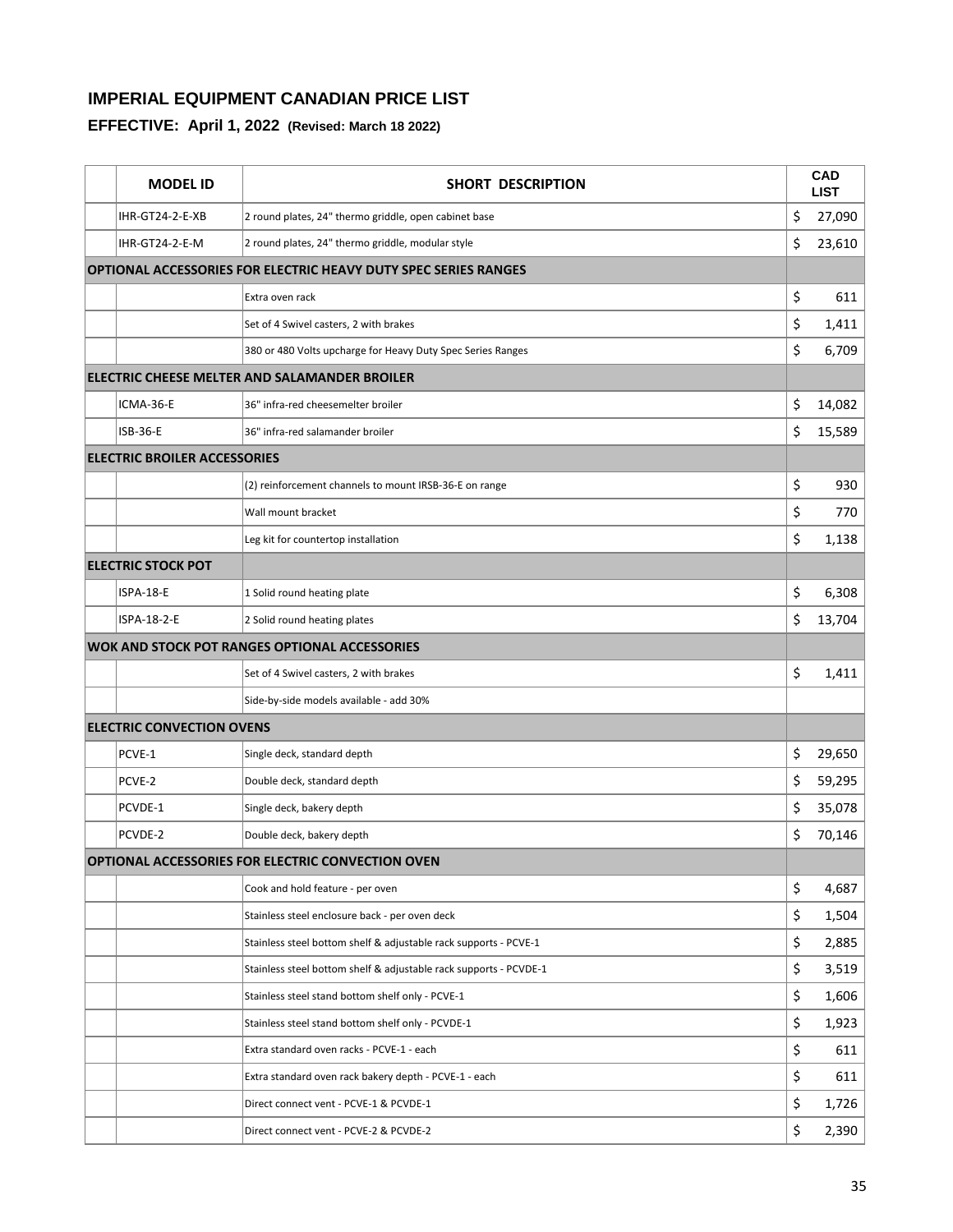| <b>MODEL ID</b>                   | <b>SHORT DESCRIPTION</b>                                             | <b>CAD</b><br><b>LIST</b> |
|-----------------------------------|----------------------------------------------------------------------|---------------------------|
|                                   | Stack kit with 6" stainless steel legs                               | \$<br>1,094               |
|                                   | Set of 4 Swivel casters, 2 with brakes                               | \$<br>1,411               |
|                                   | 480 volt (per deck)                                                  | \$<br>4,413               |
| <b>HALF SIZE CONVECTION OVENS</b> |                                                                      |                           |
| HSICVE-1                          | 5 KW Single Deck Oven                                                | \$<br>26,538              |
| <b>HSICVE-1</b>                   | 7.5 KW Single Deck Oven                                              | \$<br>26,538              |
| HSICVE-2                          | 5 KW Double Deck Oven                                                | \$<br>53,069              |
| HSICVE-2                          | 7.5 KW Double Deck Oven                                              | \$<br>53,069              |
|                                   | <b>OPTIONAL ACCESSORIES FOR HALF SIZE CONVECTION OVEN</b>            |                           |
|                                   | Cook and hold feature - per deck                                     | \$<br>4,687               |
|                                   | Stainless steel bottom shelf & adjustable rack supports for HSICVE-1 | \$<br>2,598               |
|                                   | Extra oven racks                                                     | \$<br>611                 |
|                                   | Set of 4 Swivel casters, 2 with brakes                               | \$<br>1,411               |
|                                   | 480 volt (per deck)                                                  | \$<br>4,413               |
| <b>ELECTRIC FRYERS</b>            |                                                                      |                           |
| <b>IFS-40-E</b>                   | 40 Lbs. Oil capacity, Immersed element                               | \$<br>17,920              |
| IFS-40-EU                         | 40 Lbs. Oil capacity, Tilt-up element                                | \$<br>20,606              |
| <b>IFS-50-E</b>                   | 50 Lbs. Oil capacity, Immersed element                               | \$<br>20,204              |
| IFS-50-EU                         | 50 Lbs. Oil capacity, Tilt-up element                                | \$<br>23,233              |
| <b>IFS-75-E</b>                   | 75 Lbs. Oil capacity, Immersed element                               | \$<br>23,483              |
| IFS-75-EU                         | 75 Lbs. Oil capacity, Tilt-up element                                | \$<br>26,999              |
| IF-DS                             | 15-1/2" Wide Top draining section with storage cabinet (no filter)   | \$<br>8,969               |
| IF-DS-75                          | 19-1/2" Wide Top draining section with storage cabinet (no filter)   | \$<br>10,762              |
|                                   | <b>SPACE SAVER PRE-PACKAGED FILTER SYSTEMS WITH ELECTRIC FRYERS</b>  |                           |
| IFSSP250E                         | Snap Action, 2 fryers in System, immersed element                    | \$<br>68,735              |
| IFSSP275E                         | Snap Action, 2 fryers in System, immersed element                    | \$<br>80,498              |
| IFSSP250EU                        | Snap Action, 2 fryers in System, tilt-up element                     | \$<br>79,044              |
| IFSSP275EU                        | Snap Action, 2 fryers in System, tilt-up element                     | \$<br>92,571              |
| IFSSP250ET                        | Electronic Thermostat, 2 fryers in System, immersed element          | \$<br>74,437              |
| IFSSP275ET                        | Electronic Thermostat, 2 fryers in System, immersed element          | \$<br>86,150              |
| IFSSP250EUT                       | Electronic Thermostat, 2 fryers in System, tilt-up element           | \$<br>85,600              |
| IFSSP275EUT                       | Electronic Thermostat, 2 fryers in System, tilt-up element           | \$<br>99,063              |
| IFSSP250EC                        | Computer Control, 2 fryers in System, immersed element               | \$<br>83,662              |
| IFSSP275EC                        | Computer Control, 2 fryers in System, immersed element               | \$<br>95,420              |
| IFSSP250EUC                       | Computer Control, 2 fryers in System, tilt-up element                | \$<br>96,208              |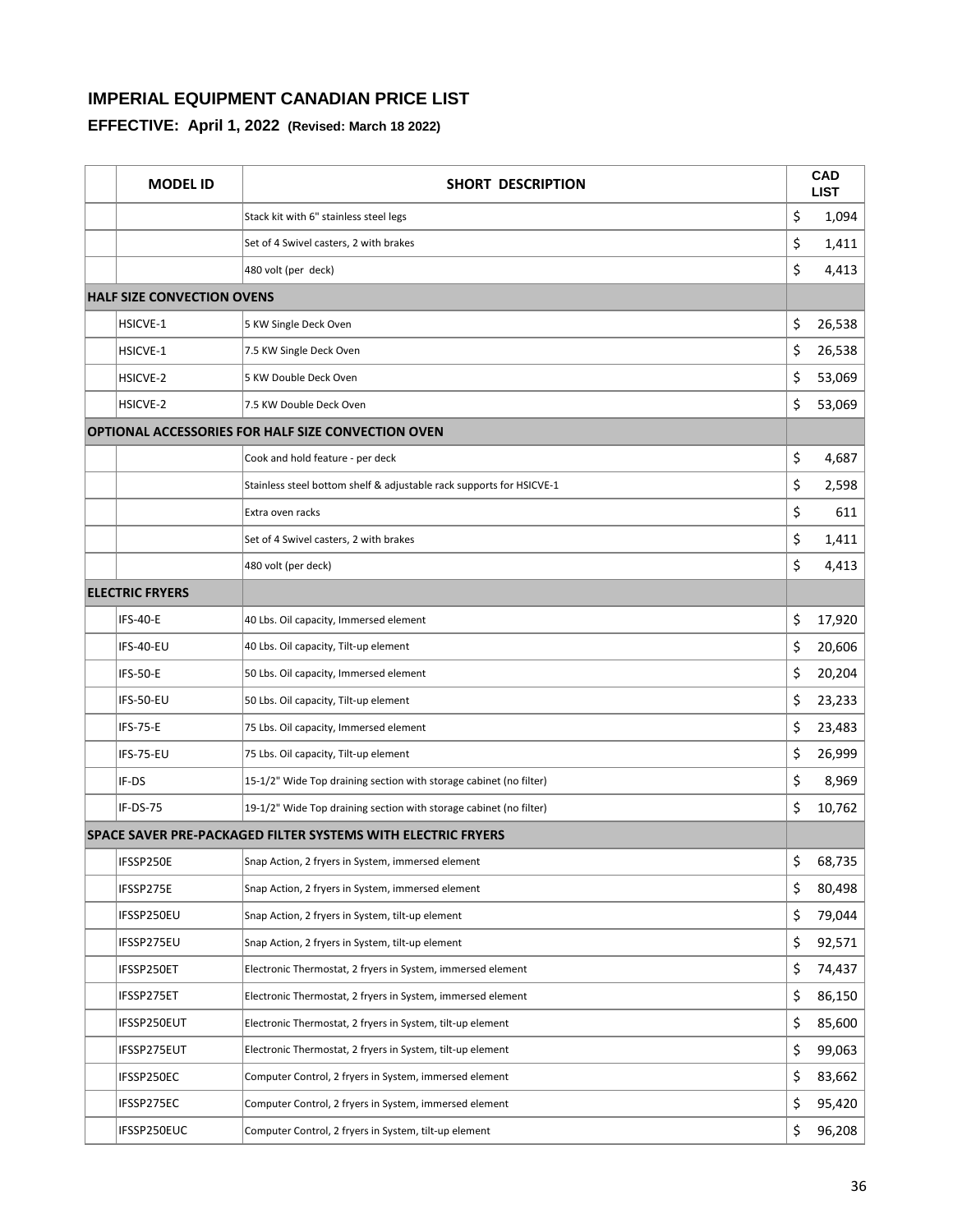| <b>MODEL ID</b>    | <b>SHORT DESCRIPTION</b>                                    |     | <b>CAD</b><br><b>LIST</b> |
|--------------------|-------------------------------------------------------------|-----|---------------------------|
| IFSSP275EUC        | Computer Control, 2 fryers in System, tilt-up element       | \$  | 109,733                   |
| IFSSP350E          | Snap Action, 3 fryers in System, immersed element           | \$  | 90,817                    |
| IFSSP375E          | Snap Action, 3 fryers in System, immersed element           | \$  | 107,368                   |
| IFSSP350EU         | Snap Action, 3 fryers in System, tilt-up element            | \$  | 104,442                   |
| IFSSP375EU         | Snap Action, 3 fryers in System, tilt-up element            | \$  | 123,477                   |
| IFSSP350ET         | Electronic Thermostat, 3 fryers in System, immersed element | \$  | 99,320                    |
| IFSSP375ET         | Electronic Thermostat, 3 fryers in System, immersed element | \$  | 115,873                   |
| IFSSP350EUT        | Electronic Thermostat, 3 fryers in System, tilt-up element  | \$  | 114,218                   |
| IFSSP375EUT        | Electronic Thermostat, 3 fryers in System, tilt-up element  |     | \$133,255                 |
| IFSSP350EC         | Computer Control, 3 fryers in System, immersed element      |     | \$113,174                 |
| IFSSP375EC         | Computer Control, 3 fryers in System, immersed element      | \$  | 129,735                   |
| IFSSP350EUC        | Computer Control, 3 fryers in System, tilt-up element       | \$  | 130,150                   |
| IFSSP375EUC        | Computer Control, 3 fryers in System, tilt-up element       | \$  | 149,196                   |
| IFSSP450E          | Snap Action, 4 fryers in System, immersed element           |     | \$110,401                 |
| IFSSP475E          | Snap Action, 4 fryers in System, immersed element           | \$  | 131,799                   |
| IFSSP450EU         | Snap Action, 4 fryers in System, tilt-up element            | \$  | 126,966                   |
| IFSSP475EU         | Snap Action, 4 fryers in System, tilt-up element            | \$  | 151,571                   |
| IFSSP450ET         | Electronic Thermostat, 4 fryers in System, immersed element | \$. | 121,769                   |
| IFSSP475ET         | Electronic Thermostat, 4 fryers in System, immersed element | \$  | 143,210                   |
| IFSSP450EUT        | Electronic Thermostat, 4 fryers in System, tilt-up element  | \$  | 140,034                   |
| IFSSP475EUT        | Electronic Thermostat, 4 fryers in System, tilt-up element  | \$  | 164,688                   |
| IFSSP450EC         | Computer Control, 4 fryers in System, immersed element      | \$  | 140,305                   |
| IFSSP475EC         | Computer Control, 4 fryers in System, immersed element      | \$  | 161,641                   |
| IFSSP450EUC        | Computer Control, 4 fryers in System, tilt-up element       | \$  | 161,347                   |
| IFSSP475EUC        | Computer Control, 4 fryers in System, tilt-up element       |     | 185,894                   |
| IFSSP550E          | Snap Action, 5 fryers in System, immersed element           |     | \$133,705                 |
| IFSSP575E          | Snap Action, 5 fryers in System, immersed element           |     | \$159,943                 |
| IFSSP550EU         | Snap Action, 5 fryers in System, tilt-up element            | \$  | 153,765                   |
| IFSSP575EU         | Snap Action, 5 fryers in System, tilt-up element            | \$. | 183,934                   |
| IFSSP550ET         | Electronic Thermostat, 5 fryers in System, immersed element | \$  | 147,975                   |
| IFSSP575ET         | Electronic Thermostat, 5 fryers in System, immersed element |     | \$174,209                 |
| IFSSP550EUT        | Electronic Thermostat, 5 fryers in System, tilt-up element  |     | \$170,171                 |
| <b>IFSSP575EUT</b> | Electronic Thermostat, 5 fryers in System, tilt-up element  |     | \$200,335                 |
| IFSSP550EC         | Computer Control, 5 fryers in System, immersed element      |     | \$171,094                 |
| IFSSP575EC         | Computer Control, 5 fryers in System, immersed element      |     | \$197,330                 |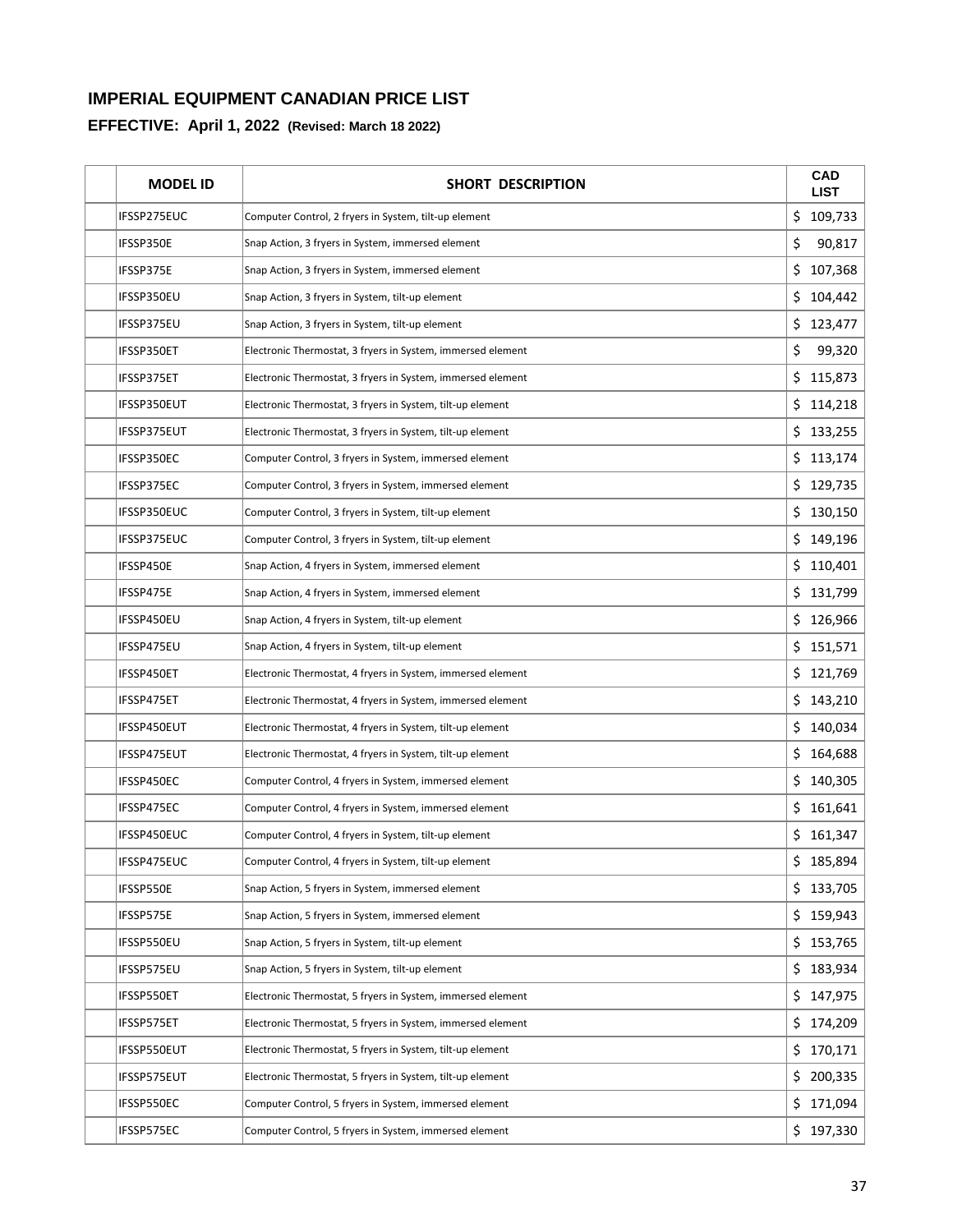| <b>MODEL ID</b> | <b>SHORT DESCRIPTION</b>                                                                     |     | <b>CAD</b><br><b>LIST</b> |
|-----------------|----------------------------------------------------------------------------------------------|-----|---------------------------|
| IFSSP550EUC     | Computer Control, 5 fryers in System, tilt-up element                                        | \$  | 196,761                   |
| IFSSP575EUC     | Computer Control, 5 fryers in System, tilt-up element                                        | \$  | 226,929                   |
| IFSSP650E       | Snap Action, 6 fryers in System, immersed element                                            | \$  | 155,844                   |
| IFSSP675E       | Snap Action, 6 fryers in System, immersed element                                            | \$  | 186,917                   |
| IFSSP650EU      | Snap Action, 6 fryers in System, tilt-up element                                             |     | \$179,219                 |
| IFSSP675EU      | Snap Action, 6 fryers in System, tilt-up element                                             | \$  | 214,957                   |
| IFSSP650ET      | Electronic Thermostat, 6 fryers in syst, immersed elementem                                  | \$  | 172,861                   |
| IFSSP675ET      | Electronic Thermostat, 6 fryers in System, immersed element                                  | \$. | 203,939                   |
| IFSSP650EUT     | Electronic Thermostat, 6 fryers in System, tilt-up element                                   |     | \$198,790                 |
| IFSSP675EUT     | Electronic Thermostat, 6 fryers in System, tilt-up element                                   | \$. | 234,523                   |
| IFSSP650EC      | Computer Control, 6 fryers in System, immersed element                                       | \$  | 200,673                   |
| IFSSP675EC      | Computer Control, 6 fryers in System, immersed element                                       |     | \$231,648                 |
| IFSSP650EUC     | Computer Control, 6 fryers in System, tilt-up element                                        |     | \$230,771                 |
| IFSSP675EUC     | Computer Control, 6 fryers in System, tilt-up element                                        |     | \$271,131                 |
|                 | <b>FRYER FILTER SYSTEMS WITH ELECTRIC FRYERS AND DRAIN STATION</b>                           |     |                           |
| IFSCB150E       | Snap Action, 1 fryer in System and drain station with heat lamp, immersed element            | \$  | 46,903                    |
| IFSCB175E       | Snap Action, 1 fryer in System and drain station with heat lamp, immersed element            | \$  | 58,823                    |
| IFSCB150EU      | Snap Action, 1 fryer in System and drain station with heat lamp, tilt-up element             | \$  | 53,937                    |
| IFSCB175EU      | Snap Action, 1 fryer in System and drain station with heat lamp, tilt-up element             | \$  | 67,645                    |
| IFSCB150ET      | Electronic Thermostat, 1 fryer in System and drain station with heat lamp, immersed element  | \$  | 54,748                    |
| IFSCB175ET      | Electronic Thermostat, 1 fryer in System and drain station with heat lamp, immersed element  | \$  | 61,620                    |
| IFSCB150EUT     | Electronic Thermostat, 1 fryer in System and drain station with heat lamp, tilt-up element   | \$  | 62,961                    |
| IFSCB175EUT     | Electronic Thermostat, 1 fryer in System and drain station with heat lamp, tilt-up element   | \$  | 70,858                    |
| IFSCB150EC      | Computer Control, 1 fryer in System and drain station with heat lamp, immersed element       | \$  | 59,335                    |
| IFSCB175EC      | Computer Control, 1 fryer in System and drain station with heat lamp, immersed element       | \$  | 66,256                    |
| IFSCB150EUC     | Computer Control, 1 fryer in System and drain station with heat lamp, tilt-up element        | \$  | 68,236                    |
| IFSCB175EUC     | Computer Control, 1 fryer in System and drain station with heat lamp, tilt-up element        | \$  | 76,193                    |
| IFSCB250E       | Snap Action, 2 fryers in System and drain station with heat lamp, immersed element           | \$  | 68,427                    |
| IFSCB275E       | Snap Action, 2 fryers in System and drain station with heat lamp, immersed element           | \$  | 85,134                    |
| IFSCB250EU      | Snap Action, 2 fryers in System and drain station with heat lamp, tilt-up element            | \$  | 78,690                    |
| IFSCB275EU      | Snap Action, 2 fryers in System and drain station with heat lamp, tilt-up element            | \$  | 97,901                    |
| IFSCB250ET      | Electronic Thermostat, 2 fryers in System and drain station with heat lamp, immersed element | \$  | 79,022                    |
| IFSCB275ET      | Electronic Thermostat, 2 fryers in System and drain station with heat lamp, immersed element | \$  | 90,788                    |
| IFSCB250EUT     | Electronic Thermostat, 2 fryers in System and drain station with heat lamp, tilt-up element  | \$  | 90,873                    |
| IFSCB275EUT     | Electronic Thermostat, 2 fryers in System and drain station with heat lamp, tilt-up element  | \$  | 104,405                   |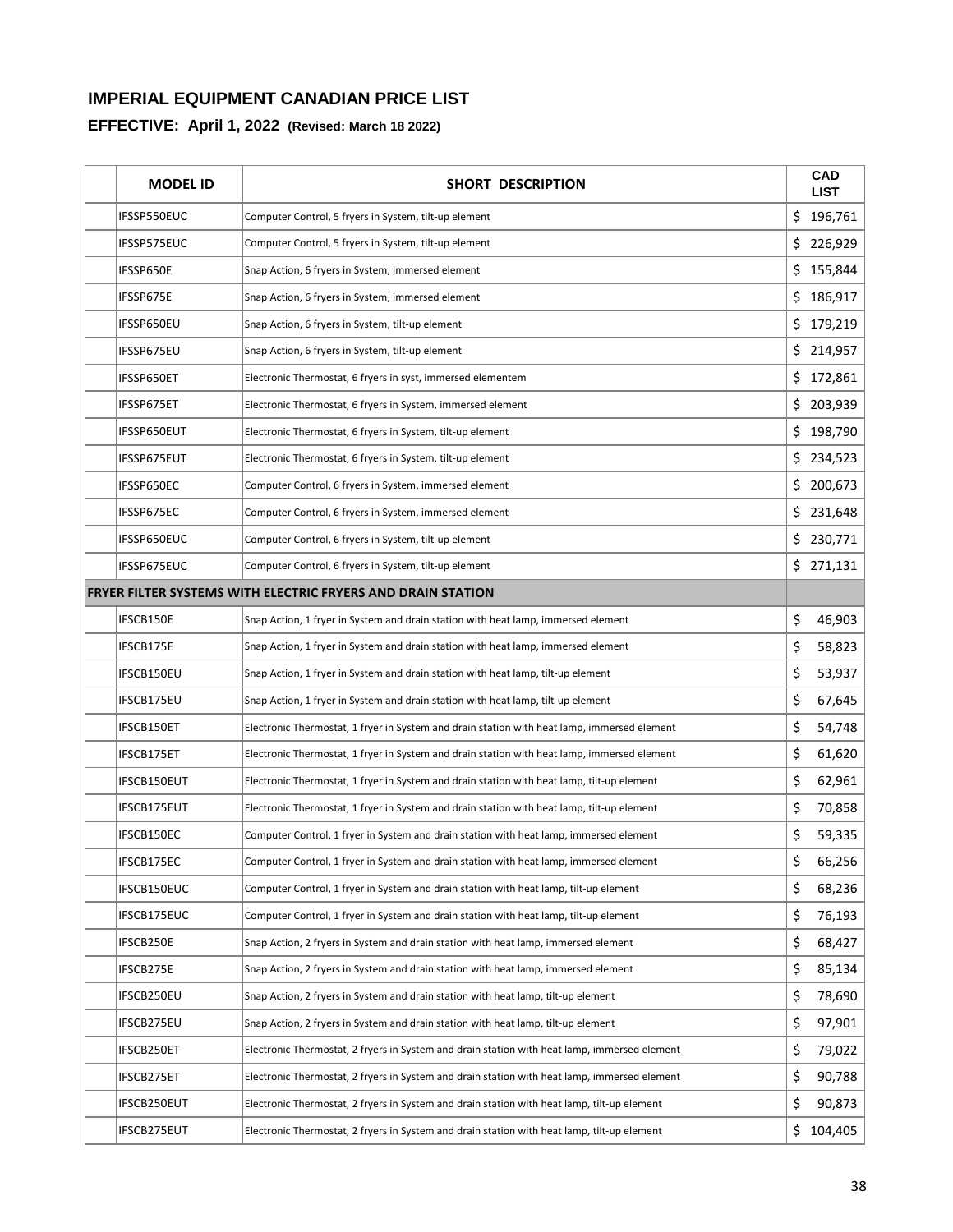| <b>MODEL ID</b> | <b>SHORT DESCRIPTION</b>                                                                     |     | <b>CAD</b><br><b>LIST</b> |
|-----------------|----------------------------------------------------------------------------------------------|-----|---------------------------|
| IFSCB250EC      | Computer Control, 2 fryers in System and drain station with heat lamp, immersed element      | \$  | 88,346                    |
| IFSCB275EC      | Computer Control, 2 fryers in System and drain station with heat lamp, immersed element      | \$  | 100,003                   |
| IFSCB250EUC     | Computer Control, 2 fryers in System and drain station with heat lamp, tilt-up element       | \$  | 101,599                   |
| IFSCB275EUC     | Computer Control, 2 fryers in System and drain station with heat lamp, tilt-up element       | \$  | 115,010                   |
| IFSCB350E       | Snap Action, 3 fryers in System and drain station with heat lamp, immersed element           | \$  | 89,641                    |
| IFSCB375E       | Snap Action, 3 fryers in System and drain station with heat lamp, immersed element           | \$  | 111,443                   |
| IFSCB350EU      | Snap Action, 3 fryers in System and drain station withheat lamp, tilt-up element             |     | \$103,086                 |
| IFSCB375EU      | Snap Action, 3 fryers in System and drain station withheat lamp, tilt-up element             |     | \$128,161                 |
| IFSCB350ET      | Electronic Thermostat, 3 fryers in System and drain station with heat lamp, immersed element |     | \$103,353                 |
| IFSCB375ET      | Electronic Thermostat, 3 fryers in System and drain station with heat lamp, immersed element |     | \$119,950                 |
| IFSCB350EUT     | Electronic Thermostat, 3 fryers in System and drain station withheat lamp, tilt-up element   | \$. | 118,853                   |
| IFSCB375EUT     | Electronic Thermostat, 3 fryers in System and drain station withheat lamp, tilt-up element   | \$  | 137,940                   |
| IFSCB350EC      | Computer Control, 3 fryers in System and drain station with heat lamp, immersed element      | \$  | 117,204                   |
| IFSCB375EC      | Computer Control, 3 fryers in System and drain station with heat lamp, immersed element      |     | \$133,806                 |
| IFSCB350EUC     | Computer Control, 3 fryers in System and drain station withheat lamp, tilt-up element        |     | \$134,781                 |
| IFSCB375EUC     | Computer Control, 3 fryers in System and drain station withheat lamp, tilt-up element        |     | \$153,877                 |
| IFSCB450E       | Snap Action, 4 fryers in System and drain station with heat lamp, immersed element           |     | \$112,136                 |
| IFSCB475E       | Snap Action, 4 fryers in System and drain station with heat lamp, immersed element           |     | \$138,323                 |
| IFSCB450EU      | Snap Action, 4 fryers in System and drain station withheat lamp, tilt-up element             | \$  | 128,947                   |
| IFSCB475EU      | Snap Action, 4 fryers in System and drain station withheat lamp, tilt-up element             | \$  | 159,061                   |
| IFSCB450ET      | Electronic Thermostat, 4 fryers in System and drain station with heat lamp, immersed element | \$  | 128,287                   |
| IFSCB475ET      | Electronic Thermostat, 4 fryers in System and drain station with heat lamp, immersed element | \$  | 149,678                   |
| IFSCB450EUT     | Electronic Thermostat, 4 fryers in System and drain station withheat lamp, tilt-up element   |     | \$147,534                 |
| IFSCB475EUT     | Electronic Thermostat, 4 fryers in System and drain station withheat lamp, tilt-up element   |     | \$172,128                 |
| IFSCB450EC      | Computer Control, 4 fryers in System and drain station with heat lamp, immersed element      |     | 146,777                   |
| IFSCB475EC      | Computer Control, 4 fryers in System and drain station with heat lamp, immersed element      |     | \$168,165                 |
| IFSCB450EUC     | Computer Control, 4 fryers in System and drain station withheat lamp, tilt-up element        | \$  | 168,787                   |
| IFSCB475EUC     | Computer Control, 4 fryers in System and drain station withheat lamp, tilt-up element        | \$  | 193,392                   |
| IFSCB550E       | Snap Action, 5 fryers in System and drain station with heat lamp, immersed element           | \$  | 133,255                   |
| IFSCB575E       | Snap Action, 5 fryers in System and drain station with heat lamp, immersed element           | \$  | 164,636                   |
| IFSCB550EU      | Snap Action, 5 fryers in System and drain station withheat lamp, tilt-up element             | \$. | 153,240                   |
| IFSCB575EU      | Snap Action, 5 fryers in System and drain station withheat lamp, tilt-up element             | \$  | 189,322                   |
| IFSCB550ET      | Electronic Thermostat, 5 fryers in System and drain station with heat lamp, immersed element | \$  | 152,561                   |
| IFSCB575ET      | Electronic Thermostat, 5 fryers in System and drain station with heat lamp, immersed element | \$. | 178,792                   |
| IFSCB550EUT     | Electronic Thermostat, 5 fryers in System and drain station withheat lamp, tilt-up element   |     | \$175,444                 |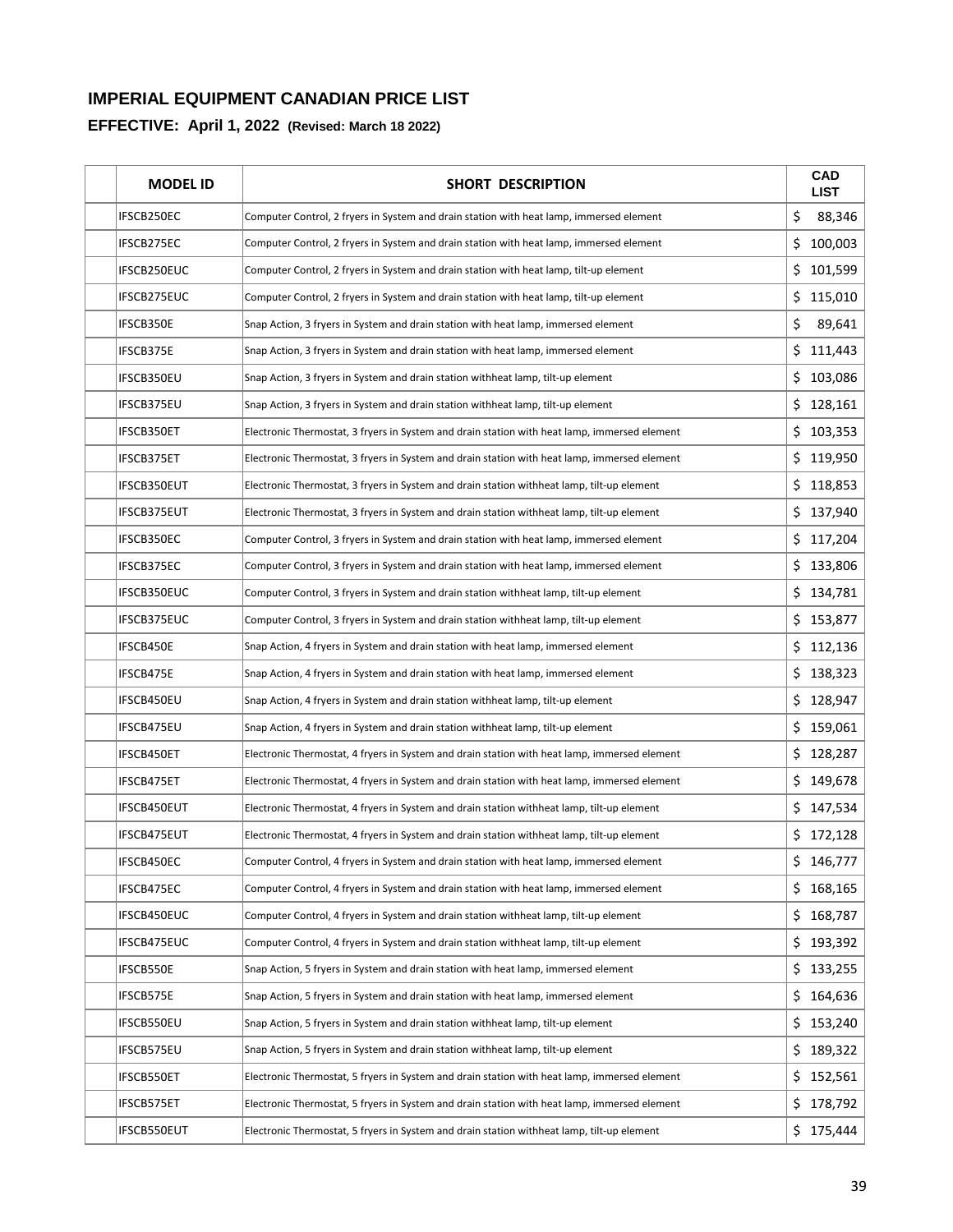| <b>MODEL ID</b>   | <b>SHORT DESCRIPTION</b>                                                                                       |     | <b>CAD</b><br><b>LIST</b> |
|-------------------|----------------------------------------------------------------------------------------------------------------|-----|---------------------------|
| IFSCB575EUT       | Electronic Thermostat, 5 fryers in System and drain station withheat lamp, tilt-up element                     |     | \$205,607                 |
| IFSCB550EC        | Computer Control, 5 fryers in System and drain station with heat lamp, immersed element                        |     | \$175,686                 |
| IFSCB575EC        | Computer Control, 5 fryers in System and drain station with heat lamp, immersed element                        | \$  | 201,919                   |
| IFSCB550EUC       | Computer Control, 5 fryers in System and drain station withheat lamp, tilt-up element                          | \$  | 205,775                   |
| IFSCB575EUC       | Computer Control, 5 fryers in System and drain station withheat lamp, tilt-up element                          |     | \$232,204                 |
| IFSCB650E         | Snap Action, 6 fryers in System and drain station with heat lamp, immersed element                             | \$  | 154,315                   |
| IFSCB675E         | Snap Action, 6 fryers in System and drain station with heat lamp, immersed element                             |     | \$191,550                 |
| IFSCB650EU        | Snap Action, 6 fryers in System and drain station withheat lamp, tilt-up element                               | \$  | 177,464                   |
| <b>IFSCB675EU</b> | Snap Action, 6 fryers in System and drain station withheat lamp, tilt-up element                               |     | \$220,287                 |
| IFSCB650ET        | Electronic Thermostat, 6 fryers in System and drain station with heat lamp, immersed element                   | \$. | 177,558                   |
| IFSCB675ET        | Electronic Thermostat, 6 fryers in System and drain station with heat lamp, immersed element                   | \$  | 208,561                   |
| IFSCB650EUT       | Electronic Thermostat, 6 fryers in System and drain station with heat lamp, tilt-up element                    | \$  | 204,180                   |
| IFSCB675EUT       | Electronic Thermostat, 6 fryers in System and drain station with heat lamp, tilt-up element                    | \$  | 239,847                   |
| IFSCB650EC        | Computer Control, 6 fryers in System and drain station with heat lamp, immersed element                        |     | \$205,206                 |
| IFSCB675EC        | Computer Control, 6 fryers in System and drain station with heat lamp, immersed element                        | \$  | 236,279                   |
| IFSCB650EUC       | Computer Control, 6 fryers in System and drain station with heat lamp, tilt-up element                         |     | \$235,983                 |
| IFSCB675EUC       | Computer Control, 6 fryers in System and drain station with heat lamp, tilt-up element                         |     | \$271,720                 |
|                   | <b>OPTIONS AND ACCESSORIES FOR FRYER FILTER SYSTEMS</b>                                                        |     |                           |
|                   | 20 1/2" H backguard (no shelf)                                                                                 | \$  | 1,606                     |
|                   | Stainless steel tank cover (for all fryer models)                                                              | \$  | 910                       |
|                   | Stainless Steel Joiner strip                                                                                   | \$  | 455                       |
|                   | Side drain shelf (specify right or left)                                                                       | \$  | 1,592                     |
|                   | Mechanical timer                                                                                               | \$  | 686                       |
|                   | Stainless steel side splash approx. 6" high. Price per side                                                    | \$  | 1,681                     |
|                   | Electronic Thermostat (per fryer), add suffix "T" to model number                                              | \$  | 3,161                     |
|                   | Computer (per fryer), add suffix "C" to model number                                                           | \$  | 8,225                     |
|                   | Automatic basket lifts with computerized controls, per fryer (Available for immersed element style only)       | \$  | 15,674                    |
|                   | Manually controlled basket lift. Price per fryer                                                               | \$  | 9,513                     |
|                   | 1 full size basket                                                                                             | \$  | 809                       |
|                   | Extra twin baskets (set of 2) for 40 and 50 lbs. fryers                                                        | \$  | 889                       |
|                   | Extra twin baskets (set of 2) for 75 lbs. fryers                                                               | \$  | 1,325                     |
|                   | Heat lamp (for model IF-DS)                                                                                    | \$  | 2,866                     |
|                   | Set of 4 Swivel casters, 2 with brakes                                                                         | \$  | 1,411                     |
|                   | 380 volts upcharge available on IFS-40-E, IFS-75-E, IFS-40-EU, IFS-50-EU, IFS-75-EU, IFS-75-E. Price per fryer | \$  | 3,686                     |
|                   | 480 volts upcharge available on IFS-50-E, IFS-40-EU, IFS-50-EU, IFS-75-EU, IFS-75-E. Price per fryer           | \$  | 3,686                     |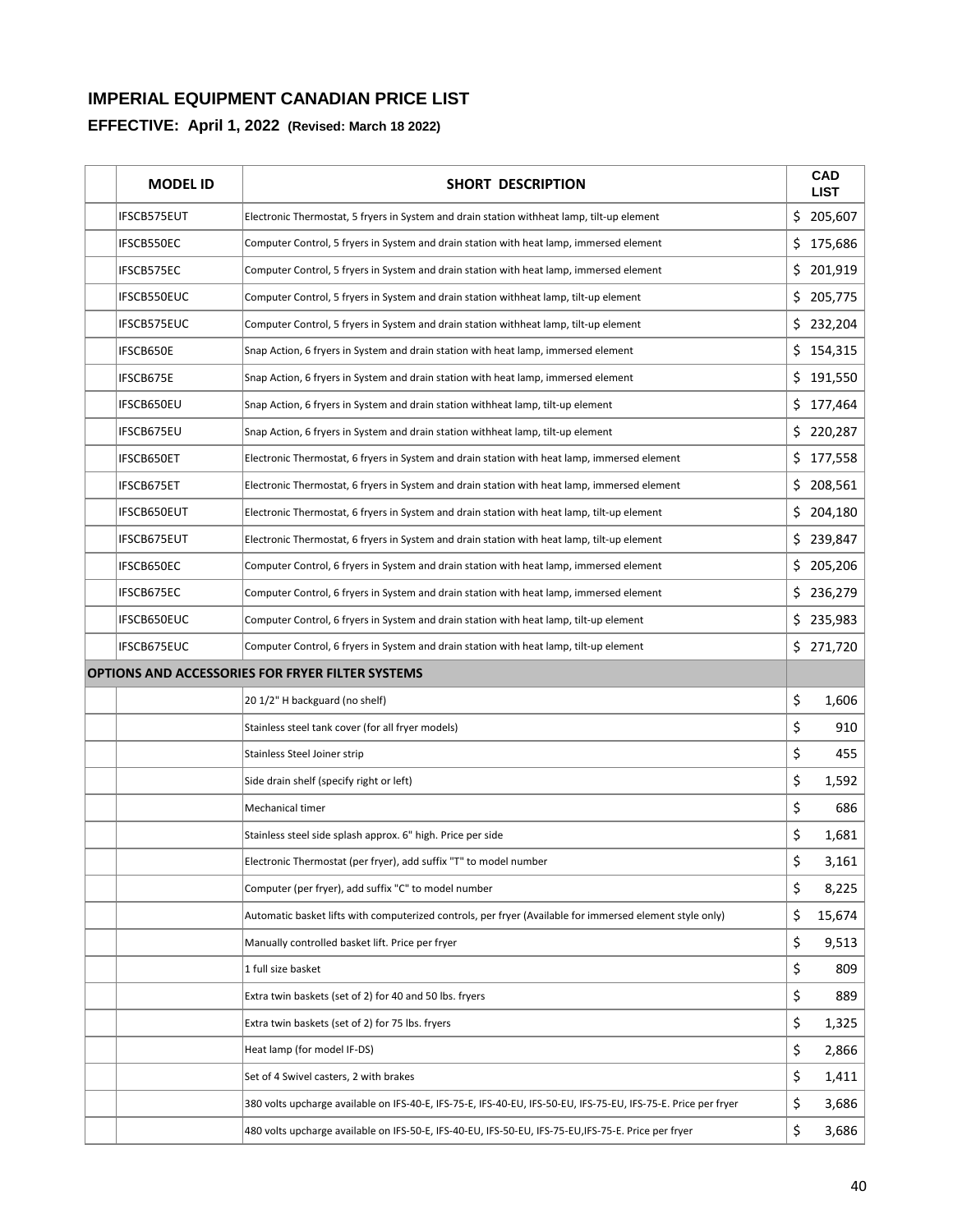| <b>MODEL ID</b>                        | <b>SHORT DESCRIPTION</b>                                           | <b>CAD</b><br><b>LIST</b> |
|----------------------------------------|--------------------------------------------------------------------|---------------------------|
| <b>ELECTRIC HOT PLATES</b>             |                                                                    |                           |
| IHPA-1-12-E                            | 12" Wide countertop with (1) round plate                           | \$<br>6,907               |
| IHPA-2-12-E                            | 12" Wide countertop with (2) round plates                          | \$<br>8,314               |
| <b>IHPA-2-24-E</b>                     | 24" Wide countertop with (2) round plates                          | \$<br>8,911               |
| IHPA-3-36-E                            | 36" Wide countertop with (3) round plates                          | \$<br>11,168              |
| <b>IHPA-4-24-E</b>                     | 24" Wide countertop with (4) round plates                          | \$<br>11,824              |
| IHPA-4-48-E                            | 48' Wide countertop with (4) round plates                          | \$<br>13,325              |
| IHPA-6-36-E                            | 36" Wide countertop with (6) round plates                          | \$<br>14,481              |
| <b>IHPA-8-48-E</b>                     | 48" Wide countertop with (8) round plates                          | \$<br>18,685              |
| IHPA-10-60-E                           | 60" Wide countertop with (10) round plates                         | \$<br>21,495              |
| <b>OPTIONS FOR ELECTRIC HOT PLATES</b> |                                                                    |                           |
|                                        | 380 or 480 Volts upcharge for hot plate with 1 round plate         | \$<br>939                 |
|                                        | 380 or 480 Volts upcharge for hot plate with 2 round plates        | \$<br>1,206               |
|                                        | 380 or 480 Volts upcharge for hot plate with 3 round plates        | \$<br>1,510               |
|                                        | 380 or 480 Volts upcharge for hot plate with 4 round plates        | \$<br>1,801               |
|                                        | 380 or 480 Volts upcharge for hot plate with 6 round plates        | \$<br>1,954               |
|                                        | 380 or 480 Volts upcharge for hot plate with 8 round plates        | \$<br>2,518               |
|                                        | 380 or 480 Volts upcharge for hot plate with 10 round plates       | \$<br>2,899               |
| <b>ELECTRIC GRIDDLES</b>               |                                                                    |                           |
| <b>ITG-24-E</b>                        | 24" electric griddle, 2 elements                                   | \$<br>12,407              |
| <b>ITG-36-E</b>                        | 36" electric griddle, 3 elements                                   | \$<br>16,651              |
| <b>ITG-48-E</b>                        | 48" electric griddle, 4 elements                                   | \$<br>21,266              |
| <b>ITG-60-E</b>                        | 60" electric griddle, 5 elements                                   | \$<br>24,378              |
| <b>ITG-72-E</b>                        | 72" electric griddle, 6 elements                                   | \$<br>32,221              |
| <b>OPTIONS FOR ELECTRIC GRIDDLES</b>   |                                                                    |                           |
|                                        | Chromed Griddle top, per lineal ft                                 | \$<br>4,060               |
|                                        | 380 or 480 Volts on ITG-24-E                                       | \$<br>1,676               |
|                                        | 380 or 480 Volts on ITG-36-E                                       | \$<br>2,244               |
|                                        | 380 or 480 Volts on ITG-48-E                                       | \$<br>2,867               |
|                                        | 380 or 480 Volts on ITG-60-E                                       | \$<br>3,283               |
|                                        | 380 or 480 Volts on ITG-72-E                                       | \$<br>4,341               |
|                                        | <b>STAINLESS STEEL STANDS FOR ELECTRIC HOT PLATES AND GRIDDLES</b> |                           |
| STAND-12-S                             | 12" Wide stainless steel stand for IHPA-1-12-E                     | \$<br>1,312               |
| STAND-24-S                             | 24" Wide stainless steel stand for IHPA-2-24-E                     | \$<br>1,885               |
| STAND-36-S                             | 36" Wide stainless steel stand for IHPA-3-36-E                     | \$<br>1,982               |